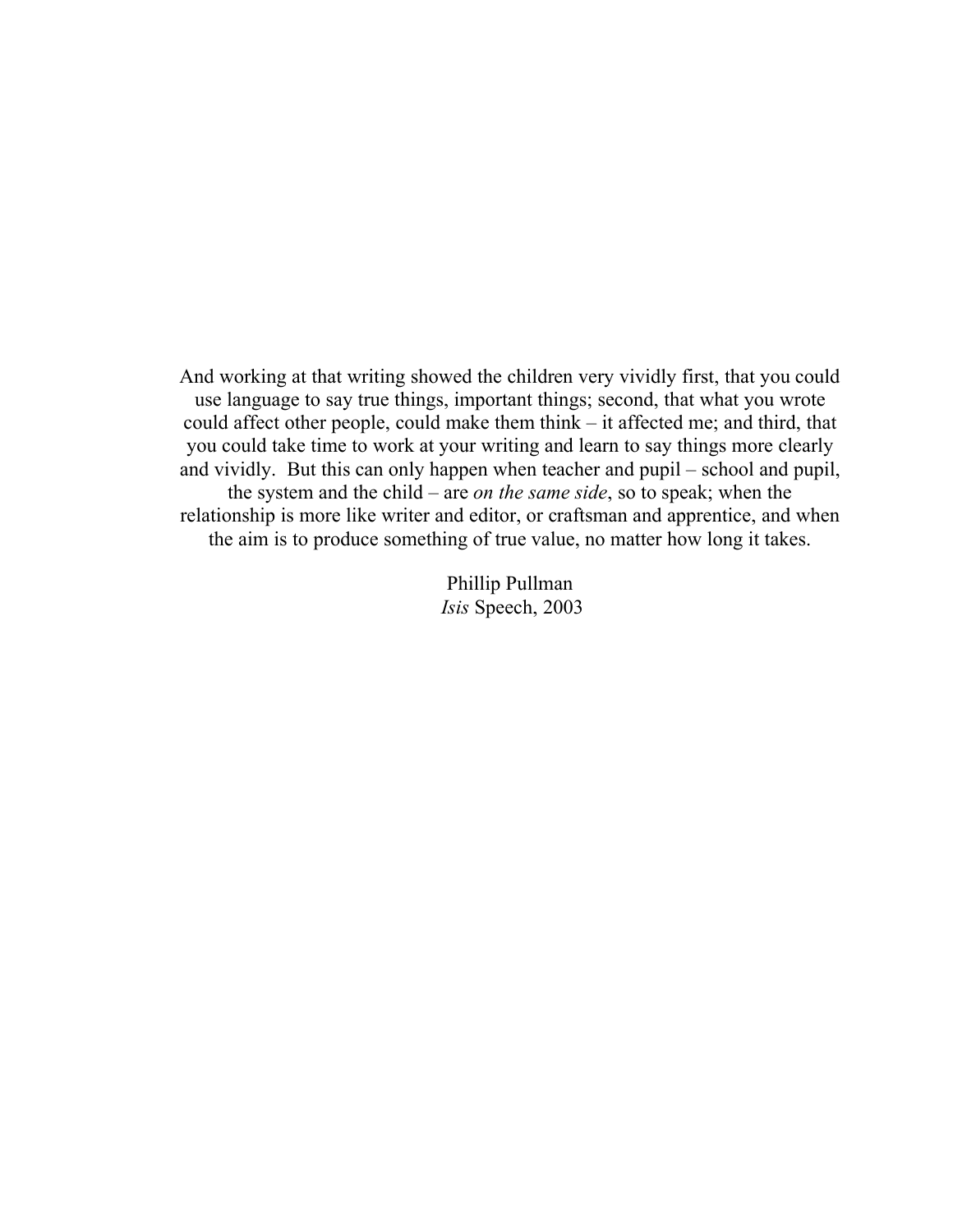## I. INTRODUCTION

A writer's understanding of the world develops from their deliberate exposure to every source available: research, literature, politics, ideologies, and personal experience. For authors, inspiration and materials are garnered from their own lives, as well as their knowledge of the larger community, and all write from their unique perspective. In high school English classes, where writing is taught, the craft is instead presented as a specialized skill and students are taught to write in an objective style stripped of the personal. Rather than enforcing this aspect of writing on high school students, a small change in the way writing is approached, a change that allows students to draw on all language resources, could make the subject more accessible and meaningful. In this scenario, literature and writers serve as the example and the audience, here students are taught to be *writers*.

All forms of writing strive to develop and communicate ideas, but curiosity and passion should not be left out of the equation when teaching students to write. In the high school setting, where students are first ready to write in-depth about subjects they care about, English class could be presented as a collaborative environment between student and teacher, where writing is a worthwhile endeavor and where the texts are not a hindrance, but rather an area of enjoyment and empowerment. In order to achieve this kind of writing experience in school, it is important to understand the way professional writers operate and bring the lessons they have to offer into the classroom. This study presents the advice authors have about their strategies and techniques for writing, as well as at what educators and educational material emphasize about teaching English,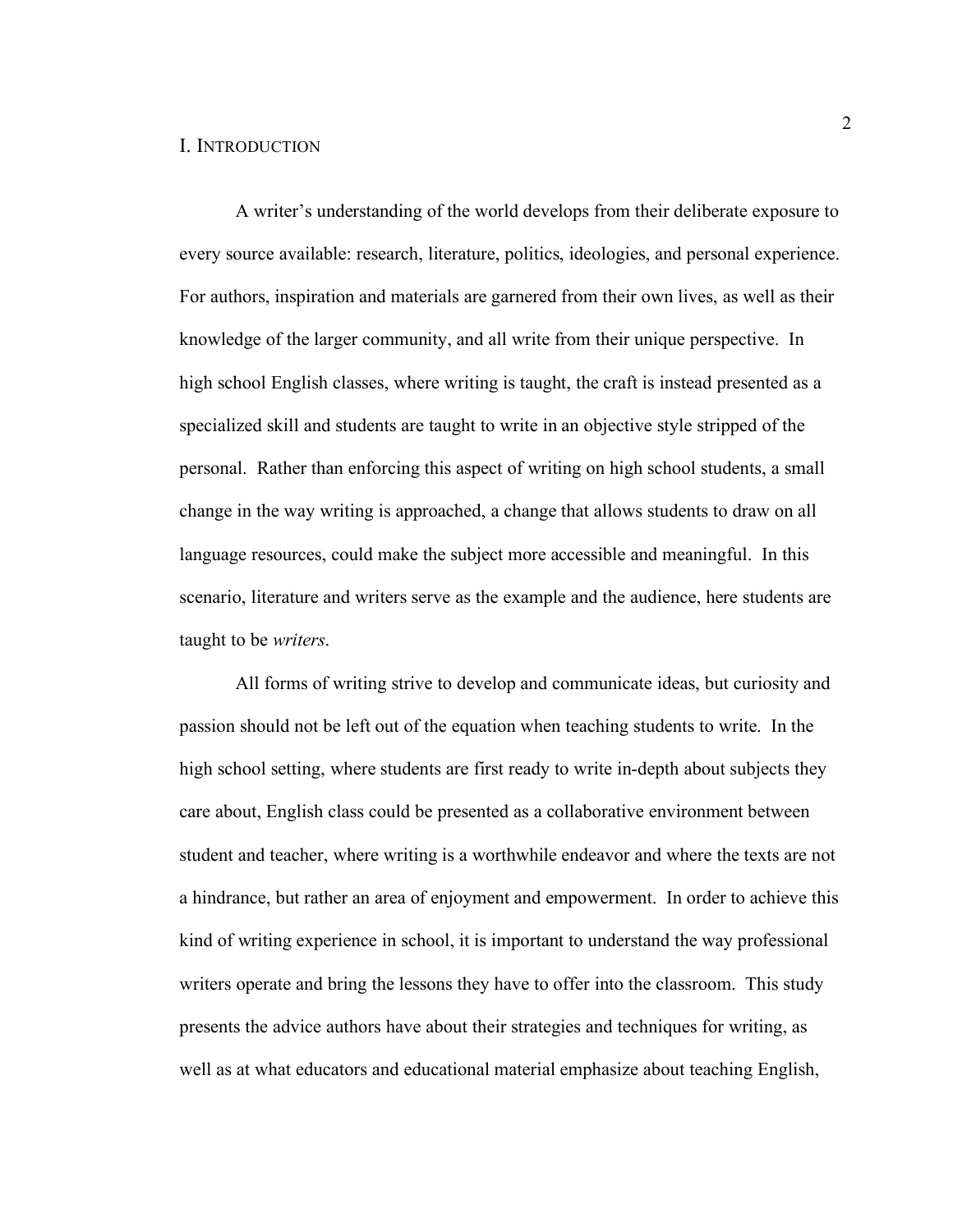then examines the differences and parallelisms in an effort to close the gap between the two systems and make the in-school writing experience more valuable and effective.

Based on my personal experience, as a student and a teacher, in successful classrooms and in weak ones, I have observed something of what works and what does not. Over the past three years, I was able to spend time assisting in English classes at my old high school, The Bishop's School in San Diego, California, volunteer at South Eugene High School, and spend last summer teaching at Phillips Academy, Andover in Massachusetts. In classrooms where there is a lack of interest in the material, where students are rushed through projects, where the teacher behaves solely as a critic rather then an advocate, and where students are not taken seriously as writers, when they are, in fact, facing the same struggles and difficulties that professional writers do, students simply do not care about the writing they produce. Without passion and interest, little can be achieved. The classrooms I have witnessed where the opposite was true were places of real education. In these classes, where students were taken seriously as participants in the writing process, they genuinely wanted to improve, and succeeded.

The high school classroom should be dominated by intrigue and when teaching writing, there is much to be said for inspiring student interest and involvement. In order to bring enthusiasm into the classroom, and foster student involvement, writing that overlaps with the students' lives must be increased, especially personal narrative writing. By encouraging students to become practicing writers themselves, they are far more likely to become invested in reading the works of other writers and, following from that, more interested in both literature and composition. By starting with writing, and using readings to give good, stimulating examples, these demonstrations, if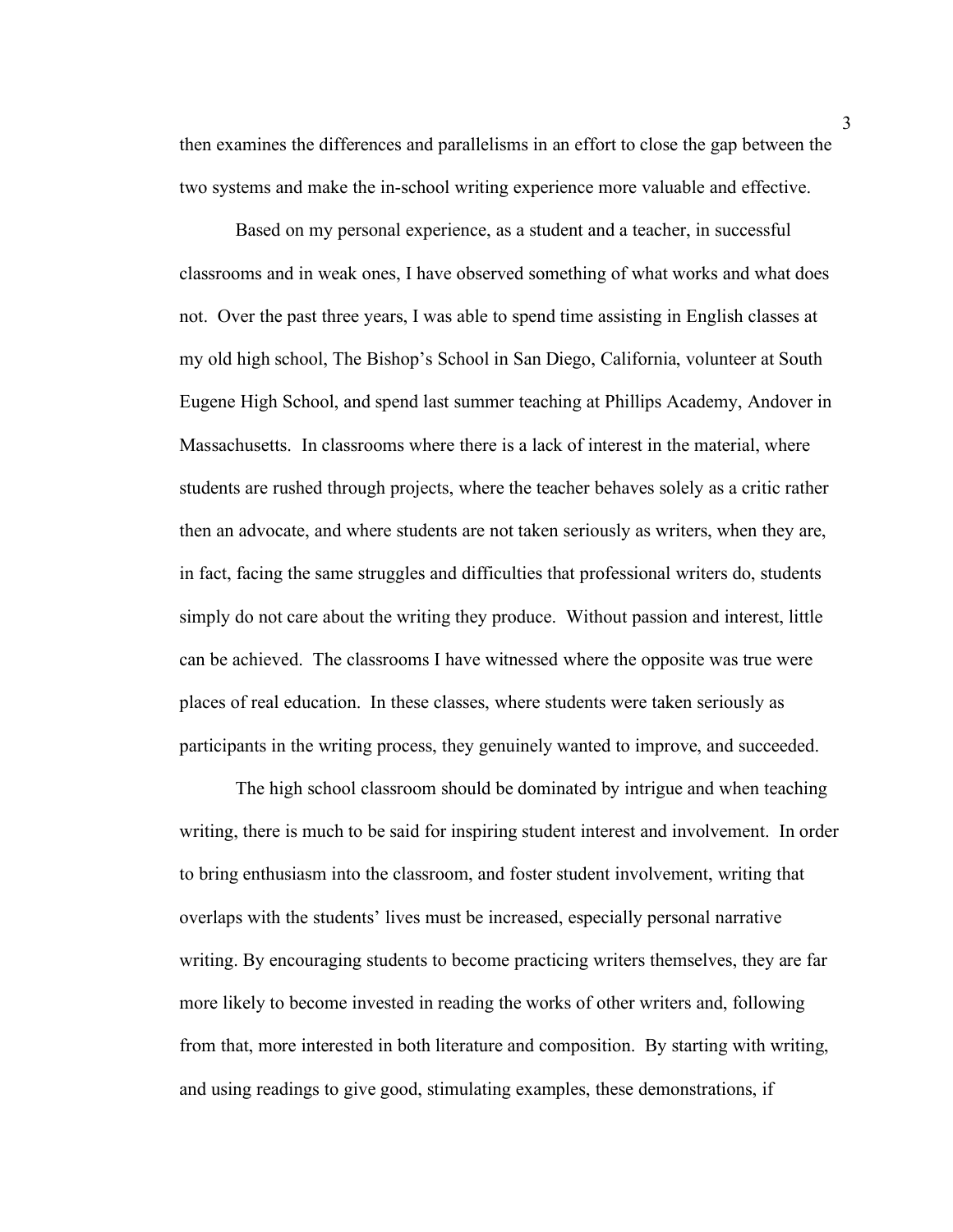combined with sincere interest, can help students to become better writers, better readers, and following from that, more able to articulate (indeed to understand) their views of life.

In the school setting there has been the move toward argumentative, formal responses that follow a regimented formula of expository prose. This way of writing has been deemed a superior, more reliable means of communication in the academic realm. Yet adhering to the prescribed recipe for argumentative prose removes much of the influence the writer has on the way their ideas are presented; the formula strips away the personal perspective from which the idea originated, and thus detracts from the individual nature of any piece. It is difficult to achieve, while still assuring good communication, but striving for ingenuity allows authors and students to create writing that resonates with an audience outside the school environment. Objective pieces, problem solving articles, expository essays, and formal argumentation can all benefit from a writer's ability to craft compelling, experience-laden prose. Writing from personal experience is not an evolutionary precursor to academic essays, but instead an accomplishment of greater proportion, one that will benefit students both in and beyond the school setting. A personalized approach to the high school English curriculum also provides students with a unique opportunity for self-development, more so than is possible in any other subject. An incremental change in the way writing is taught at this level, by allowing for a focus on the individual, not only results in more capable students, but also in personal growth.

Getting students involved in writing a personal and meaningful way does not mean simply spicing up the five-paragraph essay, it means writing the way Joan Didion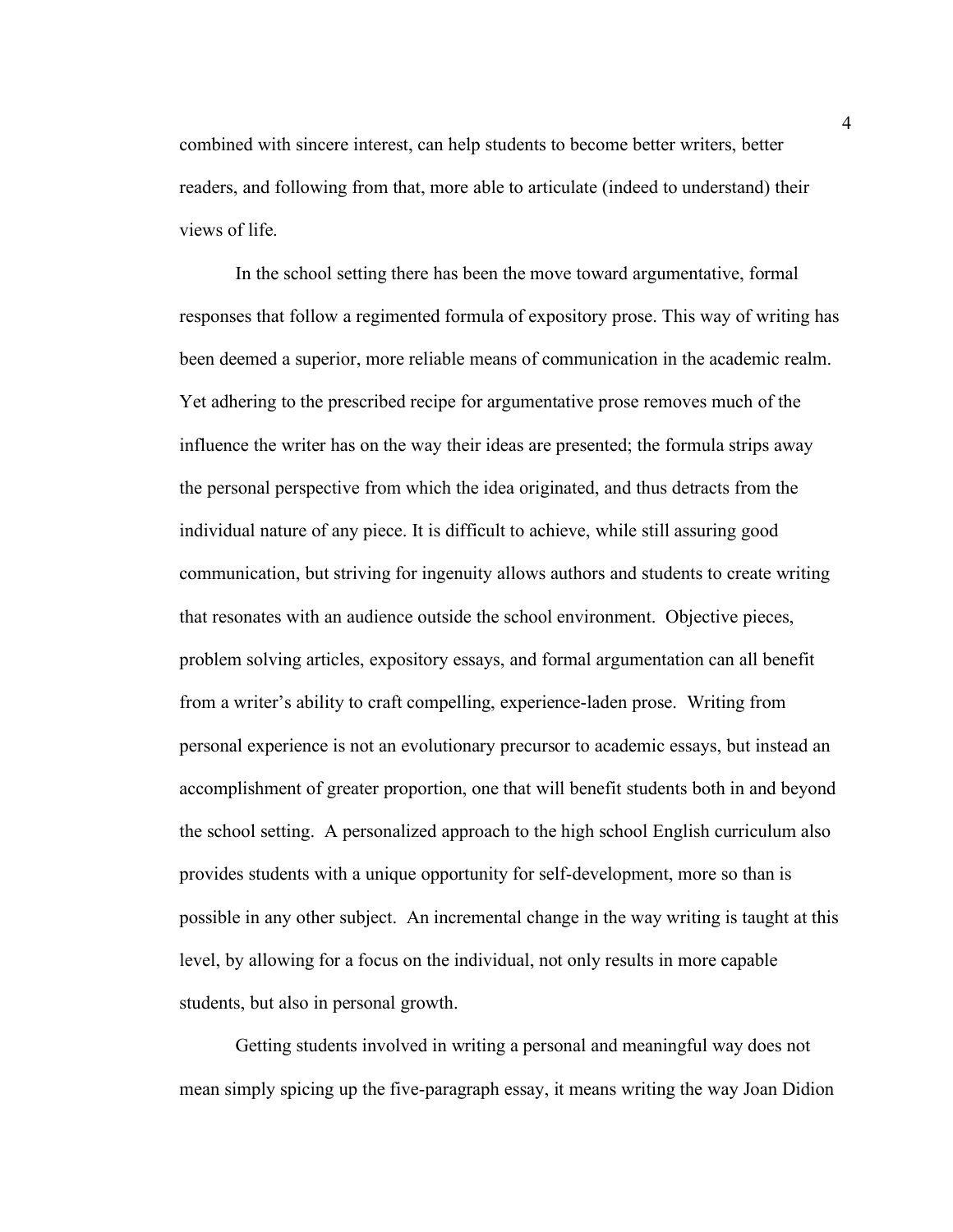does when she says, "I write entirely to find out what I'm thinking, what I see and what it means. What I want and what I fear." Writing, especially writing about literature, is key to understanding our nature and how we relate to the word, how our morals and values compare to those of a larger society. In order to bring this *real* writing into the classroom in a way that allows students to put aside their fear of inscribing cold, hard textual analysis, there must be a supportive environment available for their benefit. Professional writers constantly stress the importance of their physical and mental situations while writing, and any writer should have such a space.

A supportive writing environment is a setting where the student, the writer, feels confident to try something new, to make mistakes, to see the struggle with writing happening around them and to join the fight. The high school English classroom can be such an environment; together, the use of literature and strategies on writing from experienced authors, allows students an opportunity to examine the writing process and gives them an apprenticeship in the field. Once they are interested in writing, the student should be encouraged to practice and practice, to write and write and keep writing, led by the teacher's example and fueled by insights from their own experiences. This routine, however, is not widely promoted in schools where academic essays are turned in for immediate grading. In order to support student creativity and effort, a shift in the way writing is taught must take in place.

Student writers are not so different from their professional counterparts, and advice from the experts can be a valuable consideration in the high school classroom. Many authors comment on how much time it takes for them just to do a small amount of writing and how hard it is to find those sacred hours in a given day. They talk about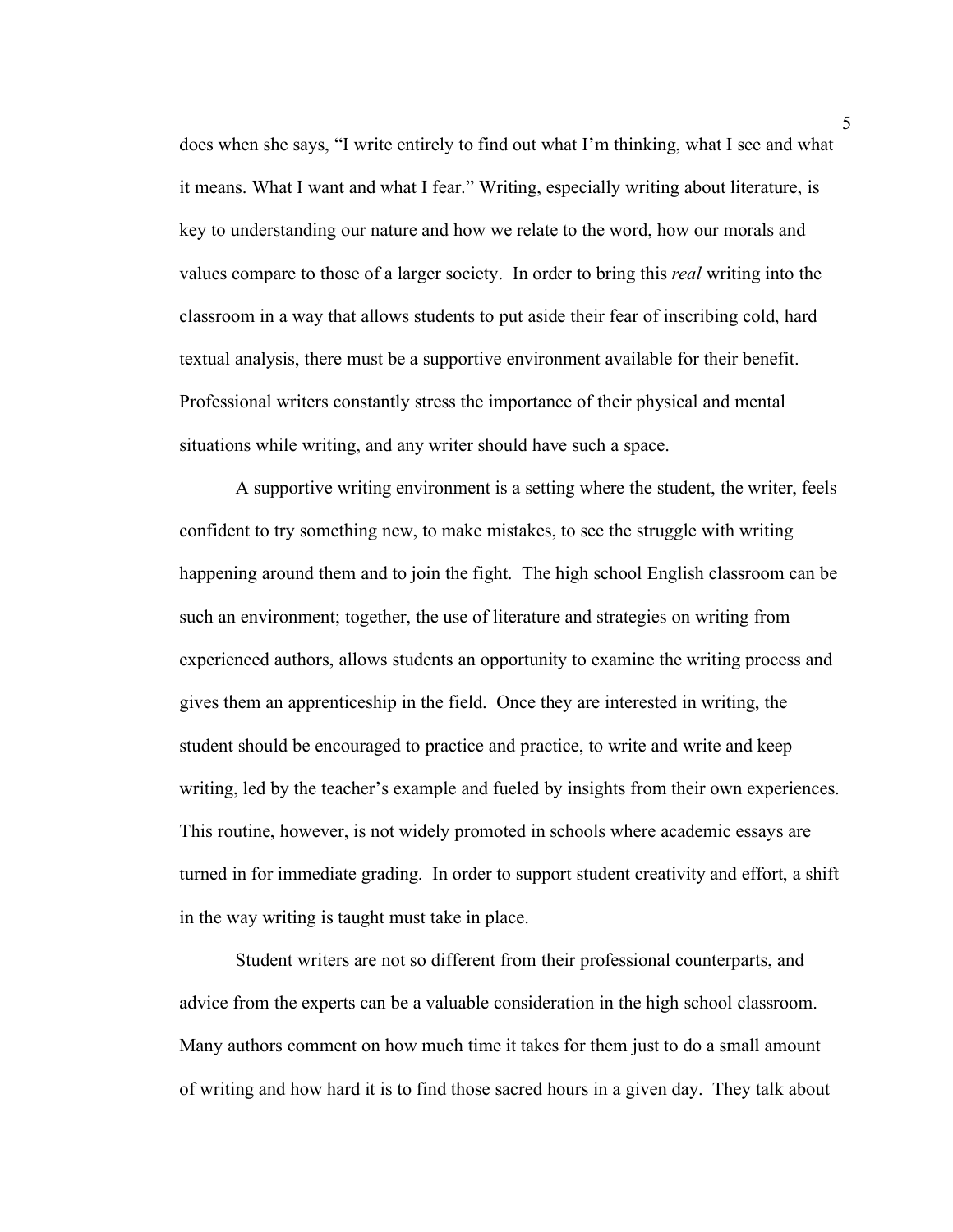the demoralizing feeling of writer's block and what they do to stave it off. They emphasize the importance of writing every–single–day and about the settings in which they find it most favorable to accomplish this task. They stress the importance of emulating the styles of other writers who went before and the need to be aware, to notice the wonderful realities of the world so that they may write about them. Of course they never fail to mention the necessity of frequent revision with drafts and drafts, editors and more editors. Although these reflections from authors seem perfectly obvious in relation to their profession, the same issues face all writers, especially young student writers, but they are largely ignored in the English classroom. It is worth understanding what authors have to say about writing in order to highlight the differences between the teaching of writing and the practice of writing, and to strive to unite the classroom with the writing room.

In an effort to better to better understand the disparity between the experiences of the writing student and the professional writer, my research was conducted with the following question in mind: "What do writers have to say about writing that teachers, or educational materials on the subject, do not?" By studying the different kinds of texts, those about writing written by writers, and generally for writers, and those written with the educational community in mind, I have been able to identify what ideas are shared, which are different, and suggestions of how to bring the two approaches together. To help in this inquiry, I observed several high school English classrooms, and interviewed students at the The Bishop's School and South Eugene High School.

There is no question about the inefficacy of unmotivated students in classrooms lacking a rewarding challenge. I want to suggest a way to counteract this too-common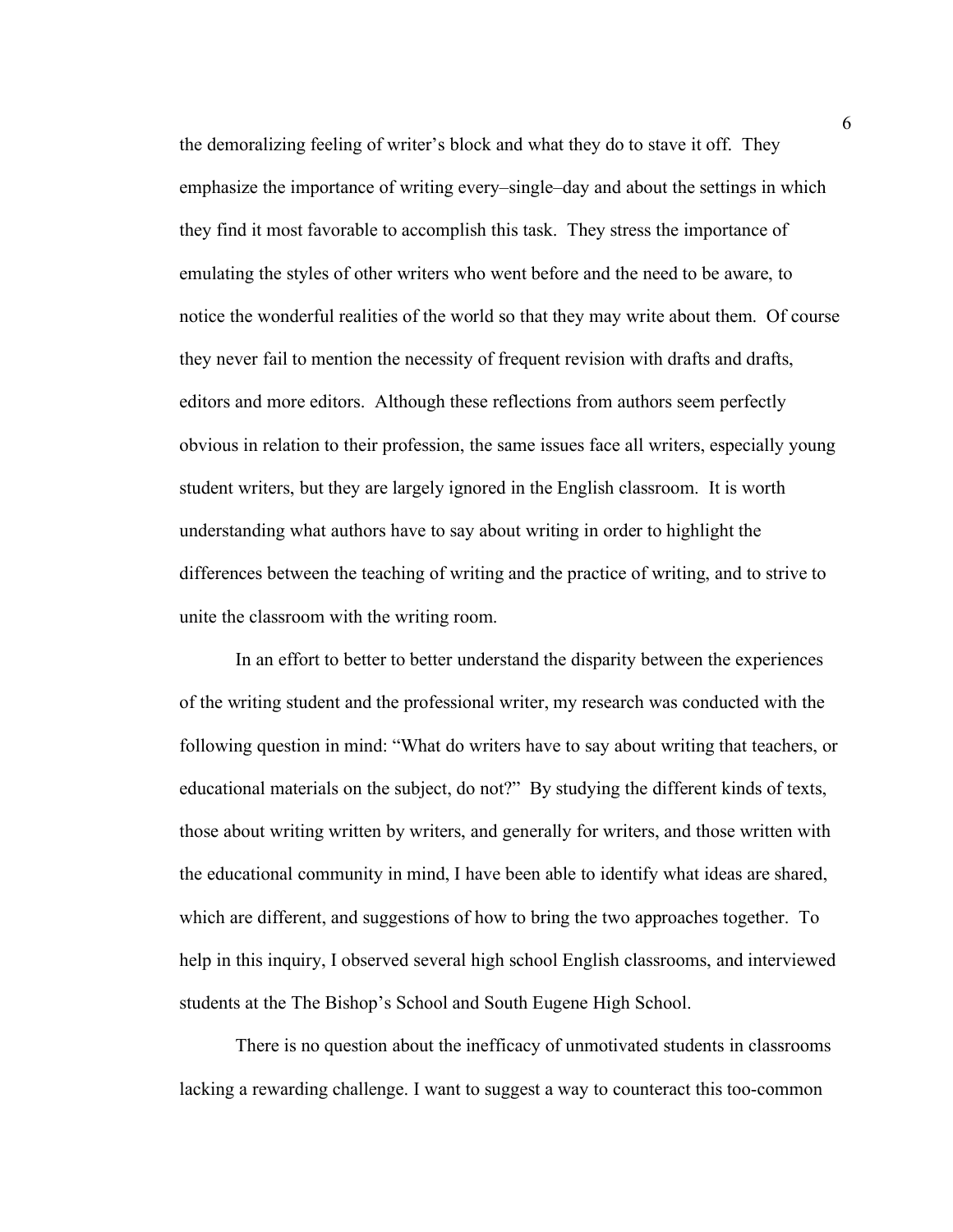predicament so that intended teachers, such as myself, will have a different experience. After conducting research into both the writing profession and the teaching profession, I have developed an approach to teaching writing that is a combination of the two. I focus on authorial experience as a foundation for making a change in the way writing is taught at the high school level so that a natural derivative of the system is individual growth of the student. Using advice from multiple authors, I have discovered that their way of writing is closely aligned with a classroom based on the writing process. To make the issues clear and present my solution, I discuss, first, my concerns with the current school situation, and then detail a classroom writing process based on the way professional authors practice and compose.

### II. CURRENT CURRICULAR ISSUES IN THE ENGLISH CLASSROOM

The problem with many English classes seems to be centered on the issue of student involvement. Students are being marginalized in their own classes due to unfamiliar material, testing, and a lack of creativity. The books that are being taught often bear only distant connections to the life of the modern student, and so many high school readers are simply uninterested in the texts. Because students are not connected with the material, there is little motivation for them to care about the text, or, with study guides so easy to come by on the Internet, there is little reason for them to even read it.

The combined lack of interest, and subsequent lack of familiarity with the actual text, results in class discussions that rarely disembark from reviewing plot summary to venture off into the *how* and *why*. As John Willinsky points out in his book *The*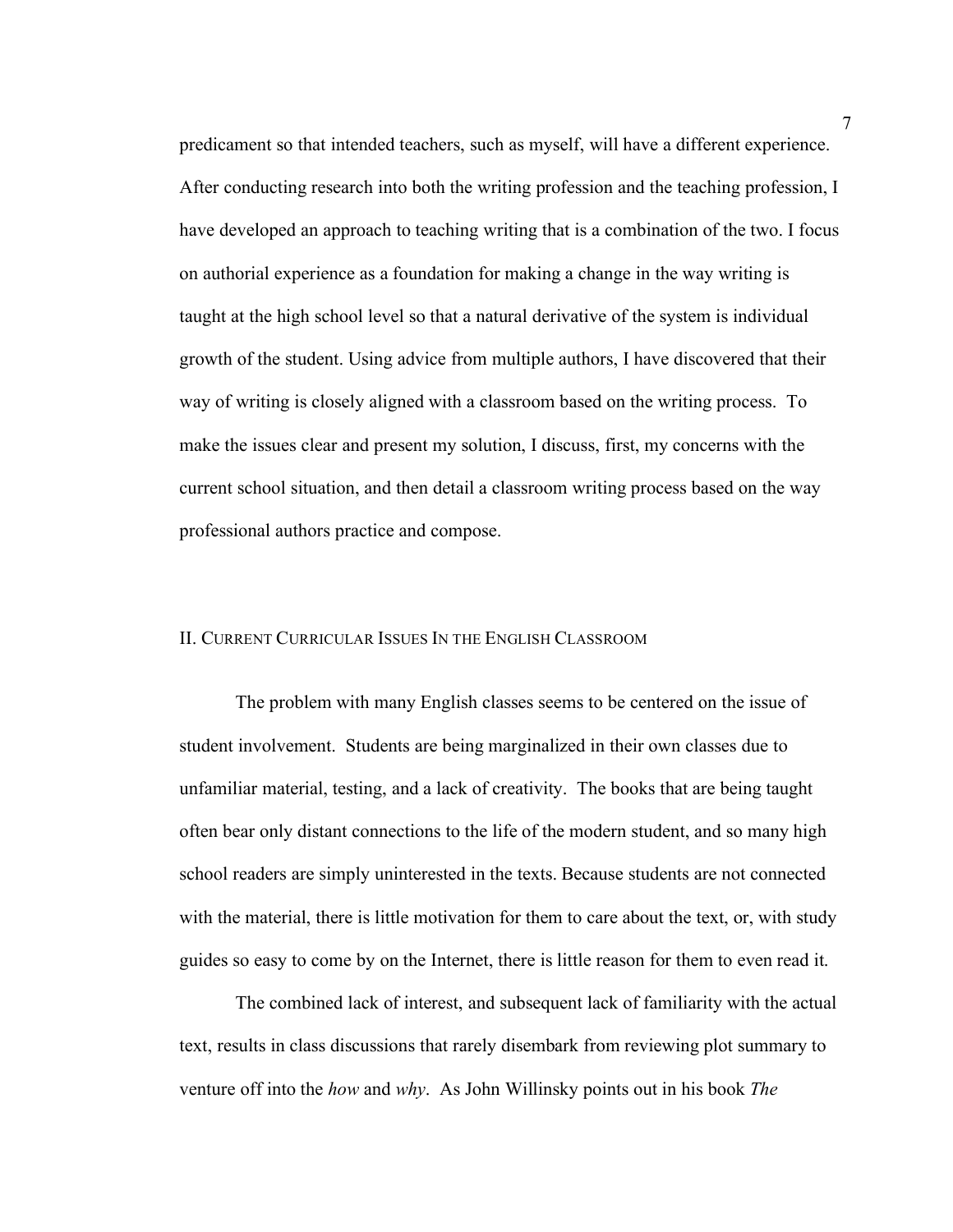*Triumph of Literature, The Fate of Literacy*, the repetitive lessons that simply decode plot details "fail to give any indication of how acts of literacy turn people's heads, subvert the hold of convention, wrestle with the sacred and profane" (5). The students then proceed to write essays with only the grade in mind and study their text guides before exams; there is no original thought or investment in the material.

There are always excuses as to why high school students show a lack of interest in improving their writing. Some people blame television, others feel there are simply too many students in the classroom to affect change, but these problems are extracurricular and not focused on what can be done as far as teaching is concerned. There are three main issues associated with teaching writing in high school English classrooms: the absence of engaging material, overly formulaic expectations for writing, and improper use of writing for evaluative purposes.

### THE MATERIAL

Henry and Nicole, two eleventh graders at The Bishop's School had the same thing to say when asked what their favorite book was in high school English. They both preferred the literature that connected somehow to their lives. Nicole liked *The Awakening* best because "it was written in an interesting fashion and was relatable." Henry said, "I really enjoyed reading Ralph Waldo Emerson, especially his essay 'Self Reliance,' because it really made me think – not just about what it was saying, but about myself." What Henry and Nicole have to say is important; they found pieces of literature that resonated with their personal experience and those were their favorite readings, so far at least, in high school English. Meaningful texts lead to an enjoyable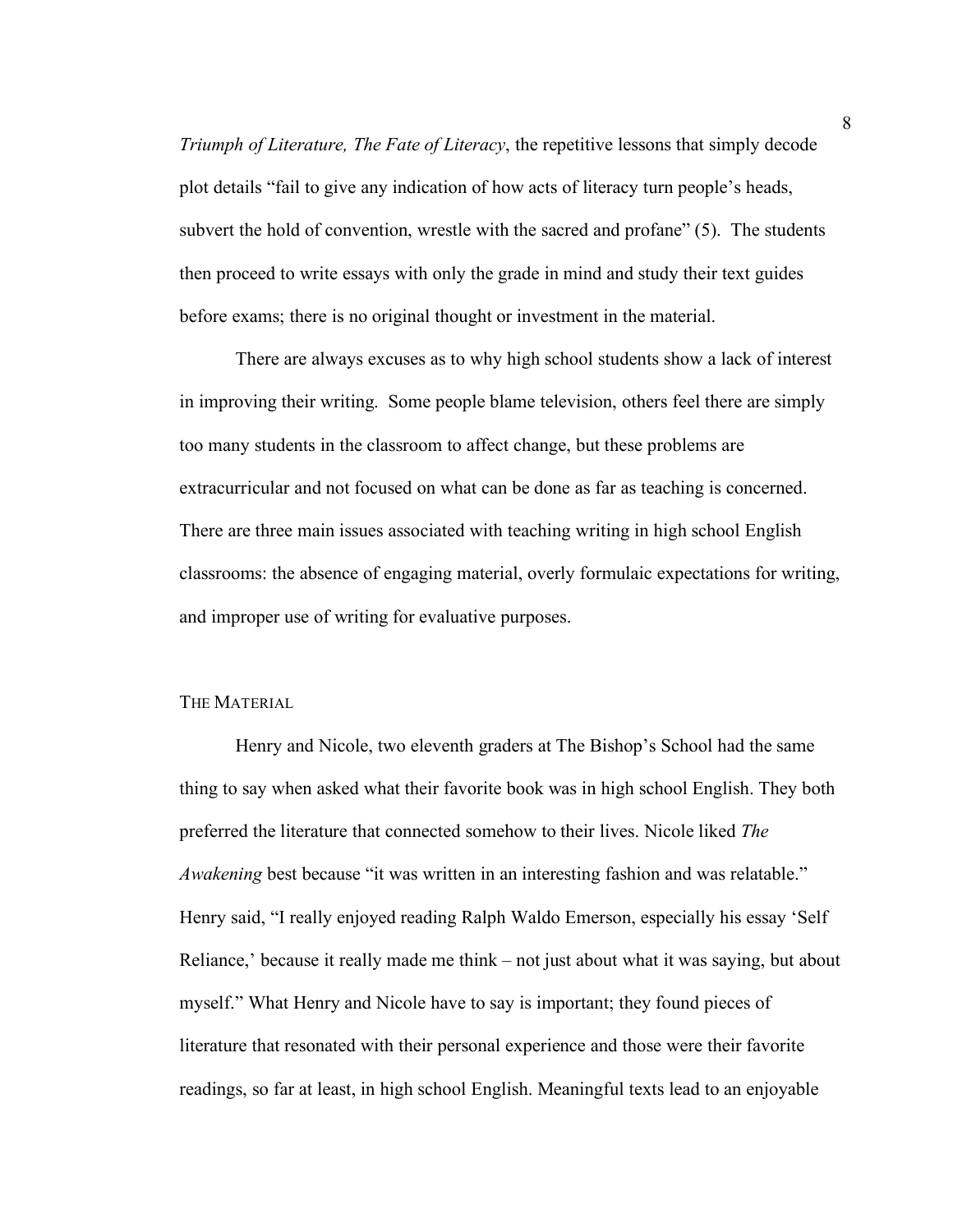experience in English class for these two students and, although rare, this aspect of the curriculum resonated with both of them.

Too often student interest is left out of the equation when determining school curriculum. For example, the *Reading/ Language Arts Framework for California Public Schools* states that "informational reading in the twelfth grade is focused on public documents (e.g. policy statements, speeches, debates, platforms)," and these documents "offer abundant opportunities for students to practice the analytic and evaluative skills described in this standard" (232). The guide goes on to give further explanations of grade level expectations for eleventh and twelfth graders, noting that they should be able to analyze "the philosophical, political, religious, ethical, and social influences that have shaped characters, plots, and themes" (233). It details that they should read eleven pages a day, but never once does it suggest that they should relate this material to their lives, that they should find some personal value in it, or even enjoy the way the words sound on their tongue. An anonymous ninth-grade student at South Eugene High School makes it clear that their problem with the English curriculum lies in the material. He says, "English class is ok; I really like to write. I don't really like to be forced to read a book I don't seem to like – I would rather read on my own." As author Philip Pullman writes, when describing an analogous situation with the standard British curriculum, "They don't seem to know that reading can also be enjoyed, because enjoyment just doesn't feature in the list of things you have to do" (Isis speech).

Enjoyment is not the only thing curricula forget, but meaning as well; architects of standardized educational programs do not seem to understand that reading is supposed to mean something *to* someone. Instead, high school courses tend to have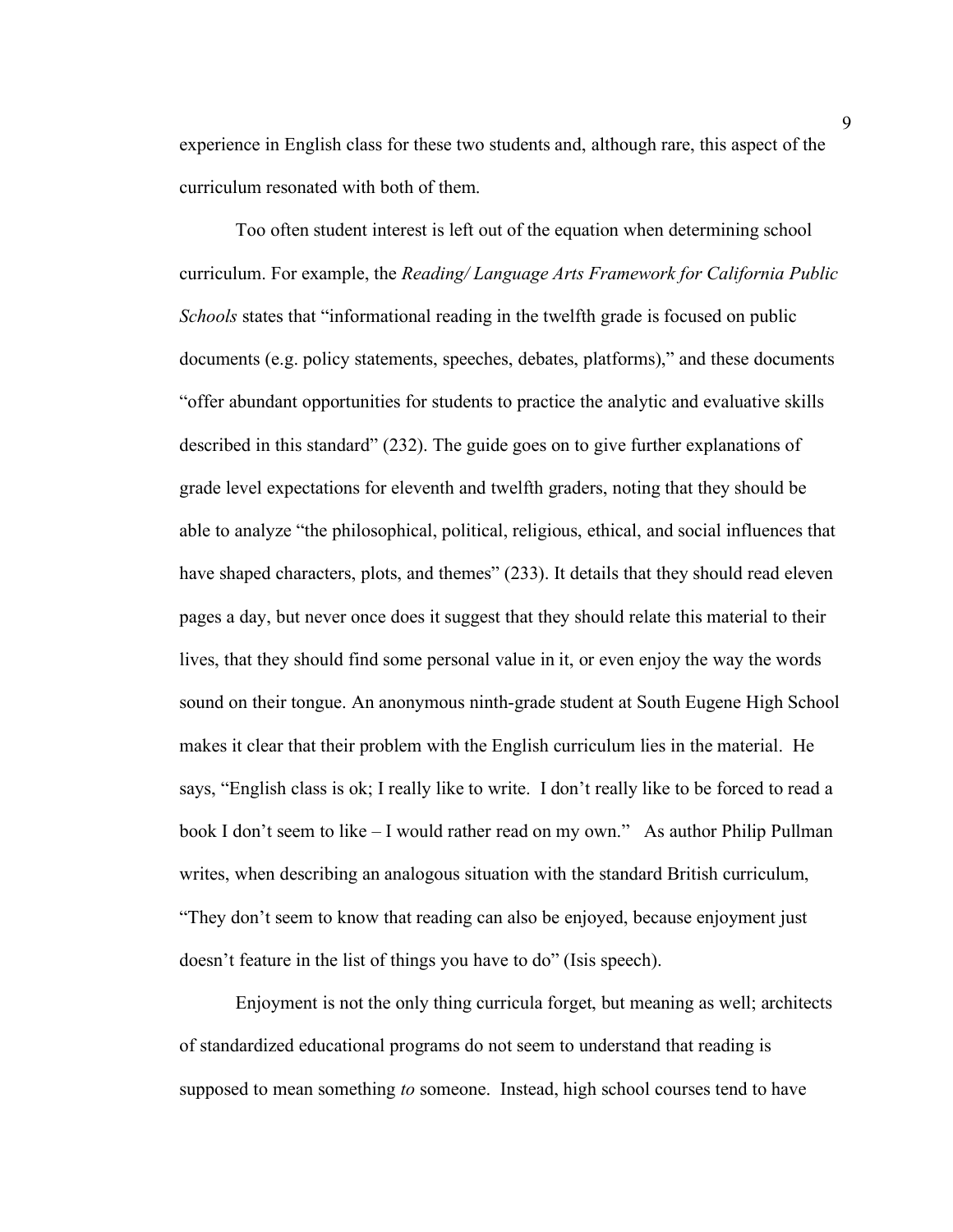standardized tests in mind, not students. The California content standards handbook, mentioned before, champions the use of standardized testing for every aspect of teaching English. Tests are to be administered to decide if teachers should move forward with their instruction, if students are able to adequately complete independent assignments, if teaching should be accelerated for some students, or if students are not "achieving mastery" (260). The guide goes so far as to say, "It is virtually impossible to overstate the importance of using performance data as the basis for making wellinformed adjustments to instruction" (259). This idea neglects any personal elements within the classroom and reduces the book to a resource only used to pass an exam.

Of course the idea of reading books in pursuit of knowledge is valid and worthwhile, but when Stevens and Musial say "Reading, not any one book, but the great books, enables one to acquire the worthwhile ideas of the human race, the ideas worth knowing on the most important and lasting subjects" (14), I think they are forgetting the value of human experience and the need to connect that experience with literature in order to make any "great book" relevant at all. And they fail to acknowledge the significance of taking pleasure in the exercise of reading and writing. Phillip Pullman reflects, "Any education that neglects this dimension of experience will be a dry and tactless diet with no nourishment in it. People – children especially – need this experience of delight" (Grave). When remembering the standout moments of my own education, the most intellectually stimulating are the same moments as those in which I found the most enjoyment and were the most meaningful.

Educational materials and state standards stress that skills, like the ability to "relate literary works and authors to major themes and issues of their eras," or "contrast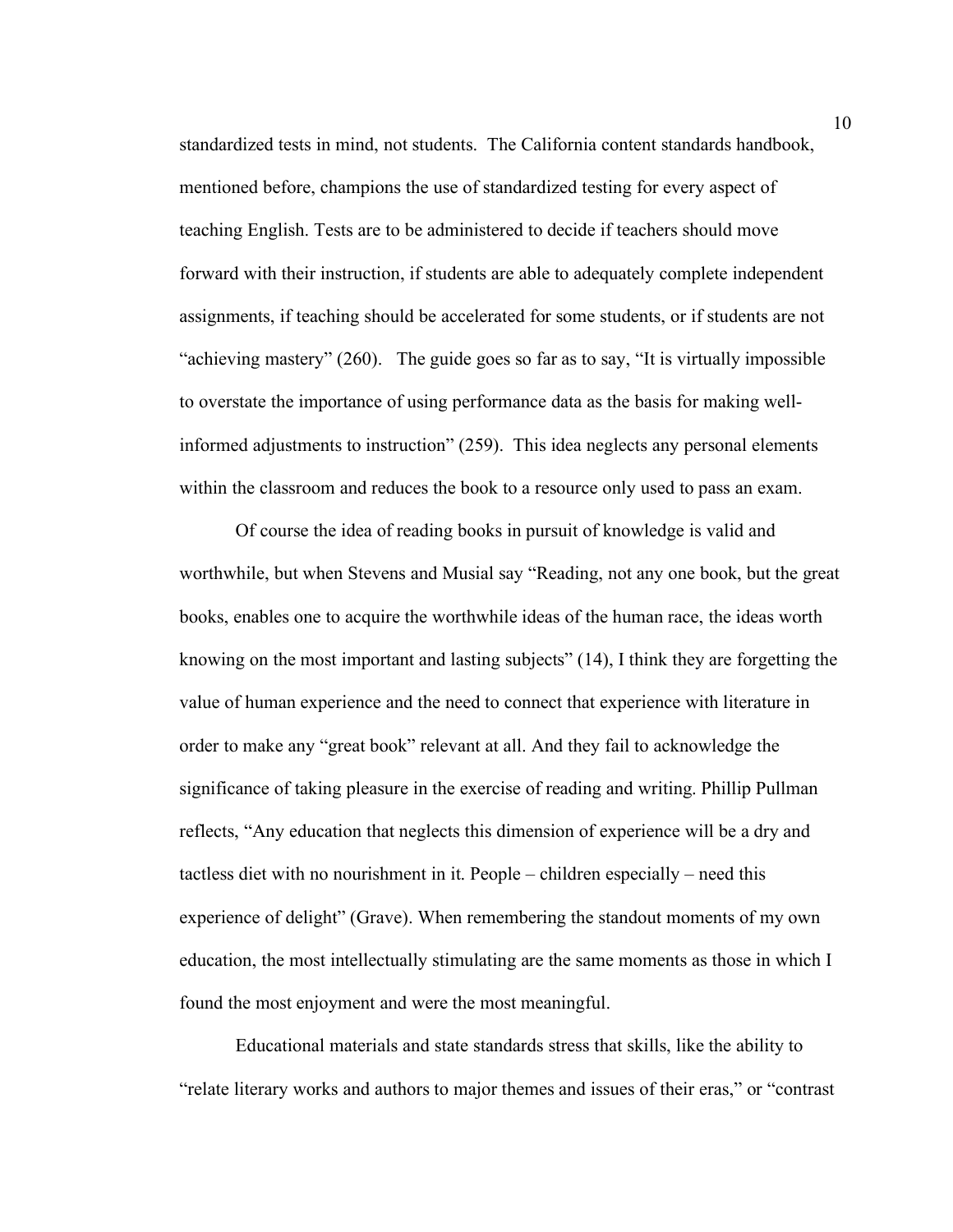the major literary forms and characteristics of the major literary periods," are what high school graduates should take from their English courses (CA Standards, 233). Skills are stressed rather than accomplishments. But, as Pullman emphasizes about such dry and repetitive assignments, "That sort of thing would make you hate reading, and turn away from such a futile activity with disgust" (Isis). There is no joy or value to be found in exercises that ignore what writing is trying to do, reach an audience, and turns reading into a job. Such regulated requirements fail to incorporate what Henry and Nicole found most compelling about their favorite literature, that material which made them reflect on and better understand their own experience, and in which they found delight.

In the school setting, readings are often assigned in a way that such that students are only asked to decode the piece and retain the factual details. Literature, however, can be brought into students' lives so that it matters and is worthwhile, and this threshold can be crossed through the study and practice of writing. When students write, when they want to write, they are compelled to draw on the literary history that preceded them in order to see the way others did (and did well) what they are attempting now. Because students are so often presented with dull and lengthy readings that they must confront in the classroom in an evaluative situation, a number of students and aspiring writers shirk their studies of potentially helpful literature, and it is imperative that students learn to read for meaning.

Here is an example of what I mean. Pullman heard a young poet give a reading, which he found to be promising, but uninspired. After the presentation, Pullman asked the author what poetry he read and admired. The writer mentioned a few contemporary comic poets and that was all, but he also noted that he did not like the idea of actually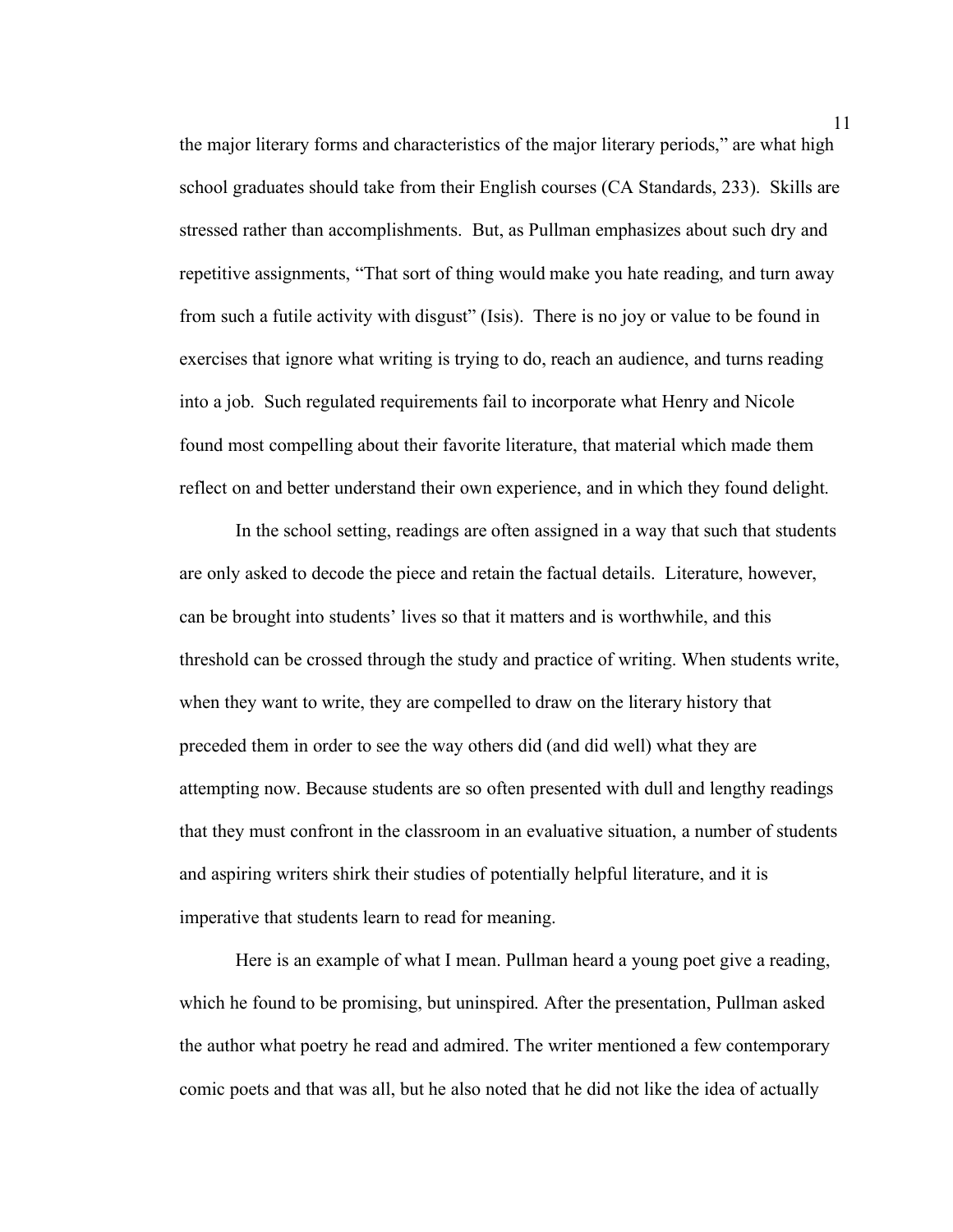studying poetry because of his experience with it as "boring old-fashioned stuff" (Isis). Pullman was shocked. He reacted to the fact that the poet had turned away from the inheritance of his own craft. In his "Isis" speech, Pullman wrote, "This was what he could claim by right. This was the whole rich, teeming, living world he was heir to; he had a thousand years to draw on, and he knew nothing of it, because no one had helped him see it." So we must find a way to give young writers what they have been granted by the ages in a way that does not bore them, but rather presents the challenge of the unfamiliar. We must get students writing and encourage them with the well of experience stemming from those who tested their pen on the page, just as timidly, years before. But most importantly, the material brought into classrooms must matter to the students who are reading and writing about it so that they are offered the chance, the opportunity at least, to cherish and enjoy their literary studies.

## THE EXPECTATIONS

The complaint most often heard about in-school writing has much to do with the way students are asked to write: typically they evaluate, explain, or critique in a predetermined essay form. We are all familiar with the "five-paragraph essay" that calls for an introduction, three supporting paragraphs, and a conclusion. The idea of sitting down to write such a robotic assignment still elicits an internal groan. The assignments are so structured that the challenge of organizing original thought disappears, and the idea of bringing in any personal connections goes along the wayside too – there is no dedicated place for them in the rigid format. Student interest is of no concern here.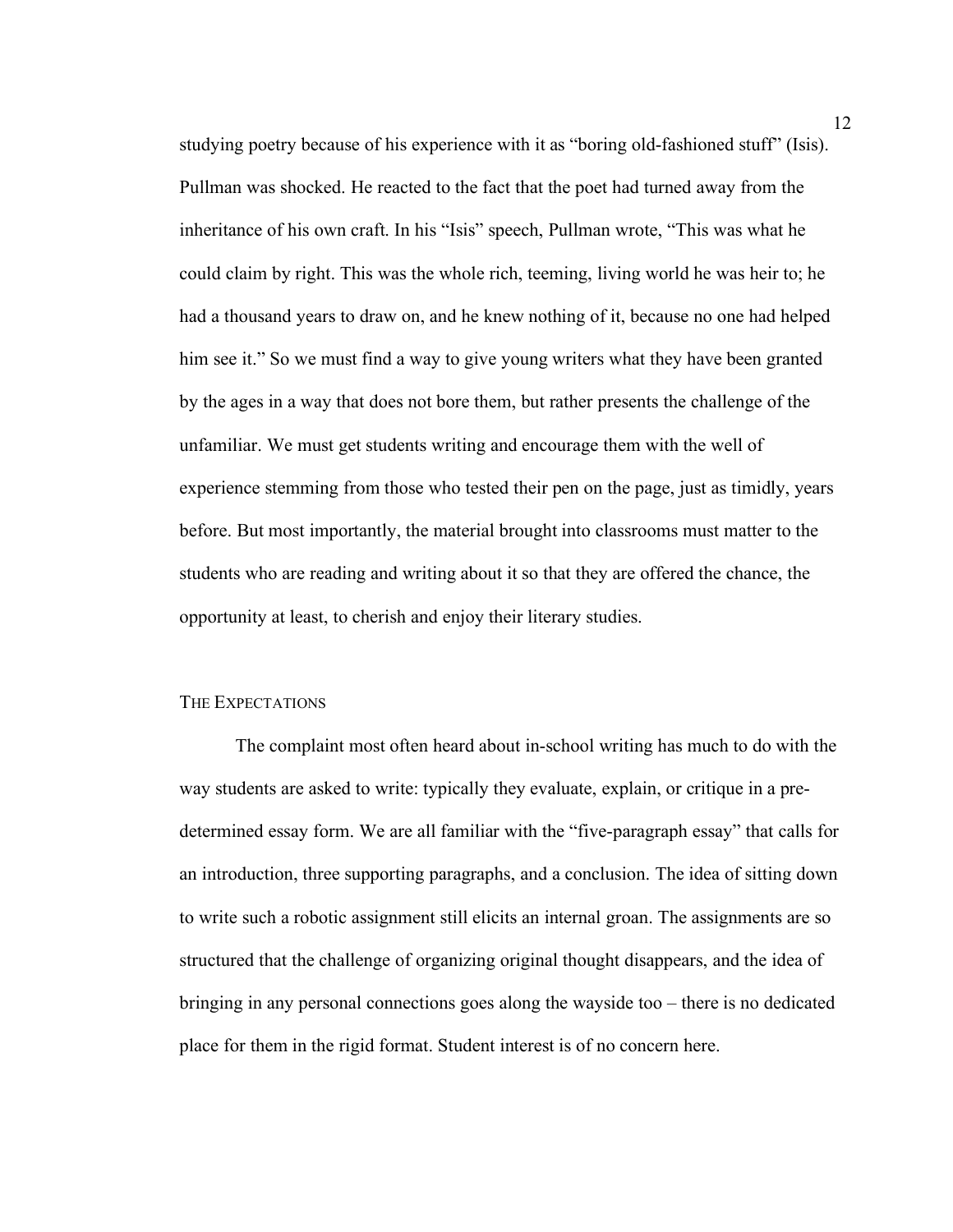Stevens and Musial champion the critical essay in their text called *The Great Books*. They say that "structured communication is very important" and specifically that "writing gives it to us in a way discussion never will" (66). They determine that the critical essay is the form of choice because it is "questioning, reflective, and argumentative in intent and treatment" (72). It is certainly valuable for a student to write an argument about "what he believes is worthy of other mens' attention" (Stevens and Musial 72). At least it would be if the student was connected and attached to his argument, or if some personal statement was at stake. There is a difference between the formulaic five-paragraph essay and a critical essay of five paragraphs.

Student perceptions and concerns, however, have been completely removed from the standard academic essay that is written in the upper grades of high school. Bishop's School student, Lia, reinforces the fact that student intrigue diverges from their assignments when she says, "since I am writing mostly academic essays I do not have the opportunity to write about my life." Formal structure overrides student inquiry in their writing assignments and, although it does not have to be this way, the general assumption is that teaching students to write removed, structured, critical responses is the best preparation for life after high school that a school can offer. At the level of secondary education, there is so much emphasis placed on readying students for college, on teaching them to compose the essay that will get them through freshman composition class, but when this is the exclusive goal of high school writing, education as an end in itself is not being considered and the opportunity for student growth is at stake. There is value in being able to write paper accepted by the upper levels of academia, or for being able to write an official letter, or an editorial demanding change,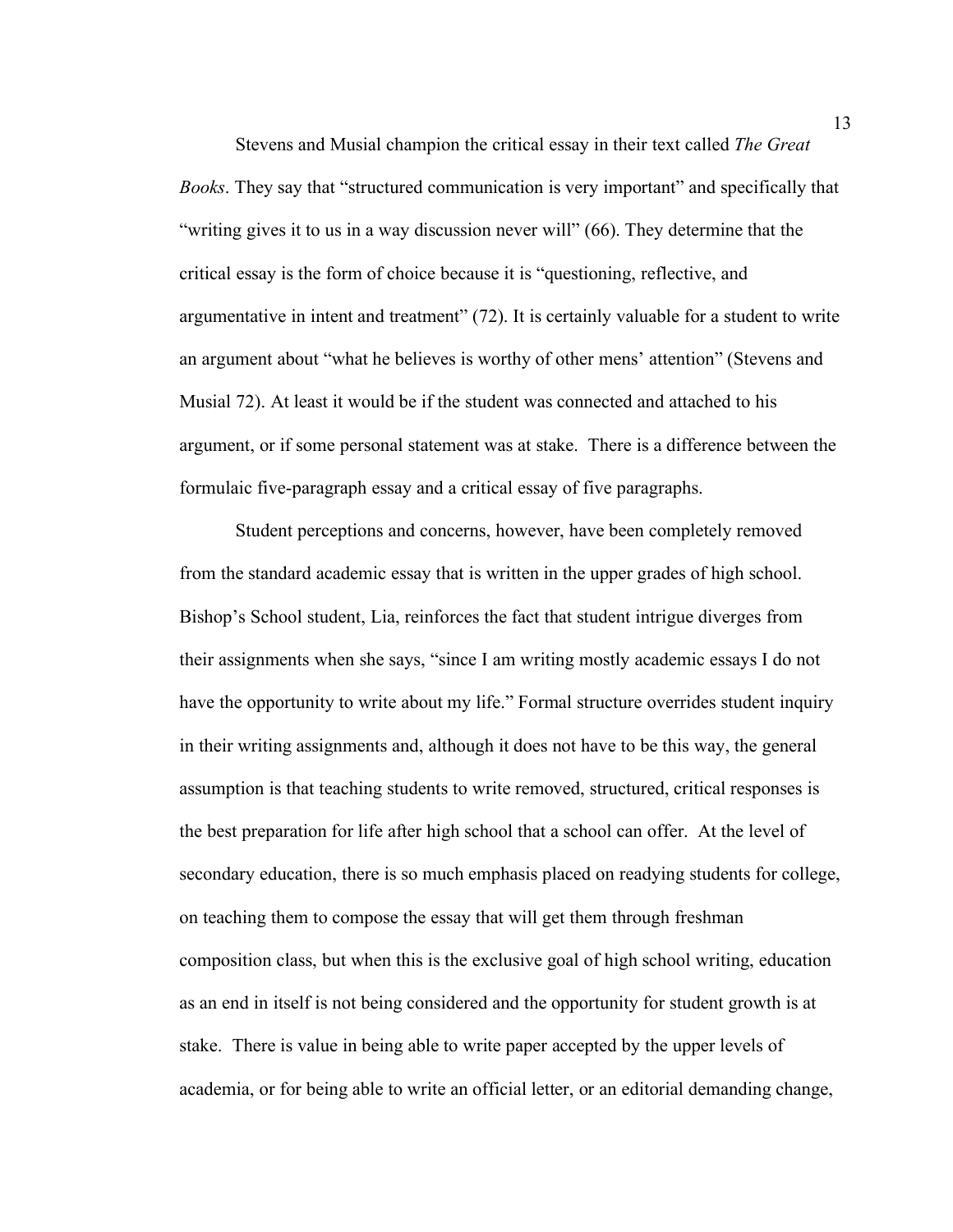and so on, but being familiar with form should not come at the expense of content. These types of writing should also be addressed, but not before the student knows what it means to write for purpose, for understanding, and this requires that attention be given to the topics that each student finds most compelling.

Eleanor Kutz and Hephzibah Roskelly acknowledge the shift away from student motivated writing topics. They believe that "writing is seldom self-motivated and is seldom seen as a tool of inquiry and learning. And while teachers may begin to observe student processes and patterns in their writing behaviors, writing is almost never the subject of student inquiry" (161). Although teachers may notice surface level improvements, they are failing to do what Philip Pullman finds so rewarding about writing, "to take a risk and write something true and meaningful" (Isis). Instead students are simply getting better and better at adhering to the formulaic structure of an academic essay.

In their book about teaching writing at the middle and high school levels, Jim Blasingame and John H. Bushman emphasize that students "are given assignments that test their inherent writing abilities rather than given experiences in which they can move through the processes of writing. Students generally avoid writing because writing usually is separated from any experiences the students have had" (24). Because writing assignments are designed to test abilities and subject matter in the product-oriented form of an academic essay, it is difficult for students to relate to their own projects. As Blasingame and Bushman point out, in-school writing "is a means for finding out if the students have the knowledge of specific content rather then for encouraging them to write as a meaningful experience in which they can explore their understanding of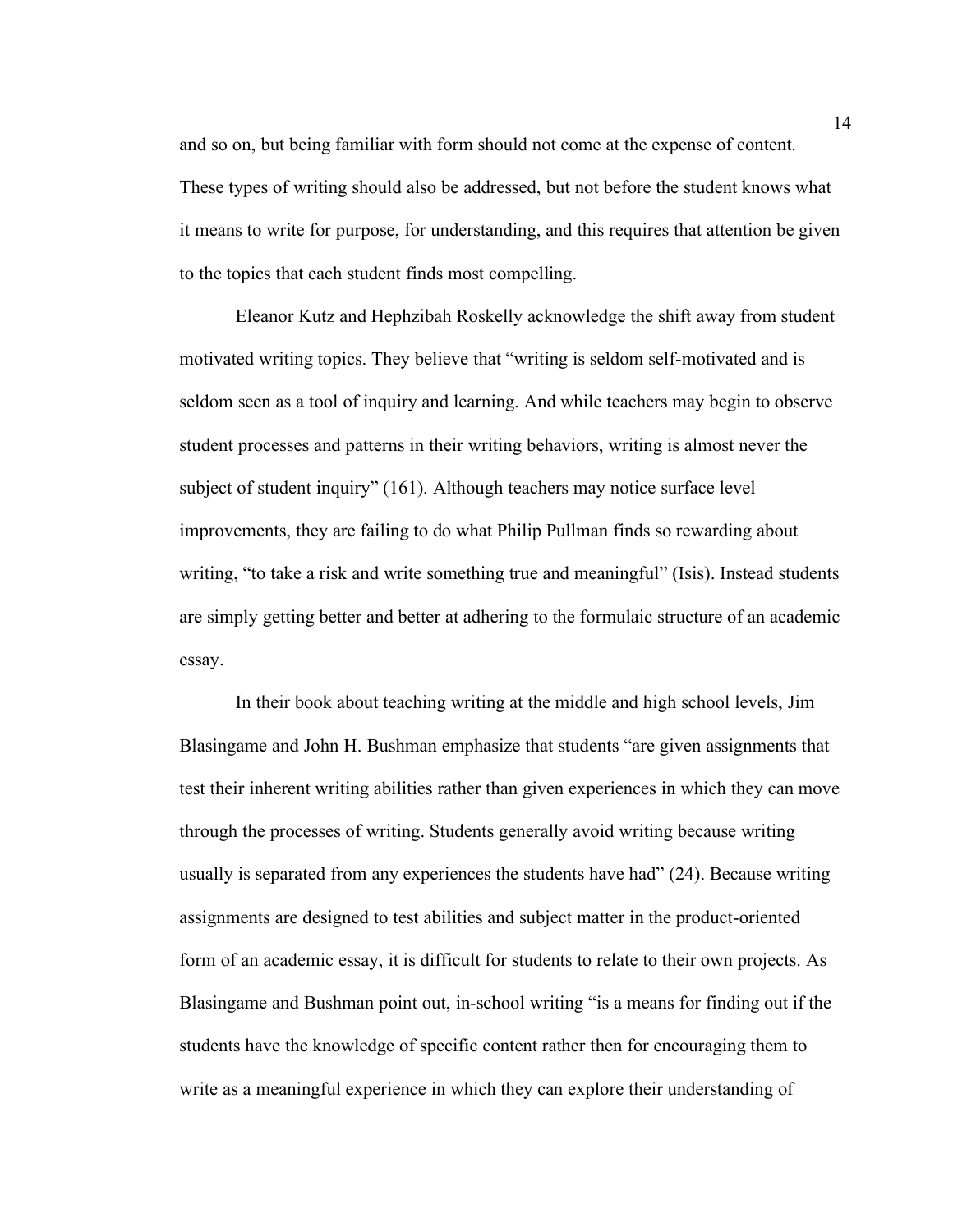content" (24). Kutz and Roskelly write in their book called *The Unquiet Pedagogy* about the detrimental nature of the pressure surrounding formal academic essays. They reveal that,

Two areas of emphasis in school-bases writing work against fluent processes and against thinking. One is the concern with error and the emphasis on correctness at the surface level of what is written. The other is the emphasis on "correct" structure – on format rather than forming. (174)

Students are more concerned with their essays being "right" than about the content of what they are saying or the larger purpose of the assignment.

Hayley Dickson, another eleventh grader at The Bishop's School, finds that she self-censors her ideas because she is so worried about correctness; her teacher reinforces this perception. Hayley says, "Writing papers for class makes me nervous because I definitely feel pressure to make them really good before I turn them in. Also, I feel like when I go in for help, my teacher will tell me what he wants me to write." Such anxiety often leads students to go to their teachers for guidance, too much guidance in the many cases like Hayley's, and can remove the student from their own project. Even if the material resonates with the students, they may veer away from their ideas in an effort to please the teacher according to his passions instead of their own. Blasingame and Bushman write that when a draft is "given to the teacher for correction," then "the draft and then the final paper often become the teacher's paper" (35). The teacher's position as evaluator makes such a transition natural, but problematic.

The common grading system, with the teacher as the evaluator, is the cause of much student anxiety and as such they do not focus their writing in an effort to produce something of value, but rather for a good grade. Kuntz and Roskelly believe that in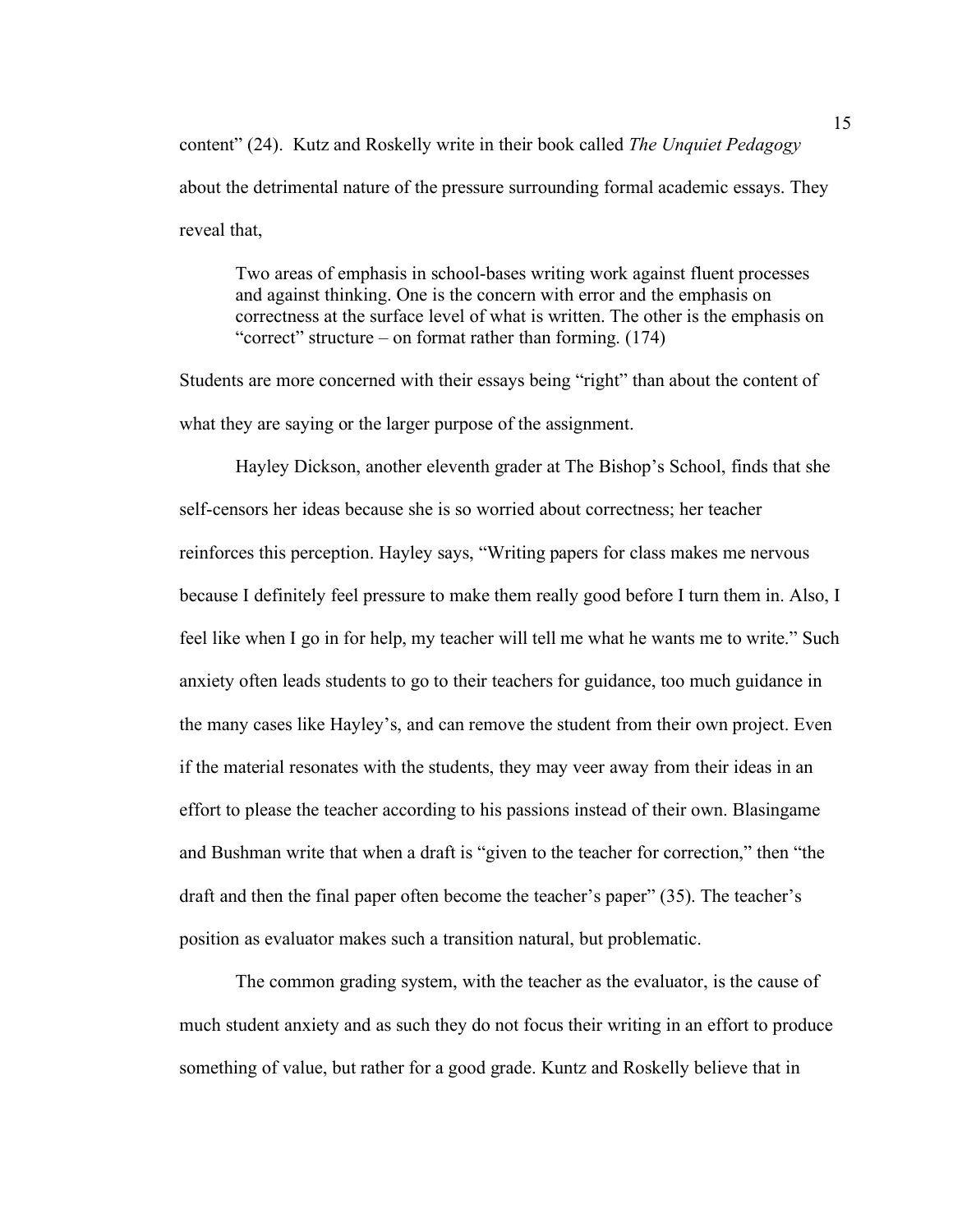school most "writing is used primarily to evaluate what students have read and learned. And the student is writing to an examiner no matter what the 'assigned' audience might be" (160). The primary focus of writing projects does not focus on the craft itself, but rather the proof of academic diligence they contain. Bishop's School eleventh grader, Henry, sheds light on the expectations of assigned school writing. He says, "writing assignments are designed to test whether or not students are reading. Insight is welcome, just not personal insight." It is suggested that teachers are looking for understanding and perception, but solely as it relates to the homework assignment. Concern for their grades is also enough to keep students from straying too far away from the confinement of the teacher's expectations.

### THE USE OF WRITING

Sarah Beck acknowledges the tough position of the teacher's role as an evaluator. She writes,

With respect to the literacy development, English teachers are caught in a paradox: they must encourage the development of students' individual voices and interpretive stance as writers and readers while at the same time ensuring that students are prepared to reproduce those textual forms, or genres, that serve as passports to the more privileged tiers of our society. (133)

Teachers must demand much from students in terms of both content and form, but they much achieve a careful balance because, as Hayley demonstrated, "the threat of evaluation has the ability to stunt all growth in writing" (McClay 87). Perhaps it is the mutual fear on the sides of both the student and the instructor of presenting the other with something unfamiliar; the teachers feels they are asking too much by brining a student's personal life into the classroom and the student is afraid that a foray away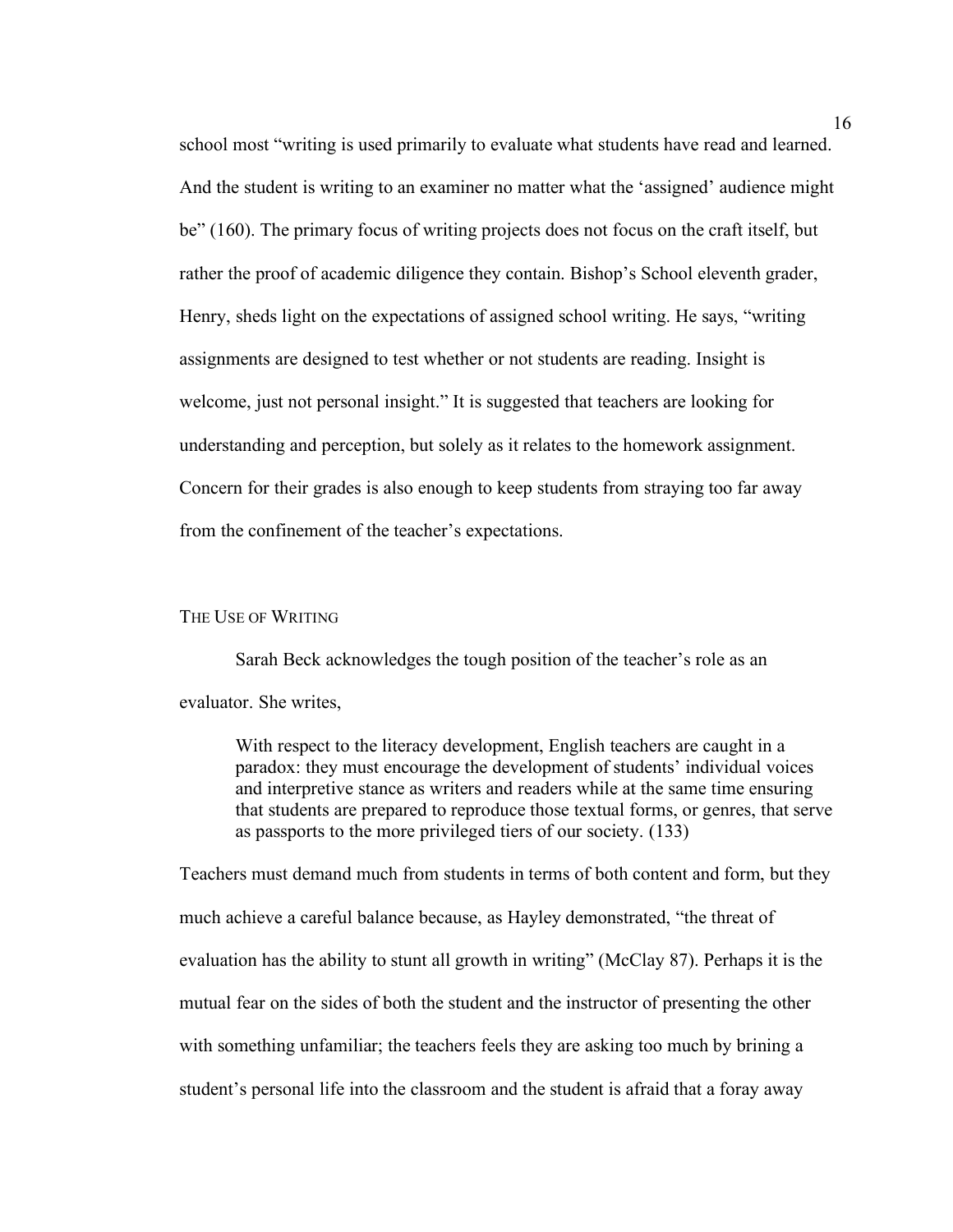from the usual critical response form will result in poor marks. Jill McClay ruminates on the dilemma of the teacher's place in the English classroom. She writes,

we run the risk of forcing students into dead formulaic writing to make our evaluative roles easier: if I don't give you a chance to write about something you care about, I won't risk hurting you. I will, however, teach you that writing is a meaningless activity designed to demonstrate mastery of punctuation rather than communicate with humanity. (88)

Many students feel that writing has, indeed, gone in the direction of *exercise* rather than *meaningful activity* because of the evaluative role it has in their courses.

Eleventh-grader, Lia, says that she finds out "what my specific teacher likes and writes toward that style." And later she mentions that because of this "I sacrifice a little bit of my own personality." Her classmate, Hayley, says that assignments "almost never connect with the outside world or my life, usually the writing is focused only on the books." She goes on to explain how there is very little freedom in her class and she writes, "In school I definitely sacrifice creativity for grades." These students reflect the common perception of a high school writing classroom: that there are strict expectations in terms of the form and content of the academic essay, which often results in a tedious assignment lacking value. Focus is being placed on the acceptable essay-products through constant evaluation and not concentrated on the important aspect of helping students become better communicators of matters close to their hearts.

A necessary aspect of this failure is the lack of time given to revision. When I asked my sister how much revision she did for her school papers, Laura, also an eleventh grader at Bishop's, replied, "I do very little revising of my papers and rarely even read them over completely through after writing them." I can attest that she is an extremely diligent and motivated student; it is not the effort that is being withheld, but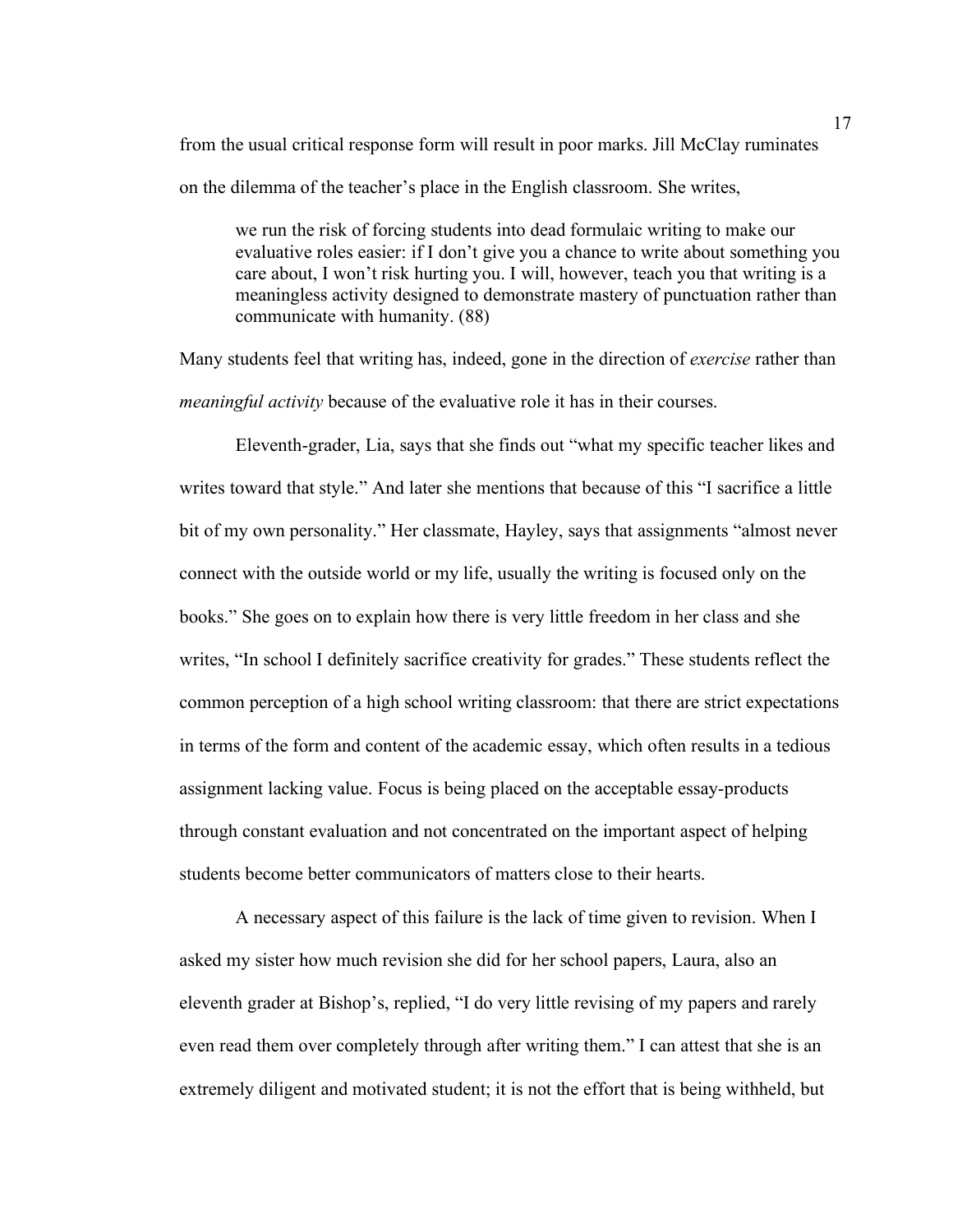instead the lack of time students are given to finish their assignments. About her papers Laura said, "I would revise and probably rewrite most of this year's papers, but most of them were written in a hurry because I ran out of time." Her classmate, Henry, echoes Laura's claim when he says, "In my experience, not much time is put into the revision process. Schedules are often so hectic that teachers just want to move onto the next book. Therefore, we just spit out an essay and turn it in." Although teachers ask students to proofread their work for spelling and grammar mistakes, it is rare that full revision is demanded or expected. And with modern spell-check, students don't even have to read their papers through to have "proofread."

Jim Blasingame and John Bushman also recognize the trend of revision-less writing in the school setting. They write, "Teachers frequently tell students to look over their writing before handing it in, and that is about the extent of revision for some students" (34). Proofreading, however, is not substantial enough revision. Revising a draft is much more like a partial rewrite than an exercise in copyediting. And it is during the process of re-considering a central idea or introductory paragraph for the second (or seventh) time that a student learns to improve their writing. Blasingame and Bushman agree; noting that students who take time to do a true revision "think through a piece of writing in order to revise the original into something better and thus become better writers" (35). Wish such cramped time restraints and high demand on a formulated, polished product, high school students aren't given the opportunity to really learn from their own writing.

In-school writing is both practical and extremely worthwhile if treated with the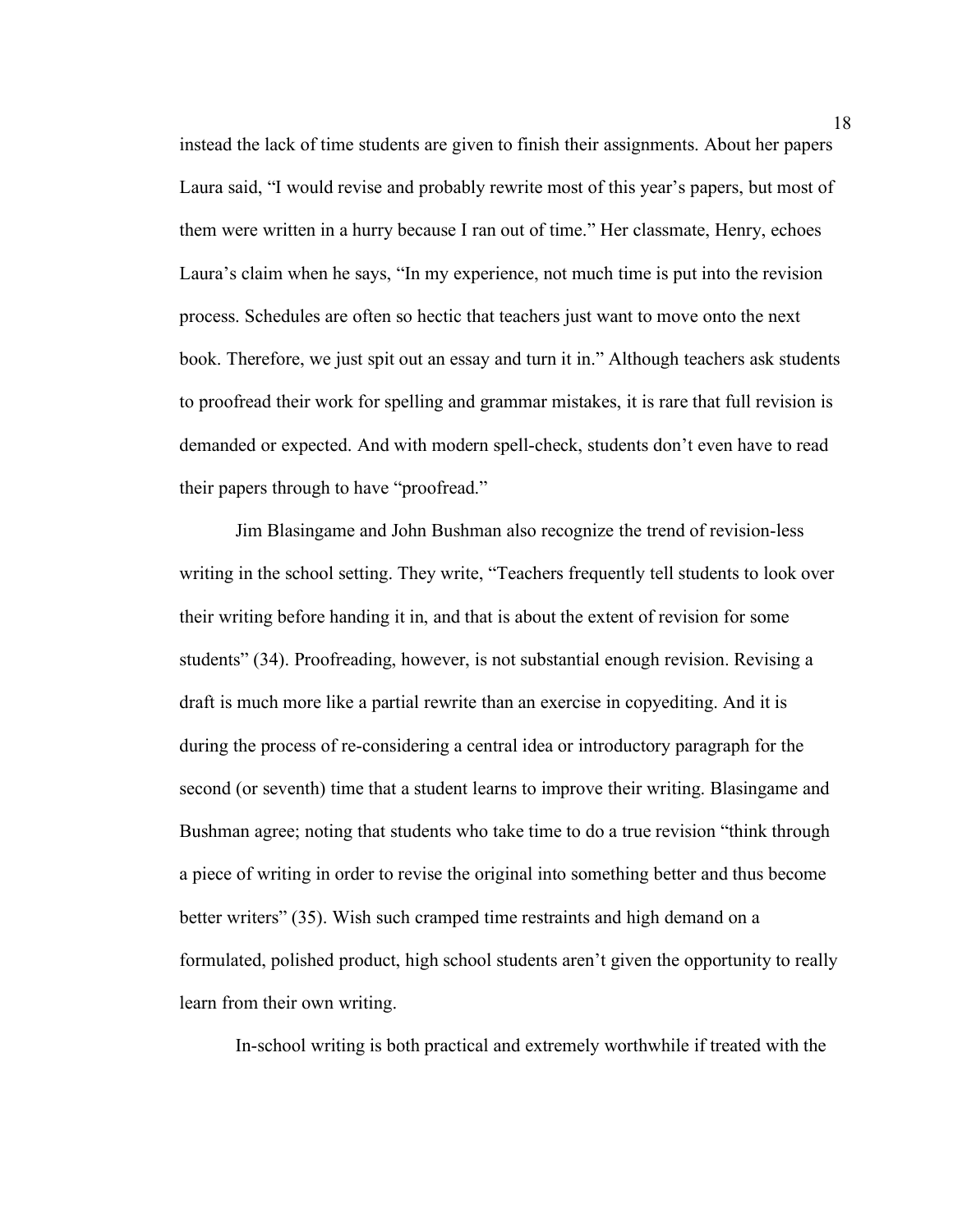care it deserves. Kutz and Roskelly highlight the values of helping students put pen to paper when they say,

Writing extends the process of thinking and making sense of the world and of communicating that sense to others. In writing, students express ideas that are important to them, tell stories they want to tell, speculate, solve problems, and discover questions. Writing can do things that oral language can't do, and that's one reason we emphasize it in the classroom. (171)

Student writing is capable of all of these important functions and yet so many high school teachers treat it with nonchalance. High school students are expected to know how to construct basic sentences and prove a point on paper, so teachers use their writing assignments to evaluate student knowledge of in-class content. Blasingame and Bushman note, "As a result, student writers see themselves as putting together a product to be handed into the teacher, and the writing is sterile with no personal feelings attached to it"  $(25)$ . But school writing can be so much more – it has the potential to matter to students a great deal. When I was given the chance to write, to really write the way authors do, it was the single most meaningful part of my high school academic experience.

Philip Pullman promoted the idea of bringing teachers and students together in an effort to achieve a meaningful writing experience in his Isis speech in April 2003. He said,

And working at that writing showed the children very vividly first, that you could use language to say true things, important things; second, that what you wrote could affect other people, could move them, could make them think – it affected me; and third, that you could take time to work at your writing and learn to say things more clearly and vividly. But this can only happen when teacher and pupil – school and pupil, the system and the child – are on the same side, so to speak; when the relationship is more like writer and editor, or craftsman and apprentice, and when the aim is not to pass a test but to produce something of true value, no matter how long it takes.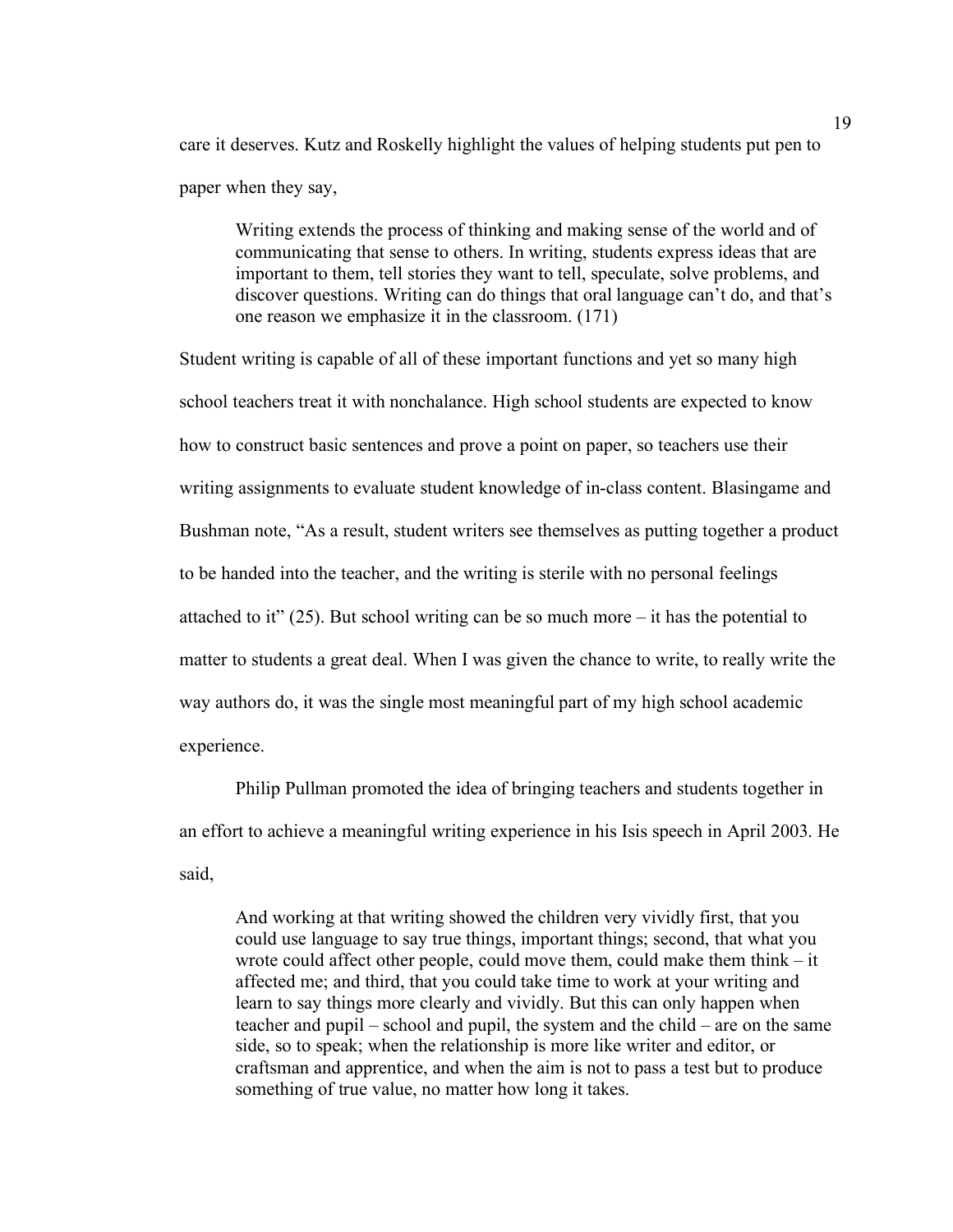As an author and an educator, Pullman understands the need to give students the same advantages afforded professional writers, including the same advice, understanding, and respect. Most importantly, Pullman stresses, "Make this be the golden rule, the equivalent of the Hippocratic oath: *Everything we ask a child to do should be worth doing*" (Isis). Bringing the writing life into the high school classroom is at least one way to make English class authentic, valuable, and truly meaningful.

# III. WRITING TO CARE

If we are only going to ask students to do things worth doing, then we must understand why getting them writing is in any way valuable. The entire student writing process is important, and not just because they will become better communicators or more proficient students, though it will do that, but because writing and reading literature has the ability to give students significant understanding about themselves and the world. Like the writers they are becoming, putting words on paper changes a pupils view of their surroundings.

Authors recognize the influence writing has on their lives. Anne Lamott says writing "can get you to start paying attention, can help you soften, can wake you up" (13). Writer Annie Dillard embellishes Lamott's idea; she says, "We still and always want waking. We should amass half dressed in long lines like tribesman and shake gourds at each other to wake up; instead we watch television and miss the show" (73). Together, they believe a greater appreciation of the world can be gained by writing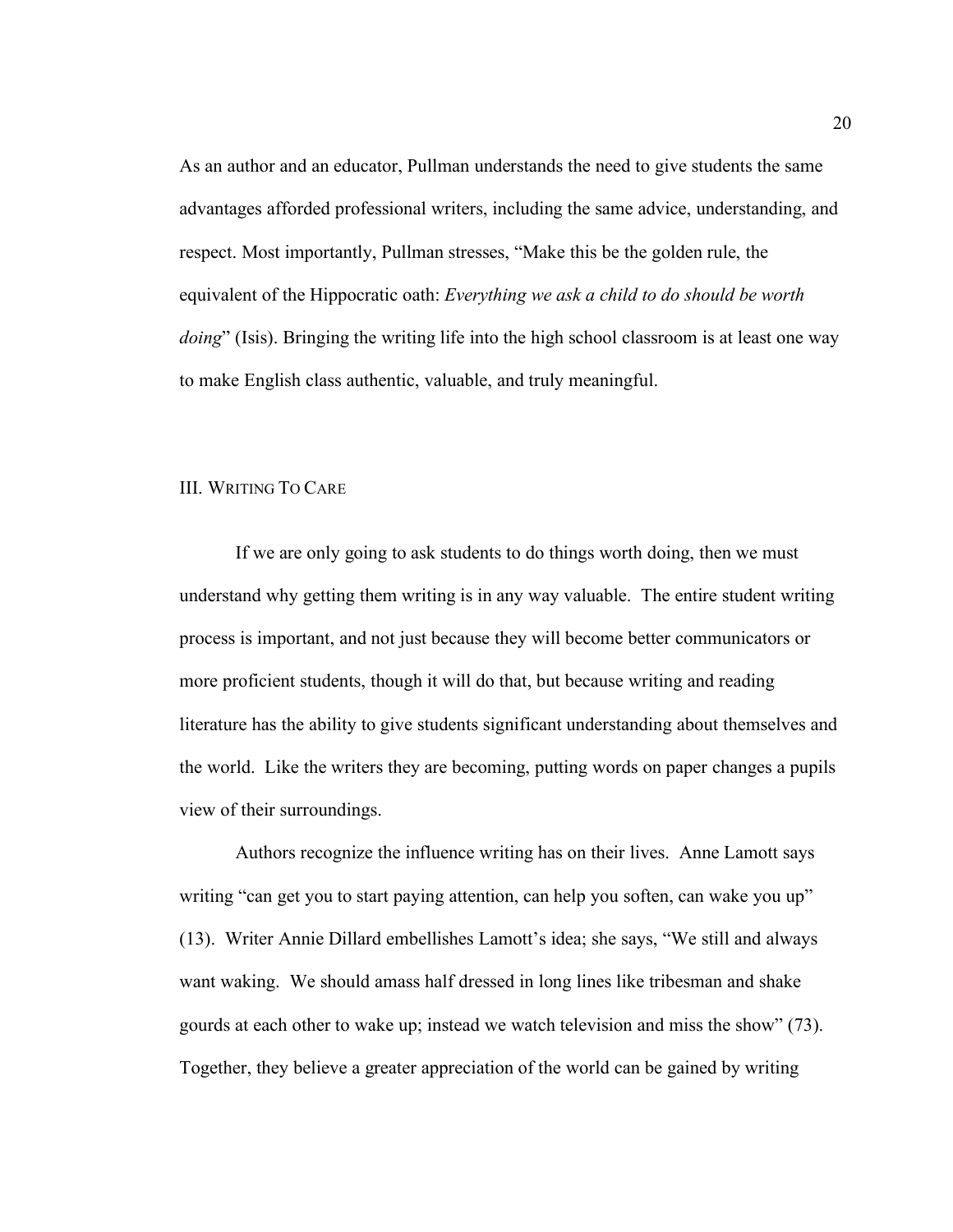about it. As members of society, we all desire this perception and can benefit from the connection. Lamott explains, "good writing is about telling the truth. We are a species that needs and wants to understand who we are" (3). These two writers focus on what there is to gain: a heightened awareness of the world and greater insight into our own existence. High school students are fascinated by their growing understanding of the way the world works and should have the opportunity to write in a manner that connects them to their own lives. In fact, writers of all ages are curious to discover more about their existence; as André Aciman says, "I write to find out who I am" (3).

Writing about our world in an exploratory way is a far cry from content standards, which demand that "students should demonstrate full knowledge of the basic elements of discourse (e.g., audience) as well as more advanced literary devices, such as irony" (CA standards 233). The authors just mentioned are not talking about developing rhetorical skills in a detached setting, but instead, they are searching for elements of consequence and trying all types of ways to convey their ideas to others so that someone may "recognize his or her life and truth in what you say, in the pictures you have painted" (Lamott 225). The author Roxana Robinson explains why she writes when she says, "With each story—and by story I mean anything I write—I am trying to work something out for myself" (193). If students are allowed to take part in this inherently meaningful activity of self-understanding, they will feel they have learned and accomplished something.

Anne Lamott takes this idea about the significance and value of writing and extends it to reading. For the student, the connection may never have been made, but as Lamott writes," becoming a better writer is going to help you become a better reader,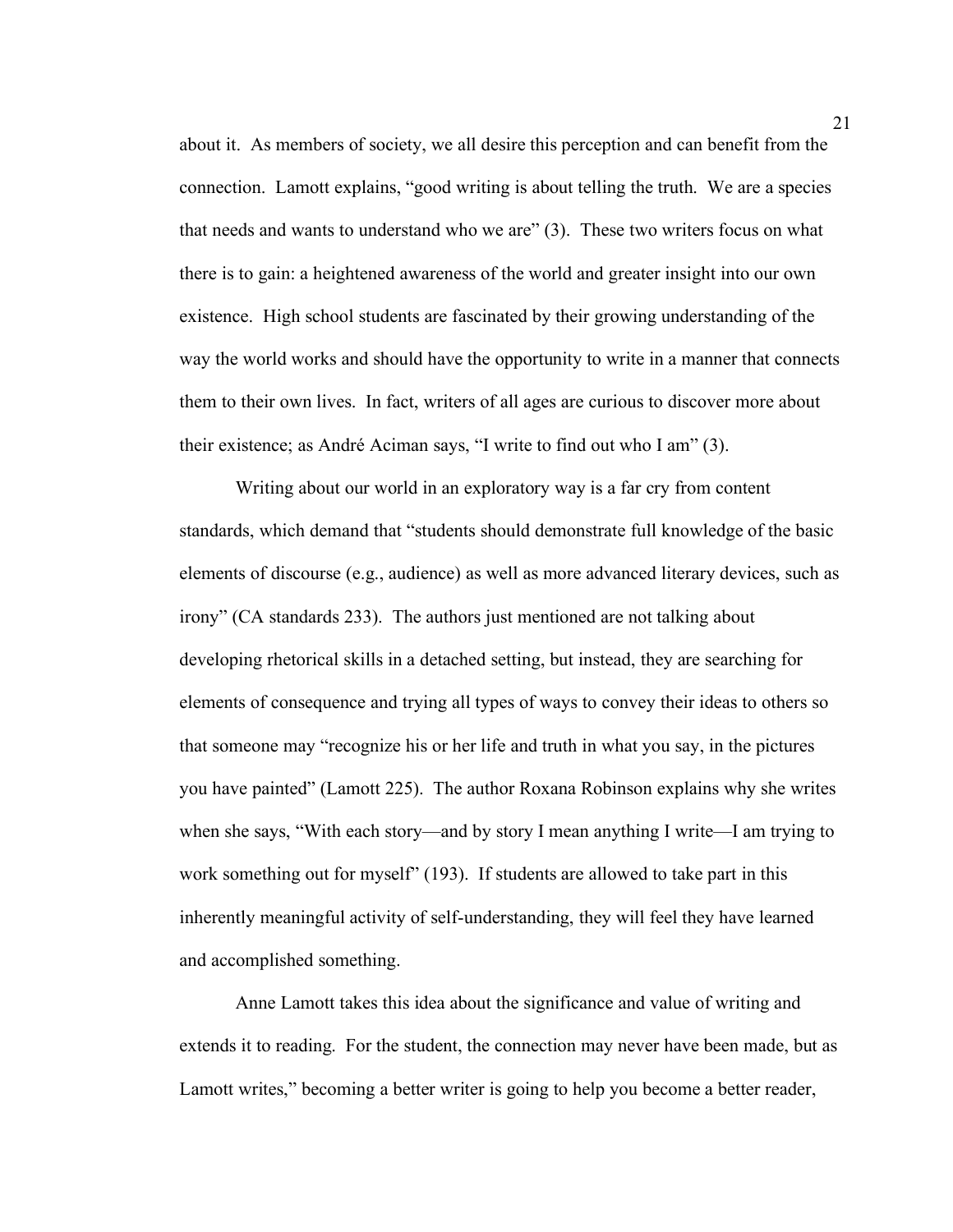and *that* is the real payoff" (10). This bettering takes place if students are engaged in improving their writing and then, "in their ardent analysis of one another's writing, become much better readers" (Wolitzer 268). Becoming a better reader is so prized because of what literature has to offer. Anne Lamott writes,

Books help us understand who we are and how we are to behave. They show us what community and friendship mean; they show us how to live and how to die. They are full of all the things that you don't get in real life—wonderful, lyrical language, for instance, right off the bat, And quality of attention: we may notice amazing details during the course of a day but we rarely let ourselves stop and really pay attention. An author *makes* you notice, makes you pay attention, and this is a great gift.  $(15)$ 

This gift is what is available to every student if presented with the opportunity to connect to writing, to the language and what it has to say. Teaching writing should be focused on the goal of making a class exactly that worthwhile.

Writing can illuminate reading in a new way, and the converse is also true; reading is so often the inspiration for writing. Author William Sontag confirms, "Reading usually precedes writing. And the impulse to write is almost always fired by reading" (226). The two dimensions of the English classroom—writing and reading are symbiotic and must be treated as such. Instead of reading literature and writing response papers, where literature is the priority and writing serves to solely to examine texts more carefully, let the two support each other. And let writing happen first.

A connection with writing gives reading an entirely new perspective. Texts are no longer just about the plot line, or the meaning behind a moment of irony; a reading writer is aware of the way an author changed his or her tone between paragraphs and appreciates the choice of words used to make a sentence sing. A reading writer can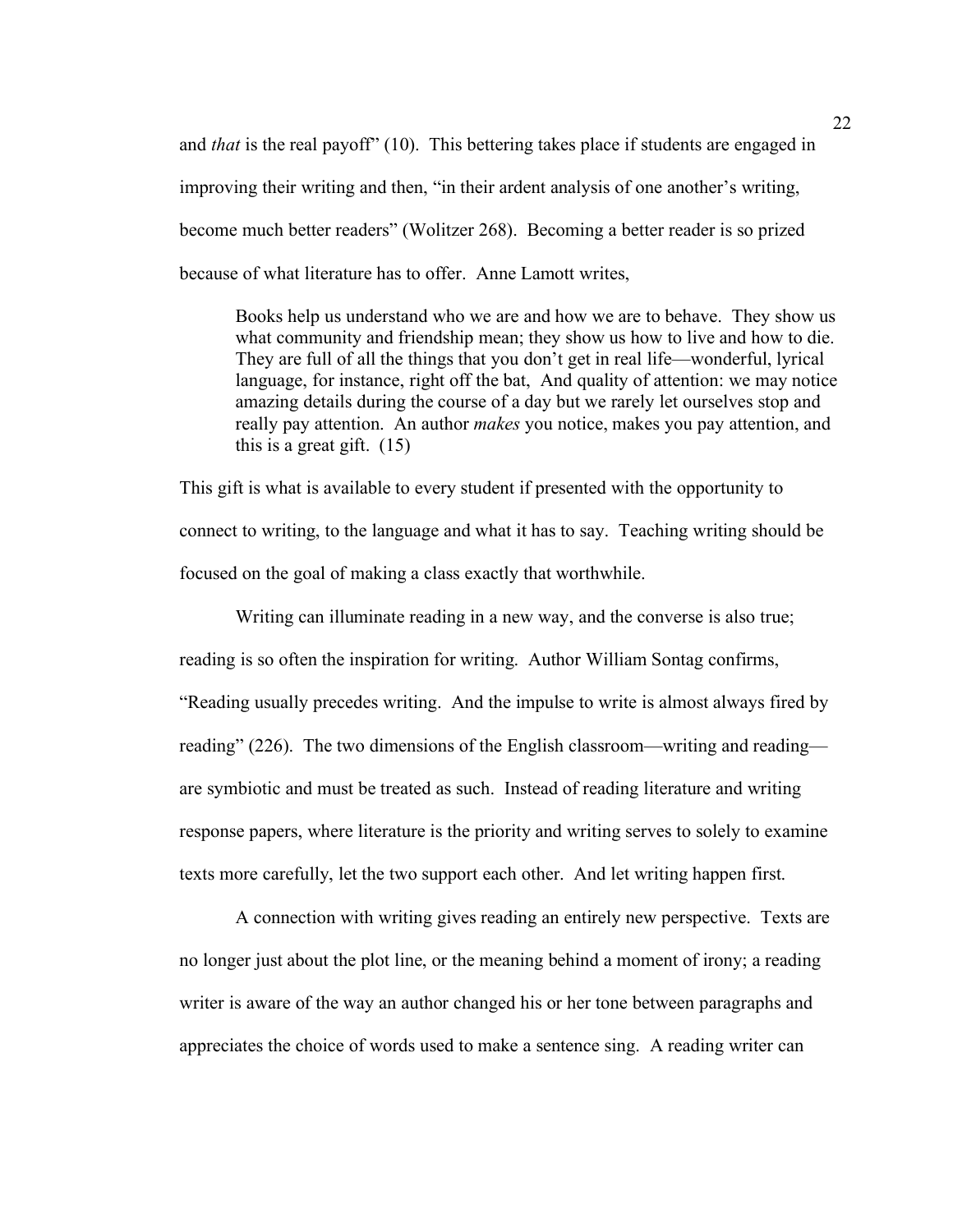connect on a more intrinsic level because they understand the effort that went into choosing each word. Lamott writes,

Becoming a writer can profoundly change your life as a reader. One reads with deeper appreciation and concentration, knowing how hard writing is, especially how hard it is to make it look effortless. You begin to read with a writer's eye. You focus in a new way. (233).

What Anne Lamott is touching on is the dramatic alteration in reading that occurs when, instead of rushing along to see what happens next, the reader is captured by a sentence that is so perfectly rendered, so beautiful and apt, that he or she must write it down in order to admire it later and emulate the style. There is a new pleasure to be found in the hunt for striking prose and soft poetry.

Writing gives students a more profound connection with reading and the connection can serve as a gateway for student involvement in both. Unfortunately, this transition does not happen in most high school English classrooms. Blasingame and Bushman observe,

Too often students see no relationship between the writing products they read such poems, narratives, short stories, novels, plays, essays, and various forms of nonfiction—and the writing products they create. They fail to think of themselves as writers faced with the same writing tasks—replete with the same challenges inherent in each genre—that the writers of the works they read faced. (68).

But students do face the same challenges, the same fears of inadequacy and frustration of an empty page, and they must be afforded the same respect provided to professionals when they face the identical, daunting task of writing something down with the hope that somebody else might find it valuable.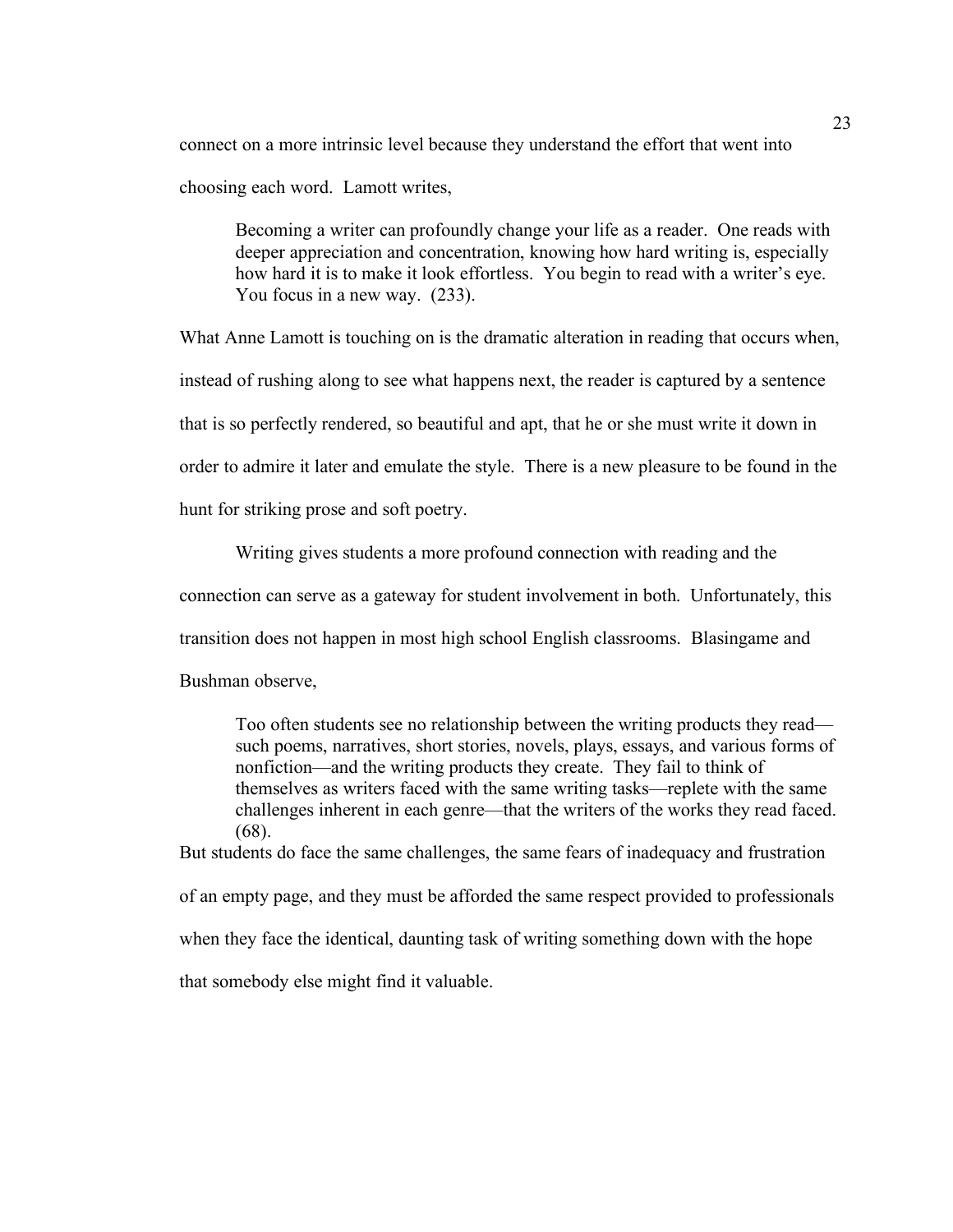The first challenge is finding something to write about, and after that, writing becomes about conveying a personal and important message in a compelling way. But first a topic. Anne Lamott is explicit about this point, she says, "Write about the things that are most important to you" (108). This may be a story from the past, but also a sentence that reverberated in a reading assignment, or an argument over a moral issue. As Lamott emphasizes, "To be a good writer you not only have to write a great deal but you have to care. You do not have to have a complicated moral philosophy. But a write always tries, I think, to be a part of the solution, to understand a little about life and pass it on" (107). Passion and knowledge have always been connected and student writing is no exception.

Somehow passion must be a part of the writing classroom, so that the writing students do matters to them and, fundamentally, to others. Blasigname and Bushman agree; they talk about the need for students to write about their experiences. They say,

We have thought for many years that experience (ownership) is one of the factors in good writing. Students must write what they know or what they have learned through research. The evidence is quite clear that when writers write about their personal experience, or at least about knowledge they have secured, their writing is much better. (26)

Confidence and understanding of the topic allow students to move past the fear of being right (since it's *their* experience) and onto working at saying something that matters. It is vital that we allow students into their own writing or else we risk them "folding away their own dreams of 'being writers' as they write single-draft 'academic' essays for their own professors who, long ago, folded away similar dreams" (Bishop 67).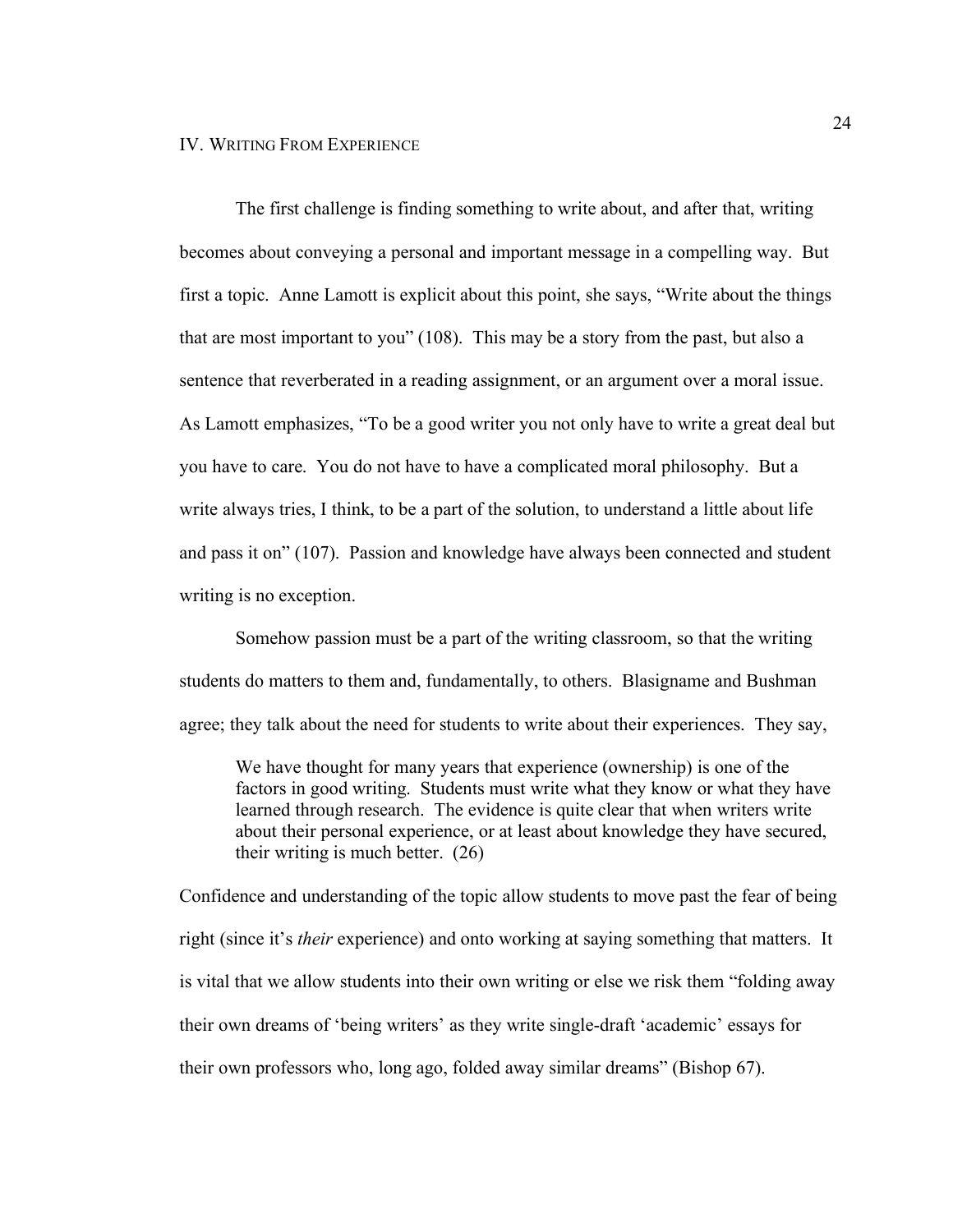Authentic, personal writing can be done in the school setting and by expecting students to let their lives and knowledge influence their work, assignments can change from removed academic papers to a meaningful and worthwhile pursuit.

A course built around the ideal of authentic in-school writing demands goals larger than simply expecting student to demonstrate an understanding of the material. Objectives should look beyond the syllabus and seek to establish writing techniques for students to apply in multiple areas of their lives. Expectations, however, should be realistic and it is important to consider that "a course may only *begin* a process of writing change that may not be manifest until after a course has ended" (Bishop, 9). For this reason, in-class goals focus primarily on the practice or process of writing rather than a definitive product. Wendy Bishop suggests the following course objectives.

- Students will take responsibility for their own writing and view themselves as writers.
- Students will develop a more efficient and effective writing process.
- Students will learn to critique their own and other students' work, and participate supportively in peer writing groups.
- Students will develop flexible writing strategies which allow them to write in a variety of writing situations.
- Student writing will improve, and students will make fewer errors. (Bishop 9)

A concrete step in the writing process can be attributed to each of these goals. It helps students identify as writers, for example, if student work is published after completion. The prewriting and drafting part of the process will make the developmental stages more efficient and the language more effective. Giving and accepting critique, of their own drafts and those written by others, is beneficial for the reviewer's understanding of strong writing and necessary for the student receiving the revision. And experimentation, especially through the emulation of professional authors, encourages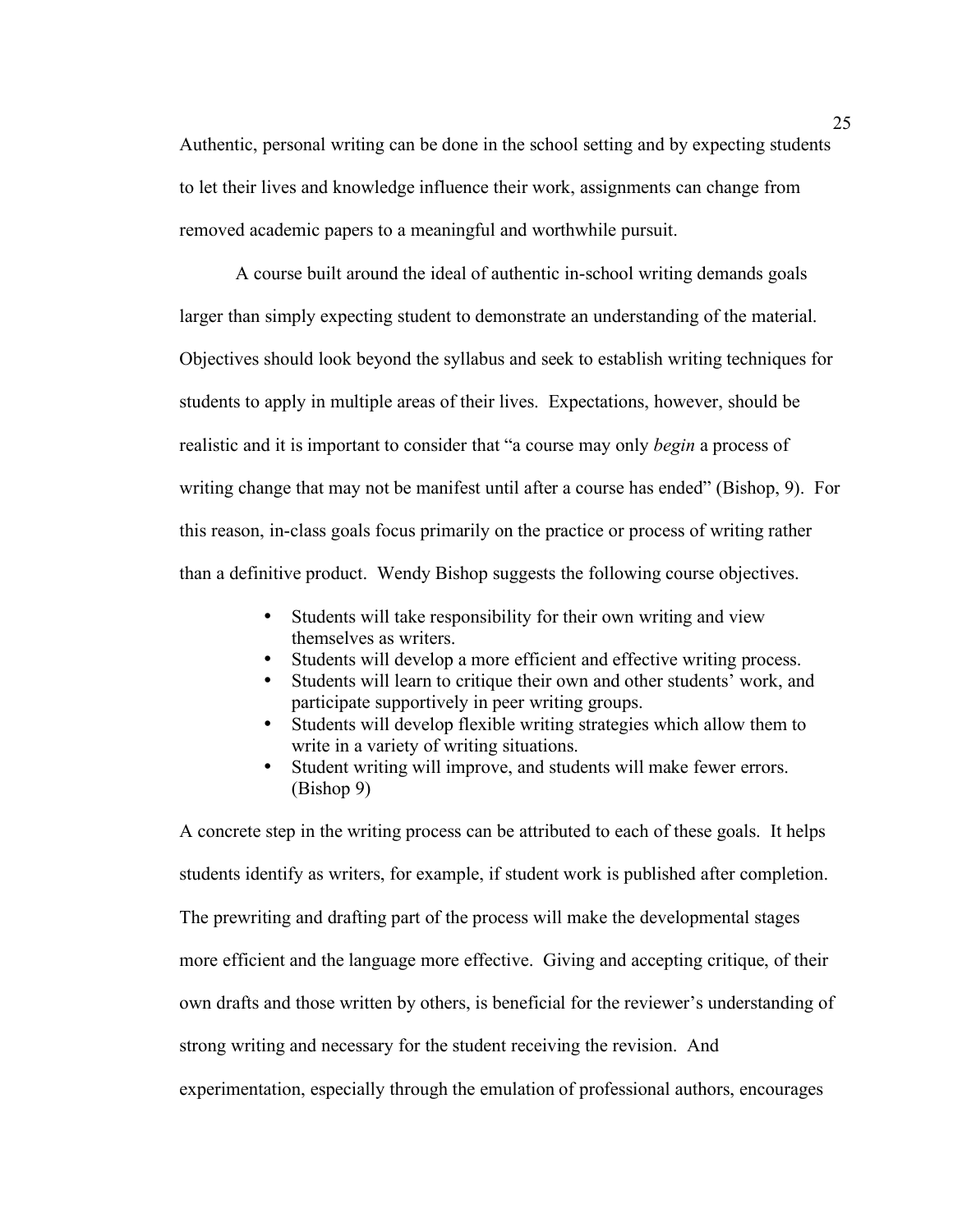the development of flexible and varied writing strategies. The writing process, combined with these course objectives, allows for a student experience that transcends the time spent in a high school English course.

### V. THE WRITING PROCESS

The purpose of establishing a writing process is to mirror realistic and professional methods, rather than propagating uninspired academic responses to assignments. The writing process is just that: a movement from one place to another, made possible by continuous, hard work. The result of this process is a meaningful body of student texts and the strategy is practice with lots of revision. To accomplish this, students must be given time so that their ideas develop, expand and change as their writing tightens and accrues style. This is the way authors write. And it's a struggle. About the method, Annie Dillard says, "you break your back and then and only then is it handed to you" (75). But this process turns out to be full of redemption. As Anne Lamott says, "the act of writing turns out to be its own reward" (xxiv). For the students, this way of writing is invaluable. Jill McClay explains, "it teaches them the power of writing – a power we can only learn by experiencing it. In this context, the quality of their writing is not as important as the struggle to express and craft ideas of importance" (84). Students are learning, and they need to make mistakes as they grow as writers.

Authors highlight their struggle and stress the need to keep writing even though all writers "will have days at the desk of frantic boredom, of angry hopelessness, of wanting to quit forever," but authors also know "there will be days when it feels like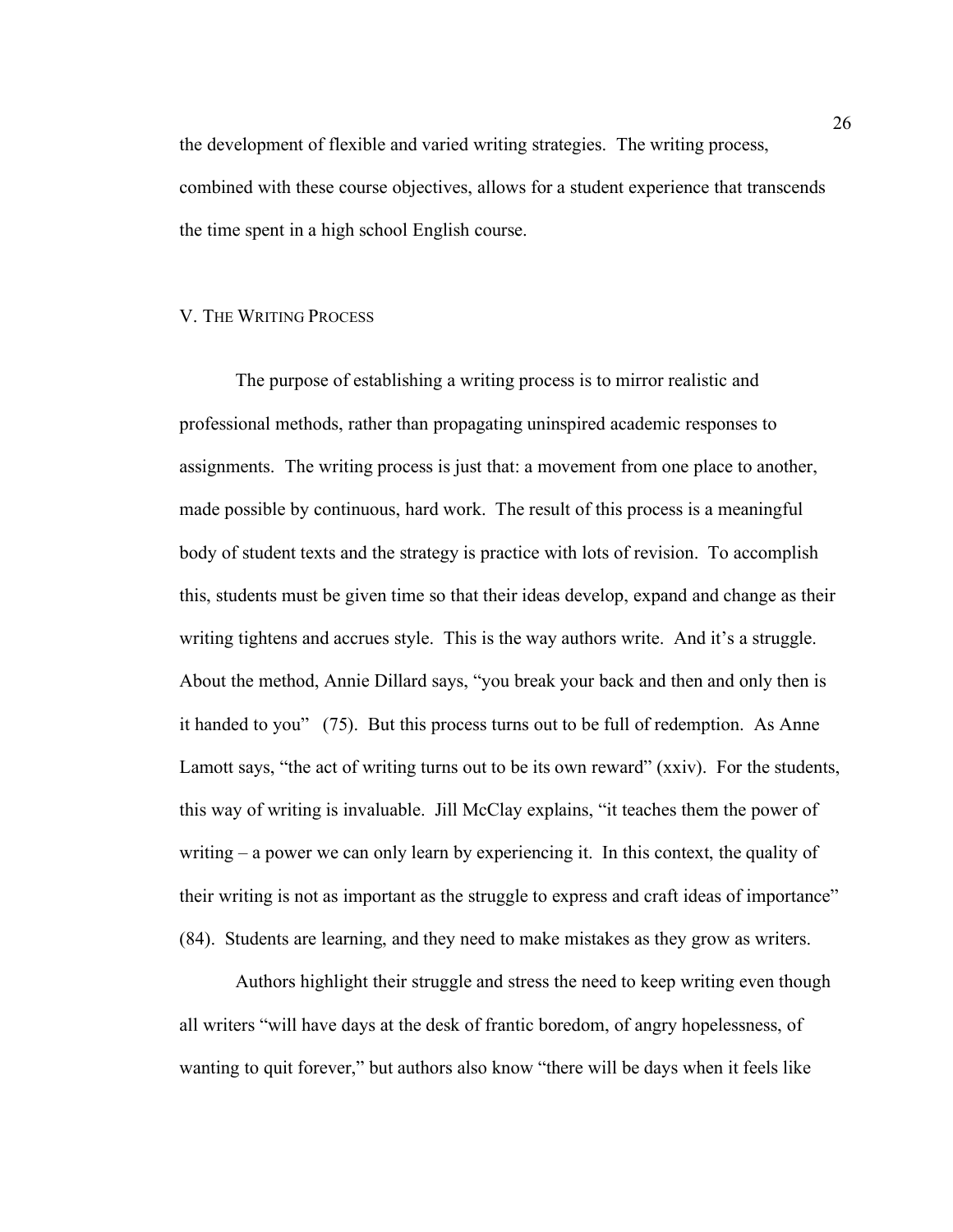they have caught and are riding a wave" (Lamott xxix). Anne Lamott goes on to say that most beginning writers expect to see brilliant metaphors drip from their pens immediately and feel frustrated when that doesn't happen. But she knows that, like her; they might achieve those reverberating sentences they so desire "if they just keep the faith and keep practicing. And they may even go from wanting to have written something to just wanting to be writing… because writing brings with it so much joy, so much challenge" (xxix). Lamott speaks from experience both as an author and as a workshop leader, guiding hopeful, aspiring writers, and she has witnessed the enjoyment writing can bring. High school students are rarely asked to struggle and practice as Lamott demands of herself and her apprentices. If they were, however, students would be granted the opportunity to achieve the great reward of being able to effectively and perhaps even beautifully, express ideas that matter.

Wendy Bishop comments on the need for students to adopt professional writing process strategies. She equates students with writers when she says,

Writers need time to explore their ideas, to push and challenge received thinking, to experience the many frustrations *and* rewards that professional writers experience. They need to write *often*, with support and feedback, in a variety of genres and styles. (47)

Such an authentic writing experience allows student writing to develop using the same method suggested and followed by authors: that of continual, *non-graded*, practice with time given for development and much revision. Like writers, students must work through ideas by thinking about the concepts seriously and also be given time for ideas to arrive and mature.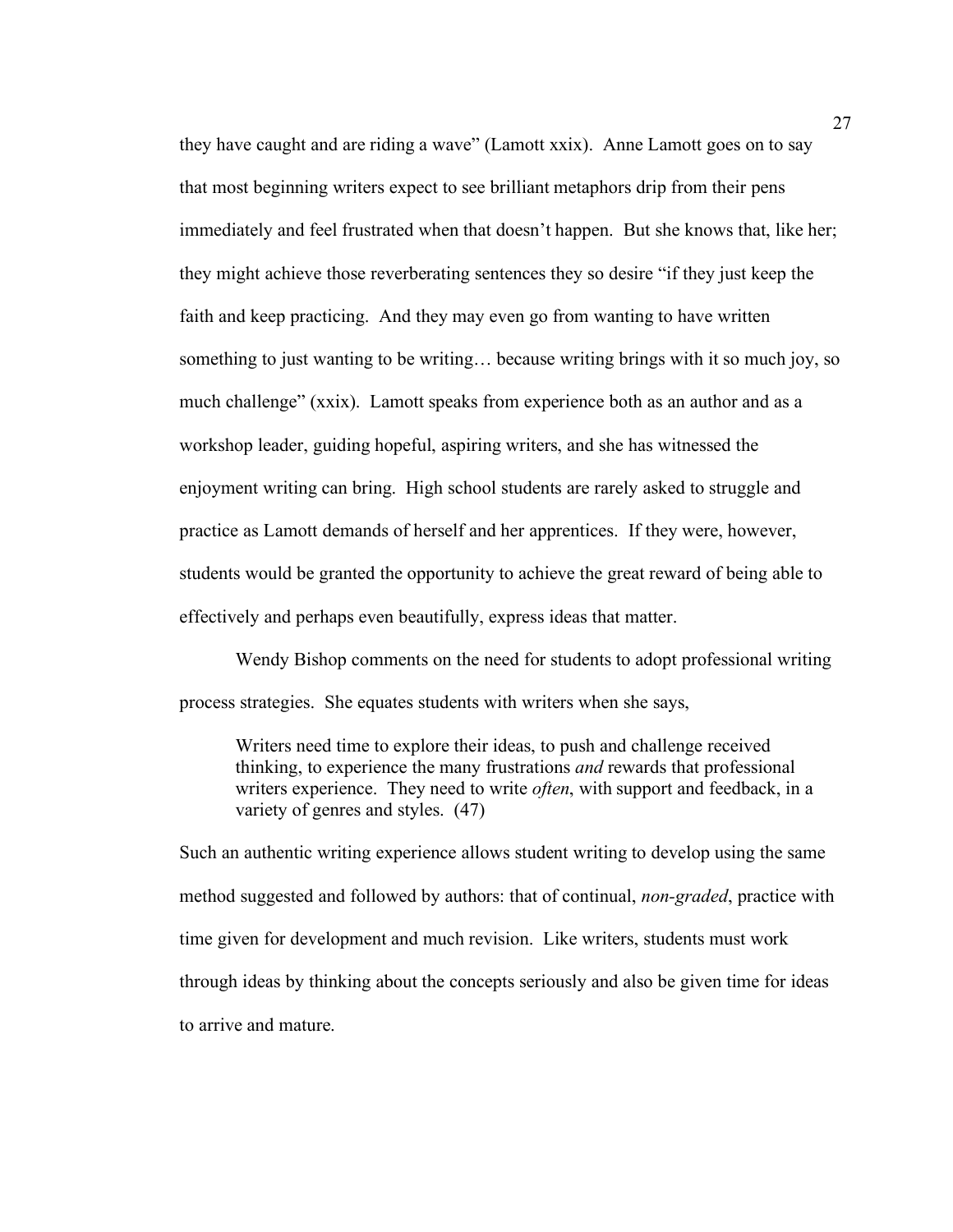This writing system assumes student passion, or at least a willingness to dedicate a substantial amount of effort to the course. In many high school scenarios, this may be absent, but Blasingame and Bushman find that the interest follows the writing process naturally when students are given the opportunity to care about their work. They write about teachers who have changed their teaching methods to reflect the writing process and report that those teachers

have found that student writers seem to have a clearer purpose in their writing with fewer errors. They believe that students have a much more caring attitude about the writing than they do. Teachers realize that in process writing, students start, stop, and start again; and they write about what interests them. (26)

It is worth noting that the writing process "also includes attention to the importance of experience" (Blasingame and Bushman, 26). The process itself is an experience, but the nature of a dedicated writing endeavor demands student experience be involved at some level. A lengthy and detailed project requires expertise of subject matter, at least. If students are invested on the level of subject matter because it is their personal experience or understanding, this interest may expand to all aspects of writing.

Writing from personal experience is not a developmentally premature style of writing, but rather a strong, passionate form used by all authors, even though it is sometimes perceived as underdeveloped because the style is not used at the upper levels of academia. When writing, authors draw on any and all material available to them, especially personal experience. Students should have access to this resource too; their writing does not need to be presented in a stripped down form. Asking students to take part in this kind of thorough and detailed learning is valuable in terms of their lives and academic experience. The writing process provides a solution for the three major issues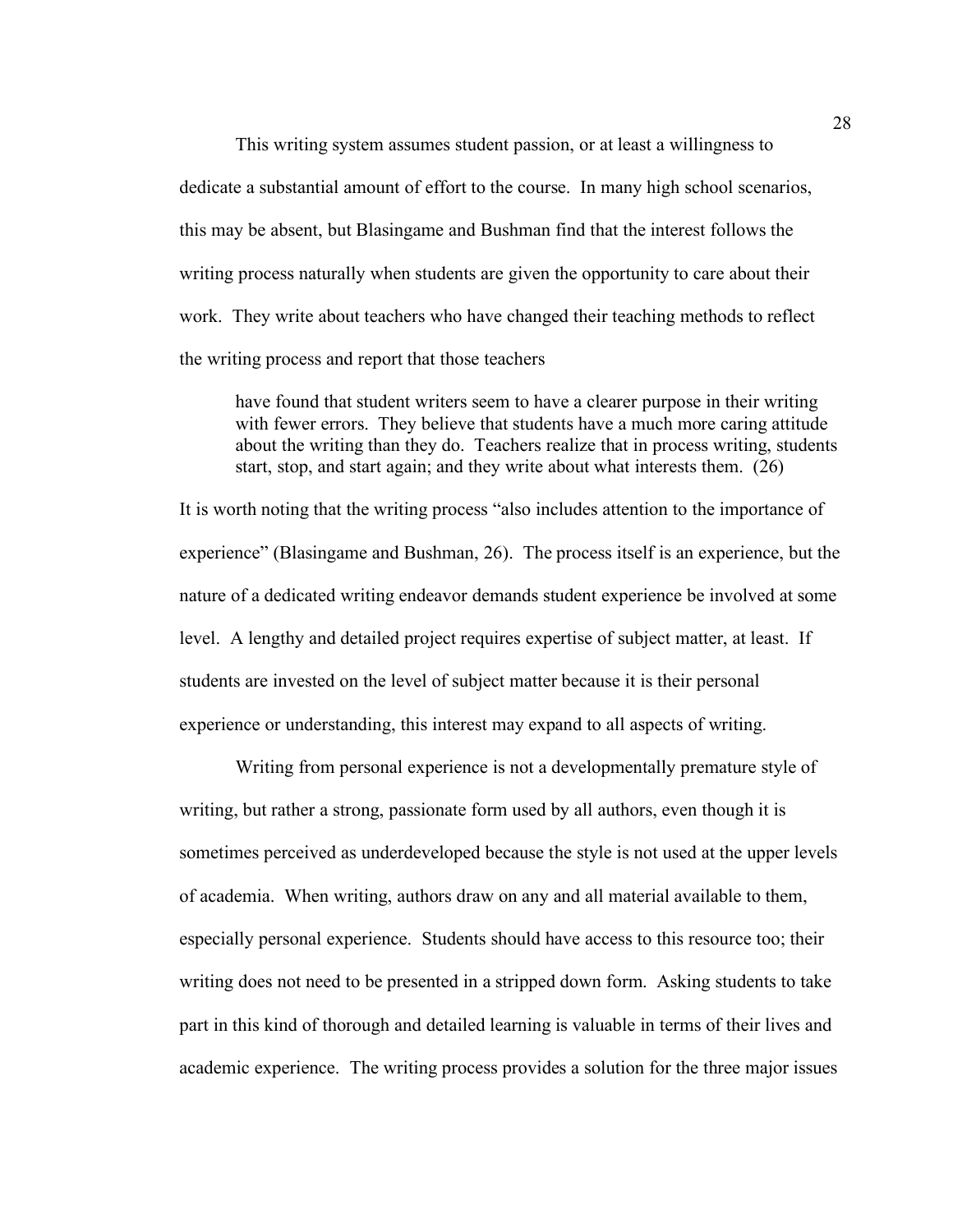facing the high school writing classroom: students are engaged on a personal level with the material and the project, the actual writing allows for flexibility, and evaluation does not rest on a single product, but rather a commitment to the product over time. In the following section, I will elaborate on the writing process, its connection to the methods used by professional authors, and the benefits of applying this process in the high school English classroom.

# THE PRE-WRITING STAGE

The first part of the writing process involves moving ideas from the brain to the page; it's called pre-writing and once ideas are written down, they are always available. Pre-writing is about harnessing the ideas that make writing possible, the realities that we notice and deem worthy of contemplation. Several authors note that this phase of the writing process is necessary, that good writing must include aspects that strive to understand the human experience and connect to the larger world. Pre-writing is the author's tool used when establishing that connection. Annie Dillard demands that writers strive to thoroughly consider the world around them. She urges,

Push it. Examine all things intensely and relentlessly. Probe and search each object in a piece of art. Do not leave it, do not course over it, as if it were understood, but instead follow it down until you see it in the mystery of its own specificity and strength. (78)

Her quest for understanding that takes place before she writes reverberates in her literature, in the richness and confidence of her prose. To write with a personal knowledge of the subject is to write from experience, and the importance of that cannot be overemphasized – especially in student writing.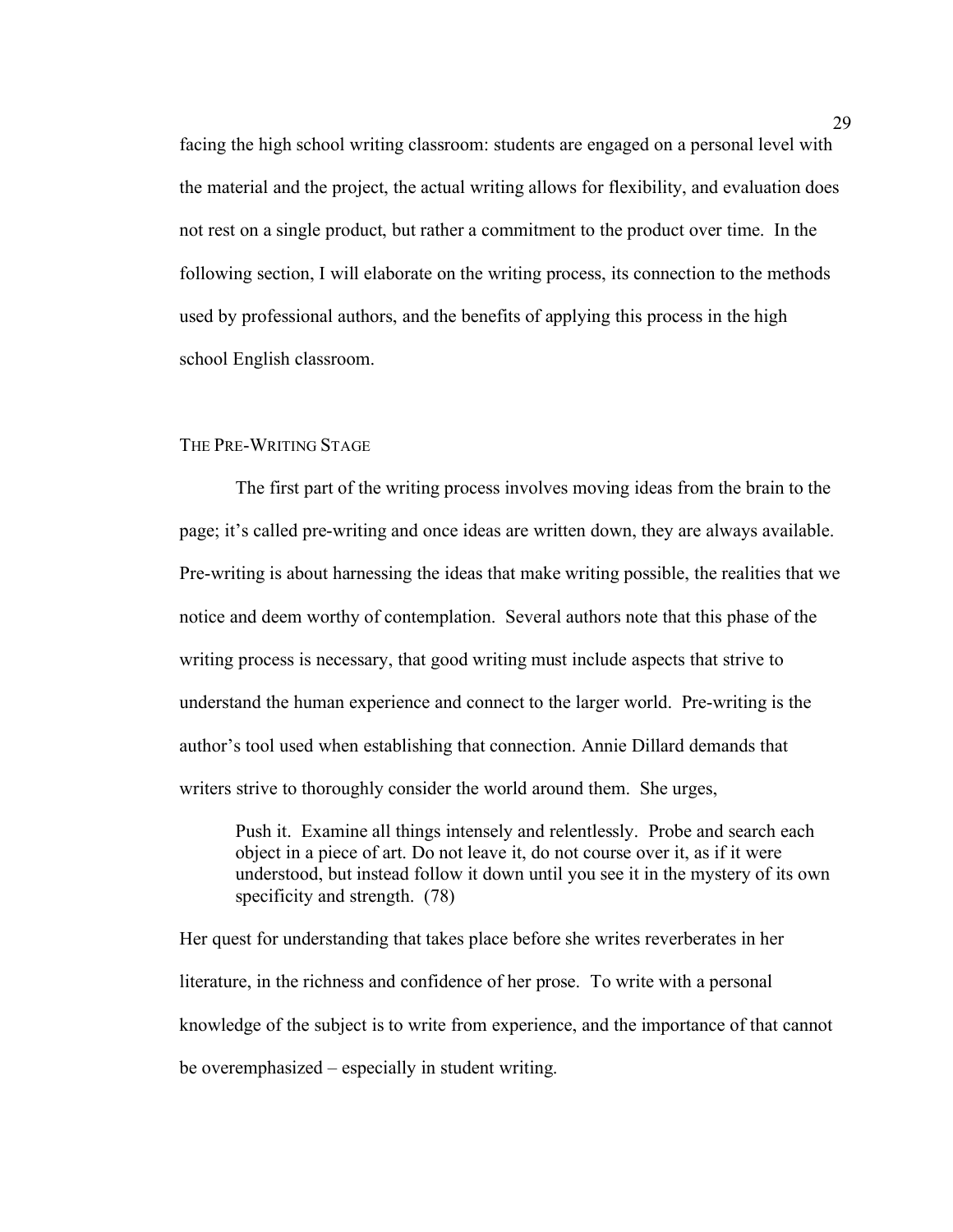Students do have experience, a base of knowledge, but like authors, they must seek to expand it. Author Annie Proulx says that when she is attentive to the world around her, she sees signs, "not direction signs but the others, the personal messages. We live in a world of signs" (189). The signs she speaks of are connections, links between people that can be found "all around us, in public restrooms, in phone booths, on rocks, stapled to telephone poles, stuck on lawns" (Proulx, 189). Taking the time to notice these intricacies of life and *writing them down* isn't a regular part of our daily activity and although it is a difficult habit to adopt, noticing and incorporating "fabulous realities" makes writing resonate.

Richard Ford commiserates with the struggle surrounding the constant need to pay attention when he says, "what seems hard about writing may not be what you think. For me what are testing are the requirements of writing that make a sustained and repeated acquaintance with the world an absolute necessity" (70). Succeeding at establishing a strong connection with the activity of the world, however, assures that the writing will make the communication leap from the author's pen to the reader's heart. Writing that is able to cross such a bridge is strong and true and meaningful – exactly what classroom writing should strive to be. Authors know what makes their writing worthy of attention from their peers and students should too. Asking students to reflect on the world and their experience allows for student growth and meaningful prose.

Pre-writing is a vague notion, but for the purpose of a high school classroom setting, it means keeping record and making notes about the fascinating eccentricities of the world. Authors research and seek to understand a topic fully before writing, so students should be given time to push, search, and examine. Compiling a resource from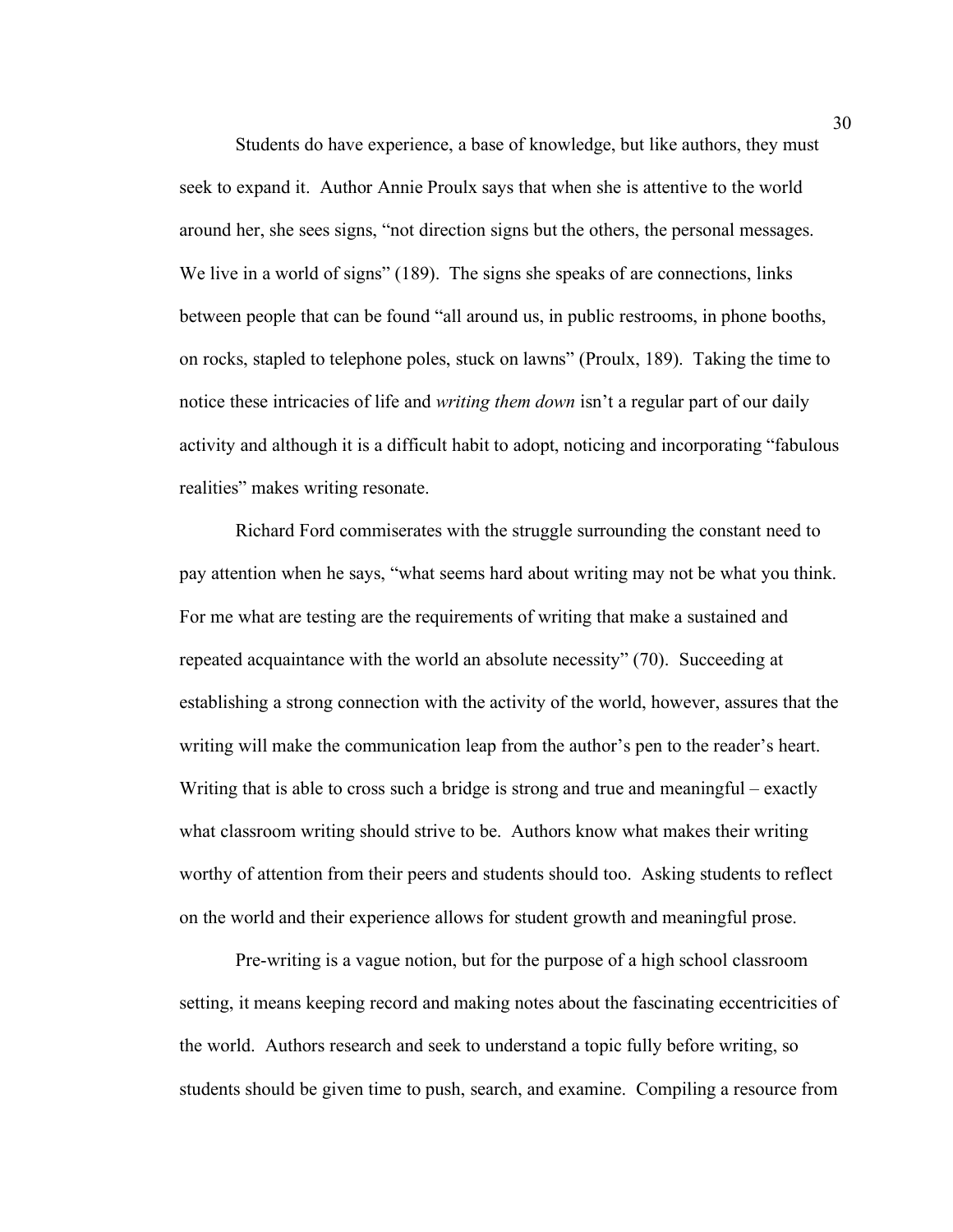which to write greatly eases student anxiety about writing and also assures more developed prose. Blasingame and Bushman emphasize the benefits of pre-writing in the English classroom. They write,

Many times students bring to the writing process a negative attitude, almost a fear of writing. The prewriting component seems to help students understand the process and ease their fears and frustrations about writing. During this time, students being to realize that while writing may be hard work, it can be fun. (27)

The idea that pre-writing allows students to enjoy the experience of writing is essential. In this part of the process they make discoveries, find themselves excited by the connections and develop a greater appreciation for what happens around them. If this is their foundation, they cannot help but write from a position of genuine interest. Already a student moves from removed academic assignments to meaningful and personal communication.

# KEEPING A WRITER'S NOTEBOOK

The next part of the writing process goes under many names: drafting, journaling, experimental writing, and, for some, it is still called prewriting. It is at this point where pen comes in contact with paper and ideas are let loose to fly freely across the page. This is where writing happens and interpretation comes later.

Authors comprehend the need to write freely everyday and educators have recognized the value also. Blasingame and Bushman say, "Journaling and experimental writing enables students to establish fluency in writing" (30). When students write in a journal every day they can test various writing styles, play with ideas, and experiment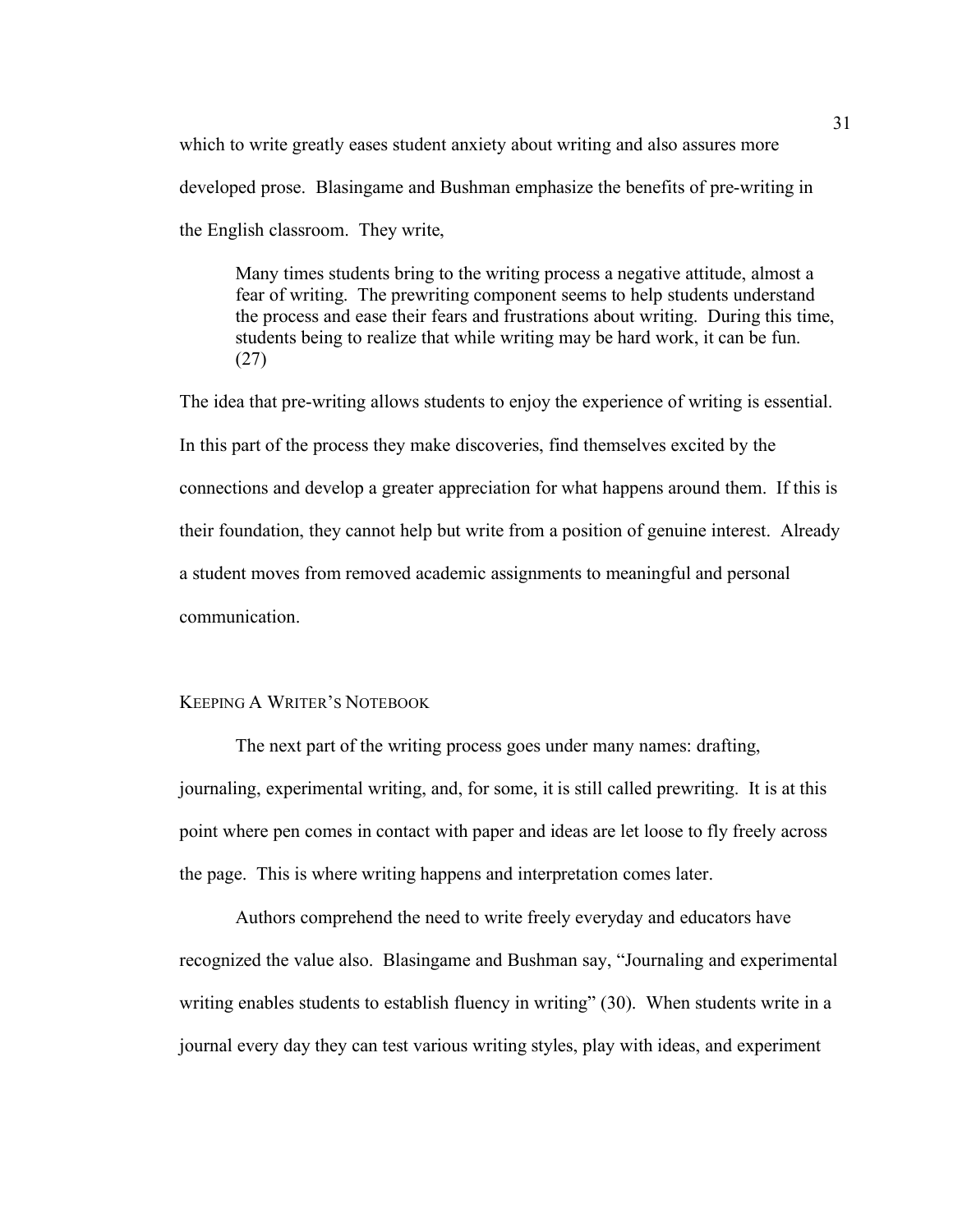with form until they find a characteristic voice of their own. It is also a place for emulation.

Many authors get into a routine with their journal that involves reading and writing every day. The act of copying admirable portions of text allows students of the craft to learn from the writers that preceded them. Author Mary Gordon uses the journal technique to get started with her writing every day. She explains the meditative way she moves from one journal to the next, reflecting on writing she likes, "copying in one's own delightful penmanship the marks of those who have gone before" (83). And what she copies is also an act of learning and understanding. She says, "Into the notebook I'm using for the fiction I'm writing, I copy paragraphs whose heft and cadence I can learn from" (82). She devotes herself to journal writing before composing to get her mind and body prepared for the work that follows. Besides the preparation journal writing provides, close understanding of technique and strategy are also beneficial results. Author Nicholas Delbanco, who teachings using emulation exercises, has seen "remarkable" results from his college students who use the tool and he writes, "To engage in imitation it to begin to understand what originality means" (43). Such a technique is rarely practiced in high school English, but when it is included as part of the curriculum, writing is no longer a task, but rather an opportunity.

Learning from author's tried and tested ways of writing is invaluable to the beginning writing student. The journal is a place to copy down meaningful and wellwritten paragraphs in an effort to comprehend the rhythm of good writing. A writer's journal should contain both emulations of admired sentences and paragraphs, first copied and then practiced in the student's own words, and reflections about the meaning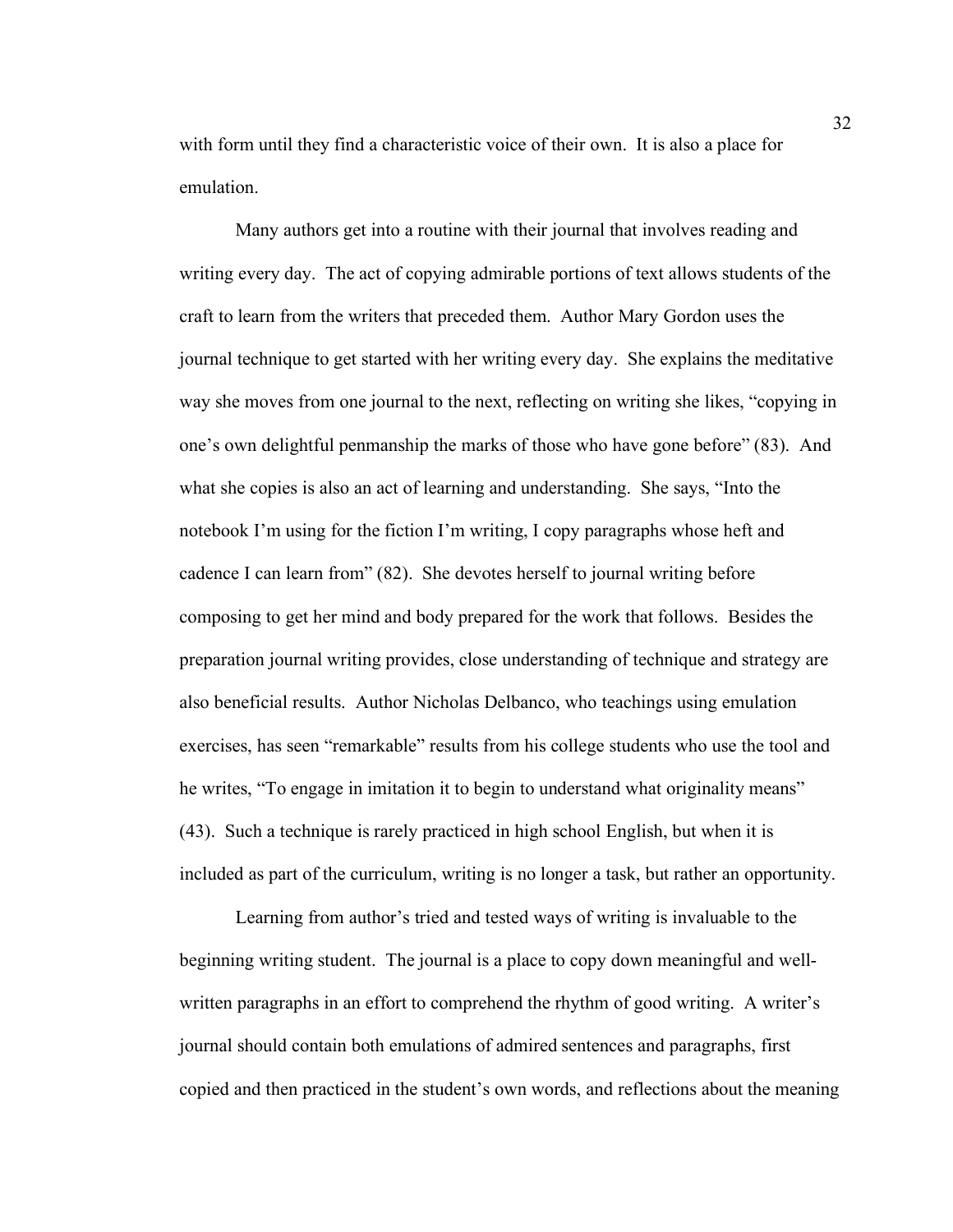of such pieces. Of course, original student writing should also make up a large portion of the journal.

My eleventh grade English teacher, Mr. Steve Brown, was – and certainly still is – a great proponent of the writer's practice book. In a syllabus from the spring of 2004, he assures students that keeping a writing journal full of copied passages, emulations, and reflections, "Is one way to 'exercise' your language skills and so develop more awareness of how language works." He also recognizes that "Many of us unconsciously imitate writers we have read all the time; the practice of keeping a practice book makes this process a little more conscious and a little more systematic." Every day in Mr. Brown's class begins with journal writing of some form, and usually it involves copying and then emulating the author's style or writing a reflection on "fabulous realities," fascinating moments students recognize in the outside world and then write down. Outside of class, Mr. Brown asks that students continue similar work on their own. They must write a certain number of pages by hand and one receives high marks on the journal section if "you have worked diligently, respectfully, and with great attention to detail on these exercises."

Bringing the writer's notebook, with a focus on practice, into the high school English classroom varies from the typical product oriented approach and instead allows the writing process to take precedent. The practice of working diligently in a journal moves the ideas from prewriting into equally exciting, well-composed sentences and paragraphs. Students can try different approaches and be proud of discovering the one that works. Author Stephen King asserts that by practicing writing paragraphs, "words stand a chance of becoming more than mere words" (129). He goes on to emphasize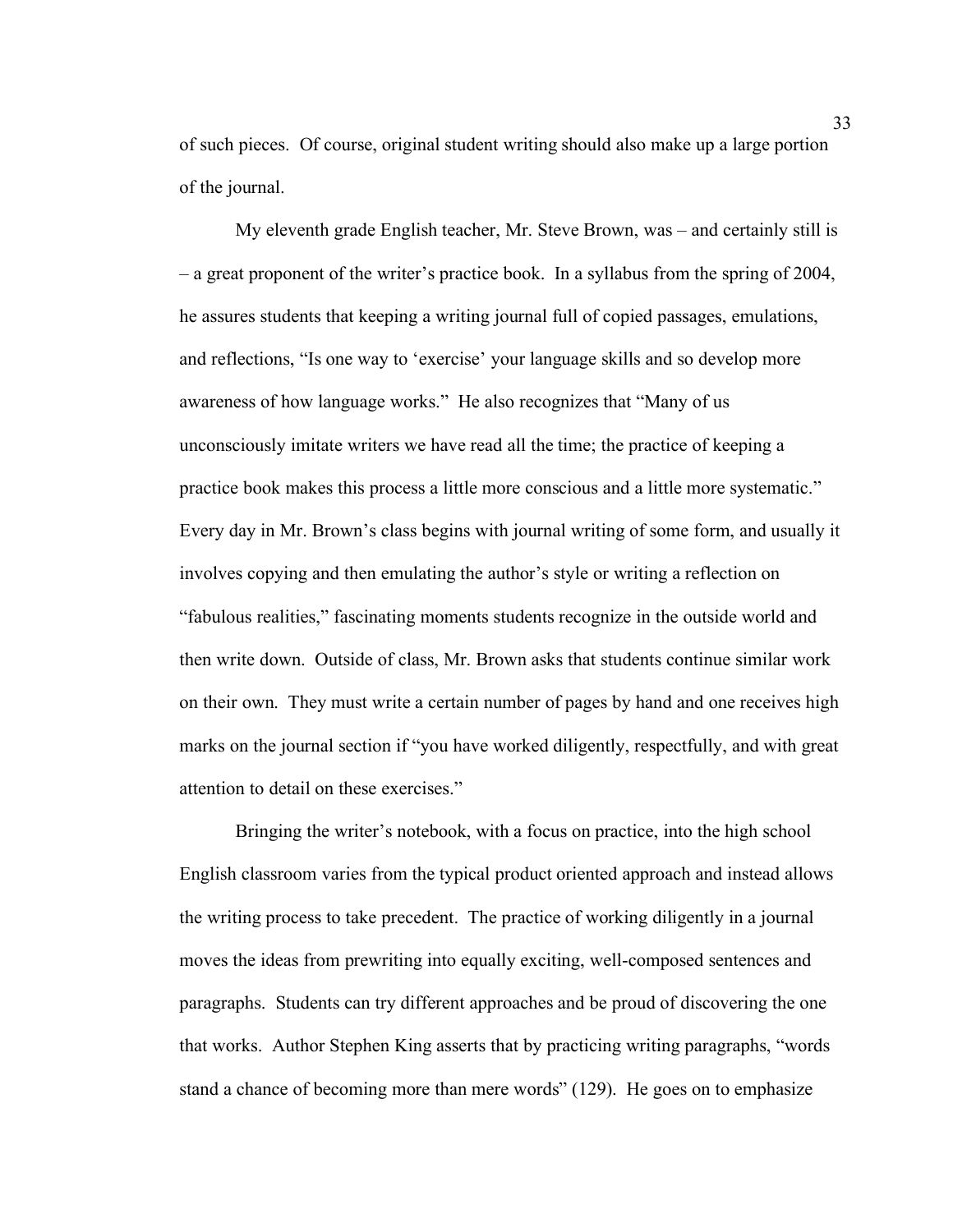the importance of a well constructed paragraph saying, "You must learn to use it well if you are to write well. What this means is lots of practice; you have to learn the beat" (129). The writer's notebook allows for this kind of rhythmic learning to take place.

Authors stress over and over again the value of practice, simply practicing the art of putting words together in a way that successfully communicates an idea. Anne Lamott says, "So much about writing is about sitting down and doing it every day, and so much of it is about getting into the custom of taking in everything that comes along, seeing it all as grist for the mill" (151). Author William Saroyan echoes her statement when he says,

How do you write? You write, man, you write, that's how and you do it the way the old English walnut tree puts for leaf and fruit every year in the thousands… If you practice an art faithfully, it will make you wise, and most writers can use a little wising up. (210)

So many people believe that writing cannot be taught, and if that is the case, then surely those people believe that an art can be practiced and that practice can make a person better, sometimes even really good. Following the advice of these authors that practiced and seceded, it must be realized that, like other things in life, continual practice yields impressive results. Giving students time, both in and out of the classroom, to practice writing can only help them grow in their confidence and fluency.

Another vital element of the writer's journal is the way that it allows for mistakes to be made. So much of school-based writing is about achieving perfection in pursuit of an ideal final product. Instead, the very nature of journaling is the opposite, it demands that students try, fail, and try again using different approaches. Author Anne Lamott says, "So go ahead and make big scrawls and mistakes. Use up lots of paper.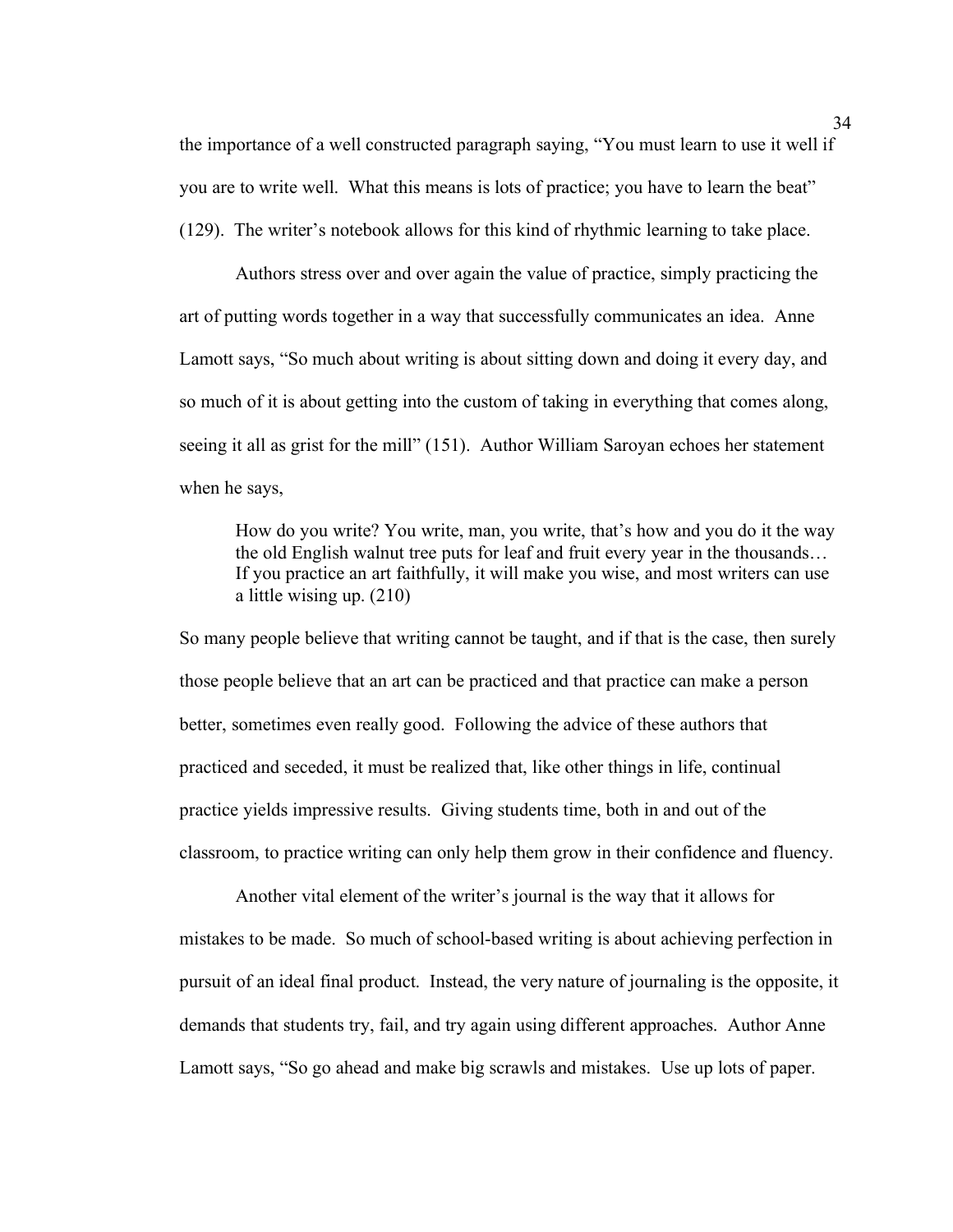Perfectionism is a mean, frozen form of idealism, while messes are an artist's true friend" (32). She champions the value of practice and the fact that practice inherently involves trial and error, so in the same breath, she continues with, "what people somehow (inadvertently, I'm sure) forgot to mention when we were children was that we need to make messes in order to find out who we are and why we are here – and, by extension, what we're supposed to be writing" (32). The journal gives students the opportunity to make huge mistakes and discover what they can do with their writing. It is an exciting and rewarding process.

According to the author Nicholas Delbanco,

No one presumes to give a dance recital without having first mastered the rudiments of dance, to perform Mozart before playing scales or to enter a weight lifting contest without first hoisting weights. Yet because we're been reading since the age of five, we blithely assume we can read; because we scrawled our signature when we were six, we glibly aspire to write. (47)

High schools seem to think that students know all there is to know about writing after they leave the cocoon of elementary school book reports and the formula centered middle school writing years. While high school students may be adept at placing words next to words to get to the four-page requirement, they are not achieving the standards that thoroughly practiced writing can reach. They can compose, but they cannot *write*.

Blasingame and Bushman have noticed this difference between writing styles in the classroom and realized the value of continual practice. They believe in experimentation where "students are given the freedom to write whatever is important to them at the time without concern for grammatical correctness" (31). According to these two researchers, such an experience liberates the students in the same way it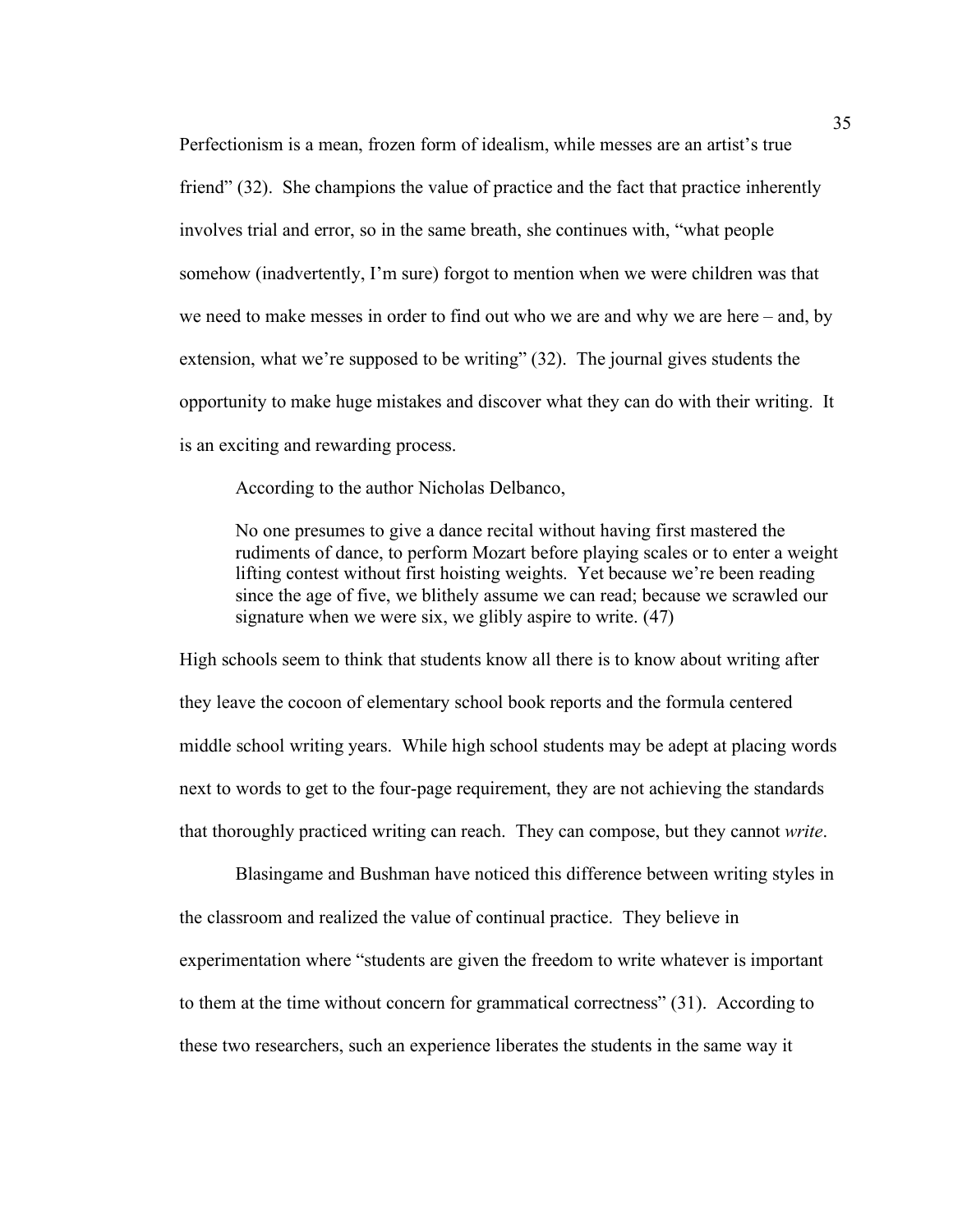liberates authors: it allows them to connect to their writing, understand their message, make mistakes and get better. They write,

Students see a chance to personalize their writing; they begin to see that they do have something to say. It is a time to experiment with structure as well as content. Also, perhaps most important of all, it enables students to write frequently, a necessity if fluency is to be achieved. (32)

Even at the most basic level, journaling does an important thing: it gets students writing. At a more advanced level, students are able to grow in confidence and ability as they establish themselves as writers. Such an activity touches on several of Wendy Bishop's objectives as students take responsibility for their writing and ideas, develop strategies, and become more effective communicators. Most importantly, students are engaged in the activity and, since journals are not graded for content, they are not under the constant threat of evaluation.

### THE WRITING PROJECT

Besides journal work, students work toward larger, more long-term projects. Writing can be done in short drills, such as those author Anne Bernays uses, which focus "on isolated elements of the craft, like dialogue, plot, point of view, characterization, revision, language" (25). These can be done separately or used to work toward a larger, more meditative piece. The reason for quick, focused exercises is because "about half the students battle is learning basic skills, while the other half involves tapping into imagination, memory and a singular view of life and the world, a view no one else shares until you put it into words" (Bernays 25). Accomplishing such a lofty task can be nerve racking, but students are able to handle small portions at a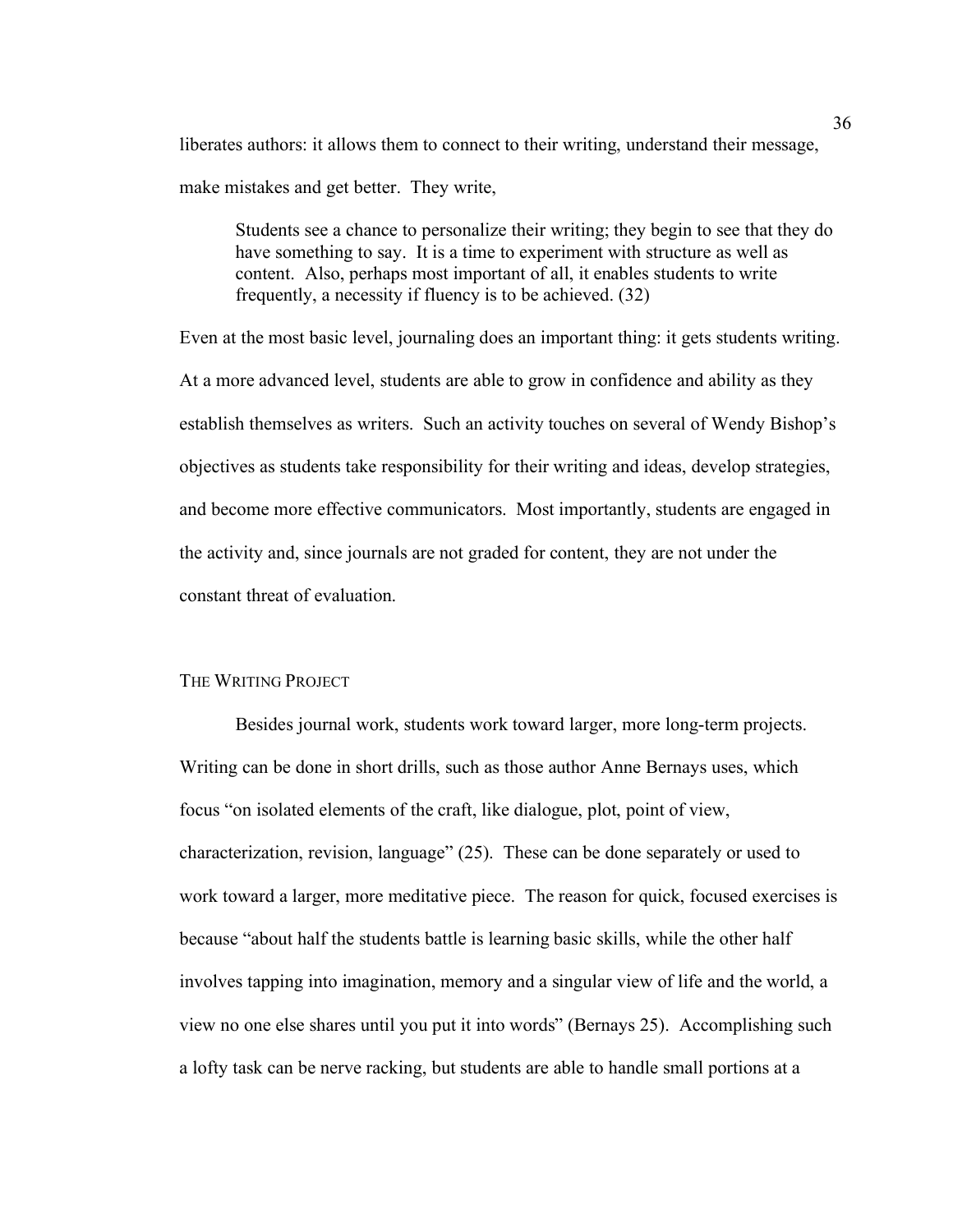time. By asking them to formulate sections that are strong on their own, a larger piece naturally follows.

I will not focus on the subject of classroom writing here because it will vary so greatly from course to course, but I do want to emphasize that any writing assignment, be it a response to literature or a personal reflection, should connect to student experience. In this way, and only in this way, may students be asked to commit themselves to a formidable writing project in a way that matters and is worth doing. Here is a brief example of a meaningful project similar to the one Mr. Brown gave his class last September. After reading *The Things They Carried*, by Tim O'Brien, and after students have already emulated and reflected in their journals, a larger project may be proposed. The project would involve researching a particular aspect of the Vietnam War, interviewing and reflecting on the interview with a participant (or non-participant, as the case may be), establishing and understanding any personal or family connections, and bringing another piece (or pieces) of literature (poetry, prose or song) into the larger work.

An assignment like this one takes time…and lots of notes. The journal becomes an essential part of such a project. Students must be given opportunities in-class to work on the writing, in addition to what they do at home. But by breaking down a project into reasonable portions over a decent amount of time, small, short pieces can emerge that mean a lot to both the writer and his audience, be it the class, family, school, or larger community. For this type of assignment, grading is as much focused on the effort put into the project and the improvement demonstrated as it is on the success of the piece, but this will be discussed in more detail later. Again, this is only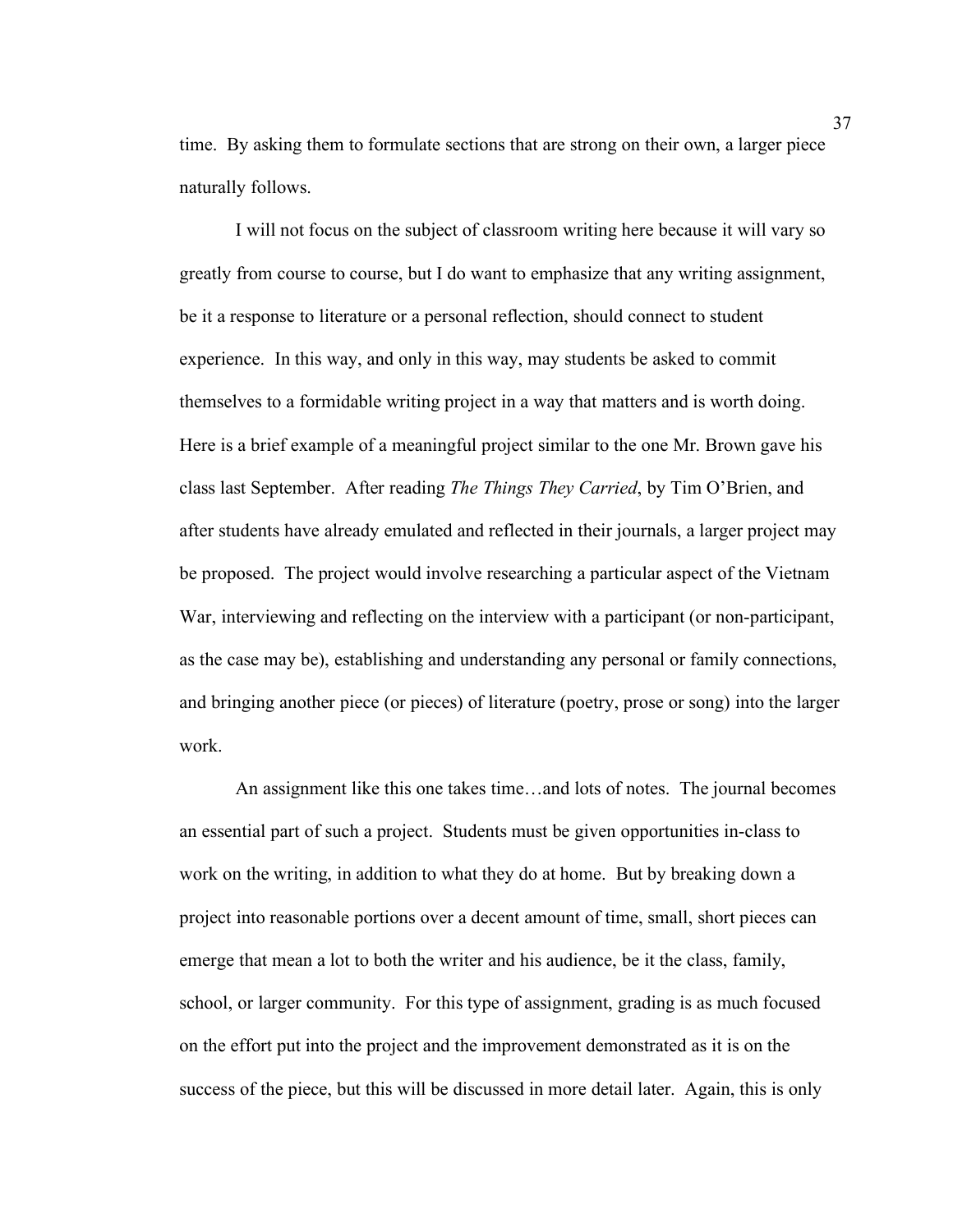an example, but it does connect to the larger ideas of establishing a link between student and material, allowing for authentic and meaningful work, and avoiding evaluation anxiety by focusing on the process.

### **REVISION**

Writing projects like this one rely heavily on the idea of revision and writing conferences, an essential part of the writing process. Students are expected to go through several revisions as they develop their writing assignments, which involve meeting to discuss their writing with peers and their teacher. The revision that takes place is not only proofreading, rather it involves serious consideration concerning the purpose of the piece and how well it is communicated. All authors face the challenge of critique—and students must too, but instead of being faced with the judgment of a grade at this stage in the writing process, students should be given help and advice from all angles. This critical aspect of the process demands that students and teachers be on the same side, the student as the apprentice, the teacher as willing editor.

Contrary to the current expectations facing high school writing students, that they turn in magically illuminating single-draft essays, authors always, *always,* write multiple versions before deciding on a final draft; students should be given the same opportunity. Anne Lamott writes about her enthusiasm for revision, saying, "the only way I can get anything written at all is to write really, really shitty first drafts" (22). It's comforting for students to know that "All good writers write them. This is how they end up with good second drafts and terrific third drafts" (Lamott, 21). Furthermore, she emphasizes that the perfectionism demanded by so many academic situations is an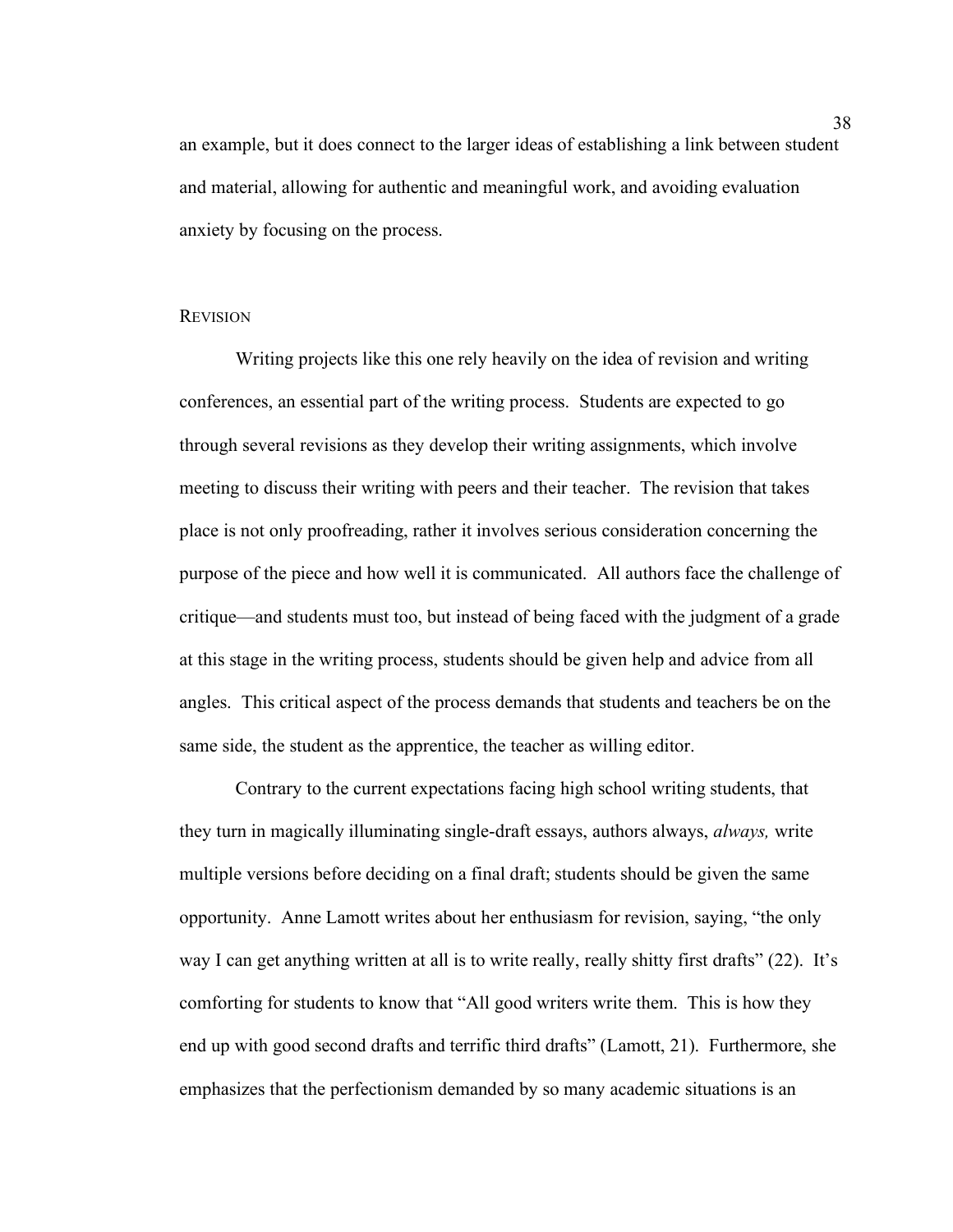inherently adverse to a writer's goals. She says, "Perfectionism is the voice of the oppressor, the enemy of the people. It will keep you cramped and insane your whole life and it is the main obstacle between you and a shitty first draft" (28). As writers know, drafts must be written, mistakes must be made, and the world must keep on turning regardless.

It is difficult for students to feel at ease with the idea of making mistakes and trying new styles when they are being graded on the final product they produce. A classroom in which drafts are expected, even demanded, helps to alleviate such anxiety when a student knows that even the completion of multiple drafts is highly regarded. Wendy Bishop adds that

In a draft-oriented classroom, student drafts become familiar. By the time a teacher reads a mid- or –end-of-semester portfolio, he is looking at well known student work and making a holistic judgment about writing quality and writing improvement. (30).

Not only should the students feel relieved, but also teachers should feel more comfortable about the idea of grading both process and product.

Another anxiety-relieving aspect is all the help students can expect to receive from the teacher and their peers. The peer writing group or writing partner is a natural part of the professional writing environment and, when brought into the classroom, equally as important. Students provide helpful suggestions to one another and also, "Learning to critique other students' work helps a writer learn to step back from his own work and evaluate it" (Bishop 11). Most importantly, however, all writers "need attention. They need someone to respond to their work as honestly as possible but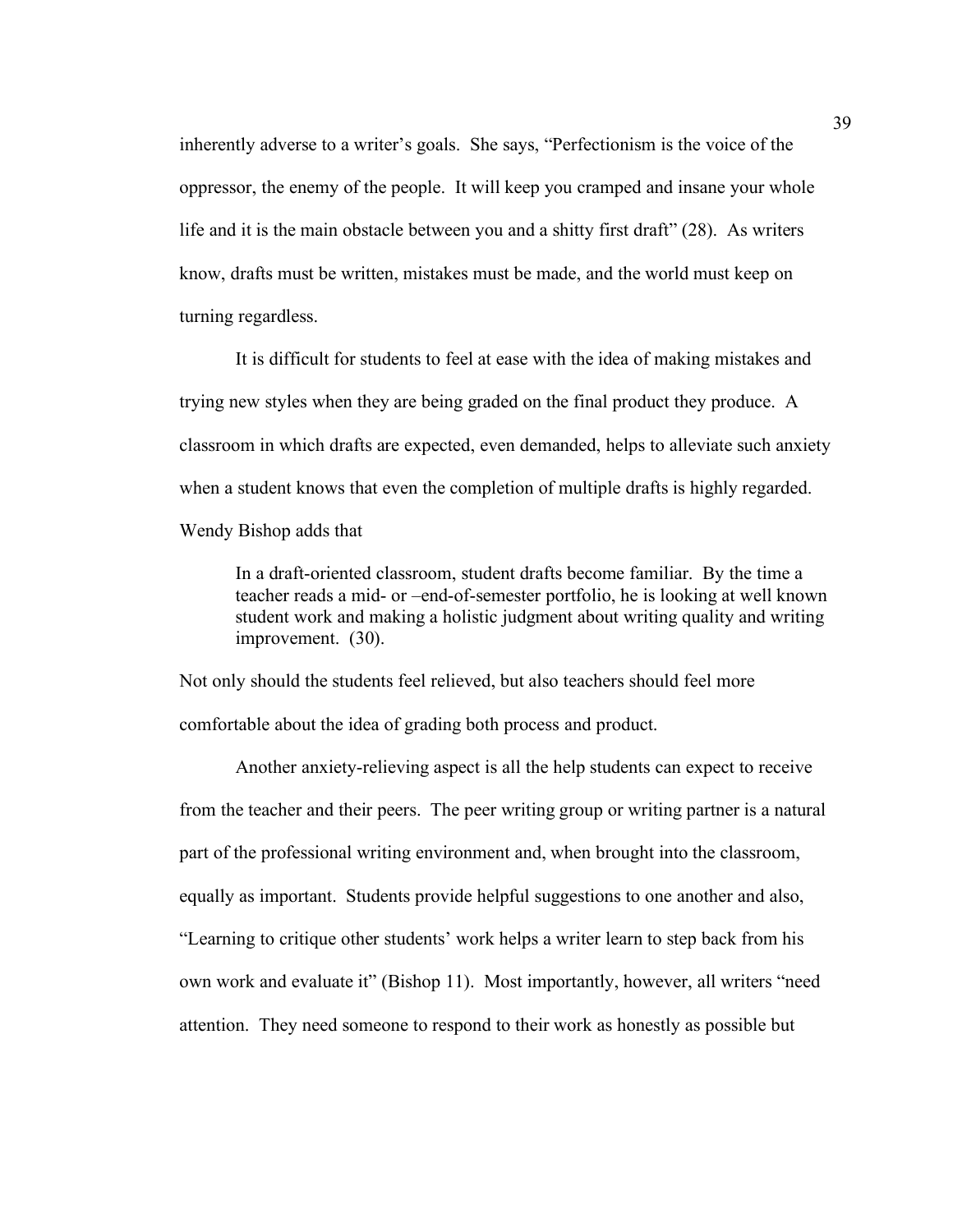without being abusive or diminishing" (Lamott 155), and peer writing partners can provide this individual critique.

Writing partners exchange drafts and provide comments they believe will be helpful to the writer in exchange for the same effort in return. The critique should highlight both what dies and doesn't work, give suggestions about areas than can be cut or where more is needed, and discuss ways to make the writing stronger (Lamott 163). Pointing out problem areas *and* well-written areas allow a writer to understand what aspects of their writing communicate best to others. It also helps if the reviewer can explain what they were thinking or feeling when they arrived at one of these highlighted sections and talk with the writer about the intention of the text to see if writer and reader are in agreement. When participating in this sort of discussion, it is important to remember that "Responders must not tell the writer what words they would use but must let the writer find out on his or her own" (Blasingame and Bushman 54). Another essential part of the conference is to establish what the piece of writing, as a whole, is about and discuss how well the author conveyed that message. In a multiple-draft classroom, a student writer has the opportunity to conference with peers several times and work with one another's writing until they are confident that the writing is strong and a clear purpose is established. And all this is done in "a non-threatening environment in which to explore and take risks" (Bishop 11).

Of course, such writing group strategies do have drawbacks. Training students to be peer editors takes time and they may be reluctant to assume such a role (Bishop 16). Those who are overzealous in their critique must be reigned in and learn, in the wise words of Anne Lamott, that "you don't always have to chop with the sword of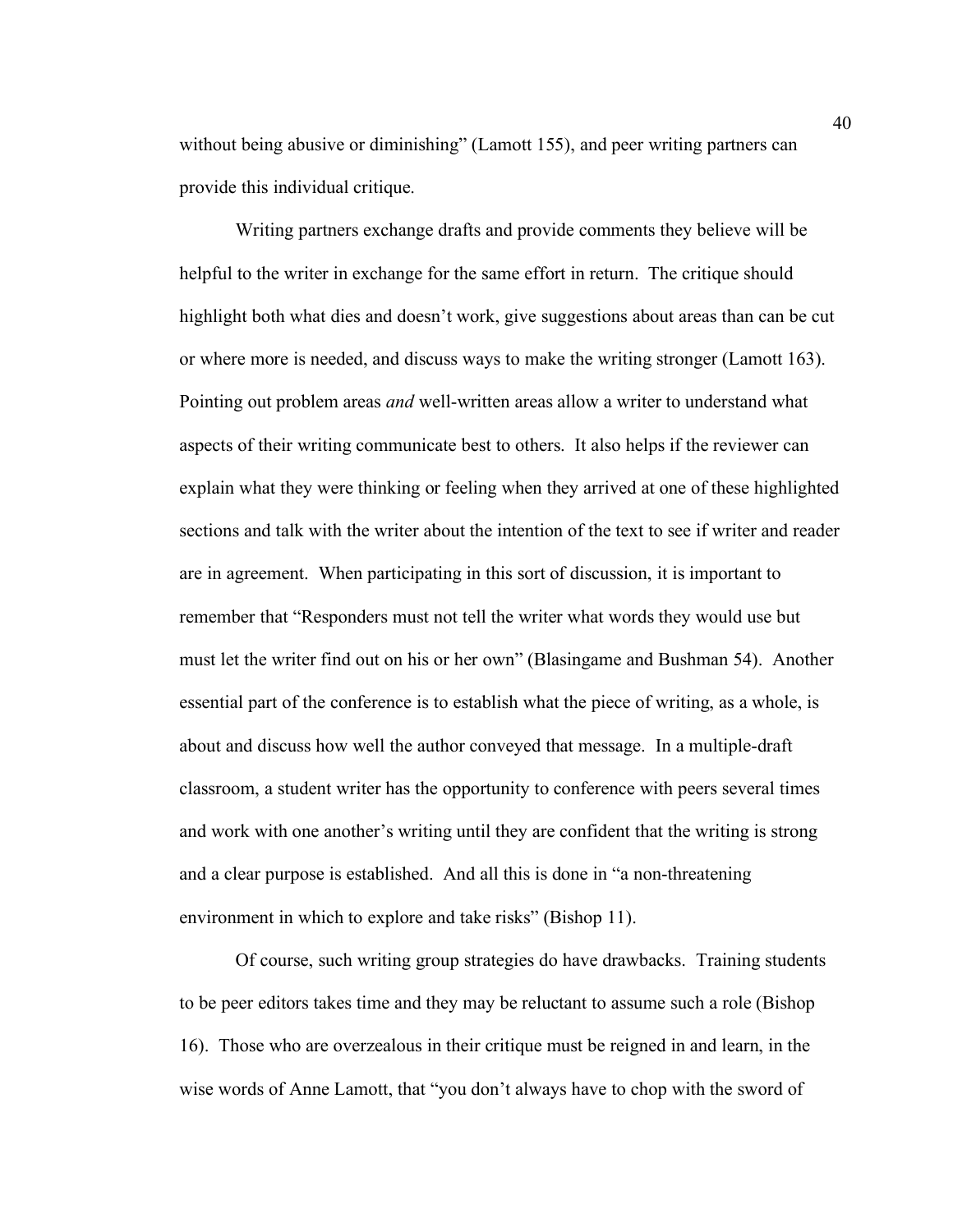truth. You can point with it, too" (156). If students are uncomfortable with their partners, or a partner is unreliable, writing groups can, and will, fail. They are a waste of time if not all members are equally involved. In order to prevent this kind of disaster teachers need to remain highly involved with each of the groups or pairs. They must be vigilant and aware of what is happening in an effort to hold students accountable for their participation. Over time, however, Wendy Bishop points out that most writing partners "develop a strong group identity and sense of shared community" (21) where students hold one another responsible.

Teachers act as a resource for peer writing groups, but are also heavily involved with the individual students through teacher writing conferences. Such meetings aren't comprehensive, "but rather interactions designed to address problems or obstacles a student-writer is faced with mid-process and must resolve or overcome in order to move forward" (Blasingame and Bushman 56). Teachers, who must be experienced with writing, are able to draw on their experience and serve as knowledgeable resources for students. In the drafting stage of the writing process, teachers do not occupy the position of evaluator, but instead are editors and reviewers fully invested in helping students improve their writing. Requiring teacher-conferences mid-process provides the teacher a window in which to interact directly with student writing, rather than merely commenting on, or after, the fact. In Mr. Brown's class, for example, students are expected to meet with him for a writing conference at least once during the course of each project, but multiple visits are welcomed and rewarded. As he writes in his Spring 2004 syllabus, "I will evaluate you on your participation in and attention to the writing process" (3). The journal work, peer, and teacher conferences display the amount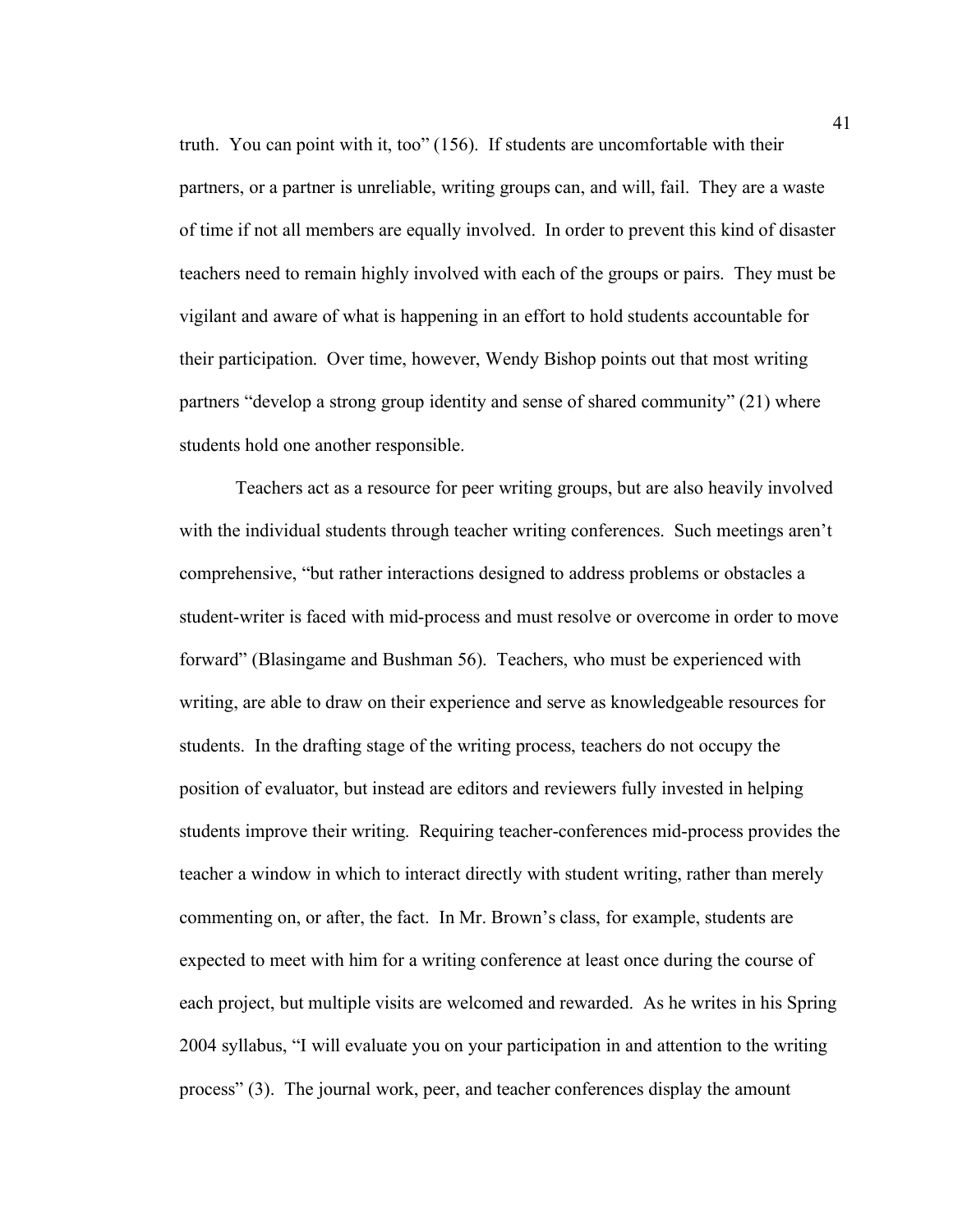attention given to the process. Teachers must keep in mind, however, that their voice carries definite weight and need to be careful not to make a student's paper their own. They must know how to interact with different students so that this doesn't happen and stress the fact that all the suggestions they make really are suggestions and not requirements.

All authors go through the difficult, lengthy, and sometimes frustrating act of revision. About her writing, Joyce Carol Oates says, "My method is one of continuous revision" (171). And author Susan Sontag enjoys the rewriting portion of the process after she has taken care of the "formidable" task of writing. She calls revision "the warm part when you already have something to work with, upgrade, edit" (224). For authors, as if should be for students, the act of revising is not merely proofreading, but rather facing the piece as a work in progress that has the opportunity to get better and better through meticulous reconsideration. Revision is when the effort is poured in and work gets done after the long period with blank pages to fill has passed. It is time to ask the question, "if I can get it to this point the first go-around, without too much struggle, could it be better still?" (Sontag 224).

Many students get to this question, but because of time constraints or indifference, they ignore the obvious answer—yes. If teachers encourage their students to view their writing not as assignments, but as meaningful projects, and give them the time and consideration needed to make them so, a different attitude might emerge. Blasingame and Bushman write that teachers should

Emphasize to students that writing is an artform, something of beauty, something worthy of admiration. Teachers must convey to students that writing is worth the time it takes to do it well. The underlying assumption here is that if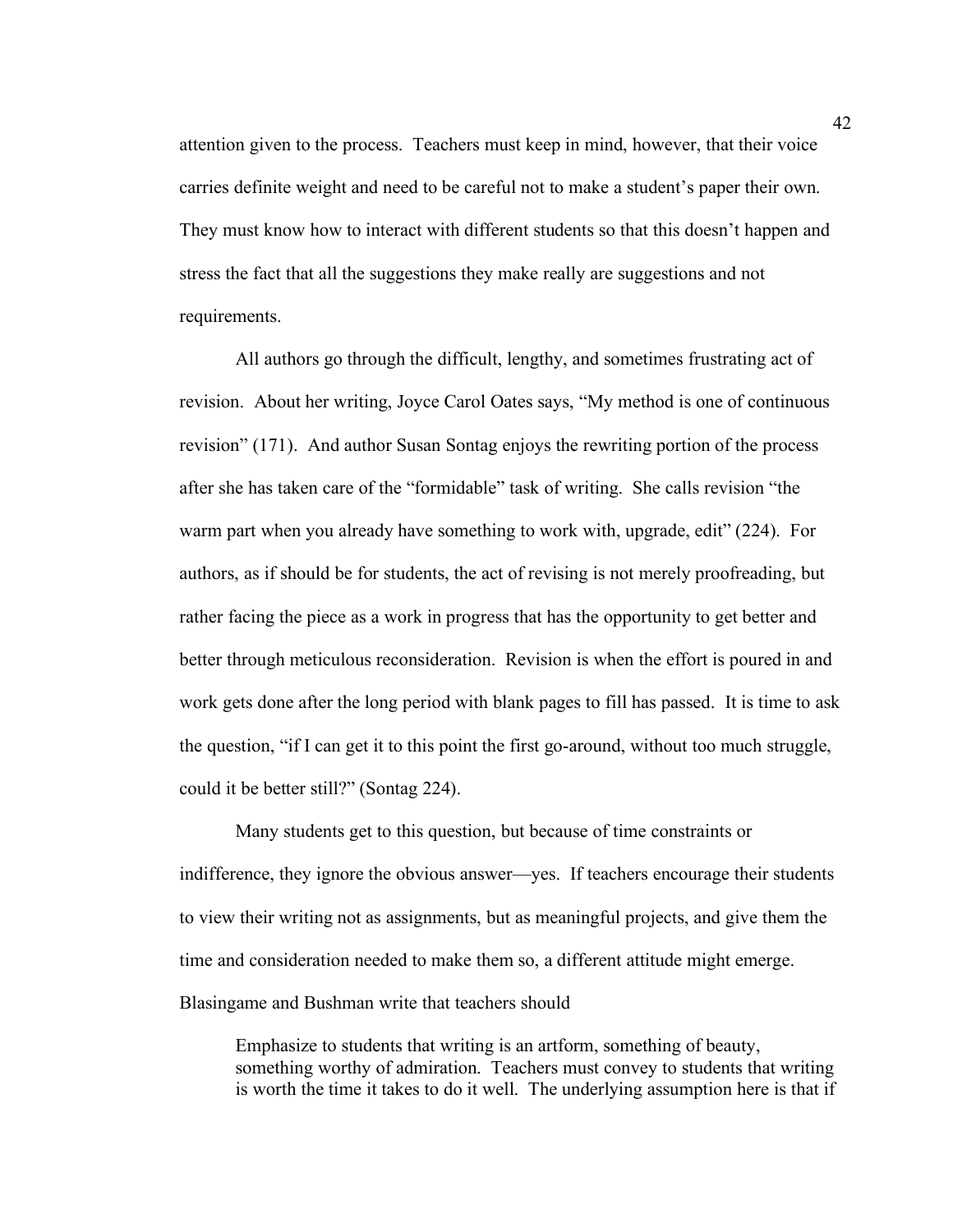students care about their subjects and audiences—if they make their own choices and achieve ownership—they will care about writing and, subsequently, about revising. (35).

Focusing on student revision is key in the English classroom, but it is also a worthwhile ability that extends to all other subjects as well.

## **PUBLICATION**

When a writer is satisfied with their piece and ready to call it finished, the natural step forward is publication. They have worked hard to craft a piece and now they get to share. Anne Lamott calls publication "the acknowledgement from the community that you did your writing right. You acquire a rank you never lose" (215). And she goes on to say, "that knowledge does bring you a quiet joy" (215). Authors seek an opportunity to be published their whole lives, yet working toward publication is not usually a part of what happens in school. Quickly completed academic essays are not something most students would want to publish anyway. The writing discussed in this paper, however, and by that I mean meaningful, crafted, and carefully revised work, deserves the recognition of publication—even on some small scale.

The act of working toward publication in general asks for a more devoted effort from the student, one they want to give if a wider audience of others will be reading their writing. Blasingame and Bushman note, "Certainly one way to help students see the importance of their writing is to publish it in some form" (35). With publication, students are able to witness the ability their words have to affect others and influence an audience. Wendy Bishop is very interested in connecting her students to audiences outside of the class. She wants students to "work on papers that relate to other lasses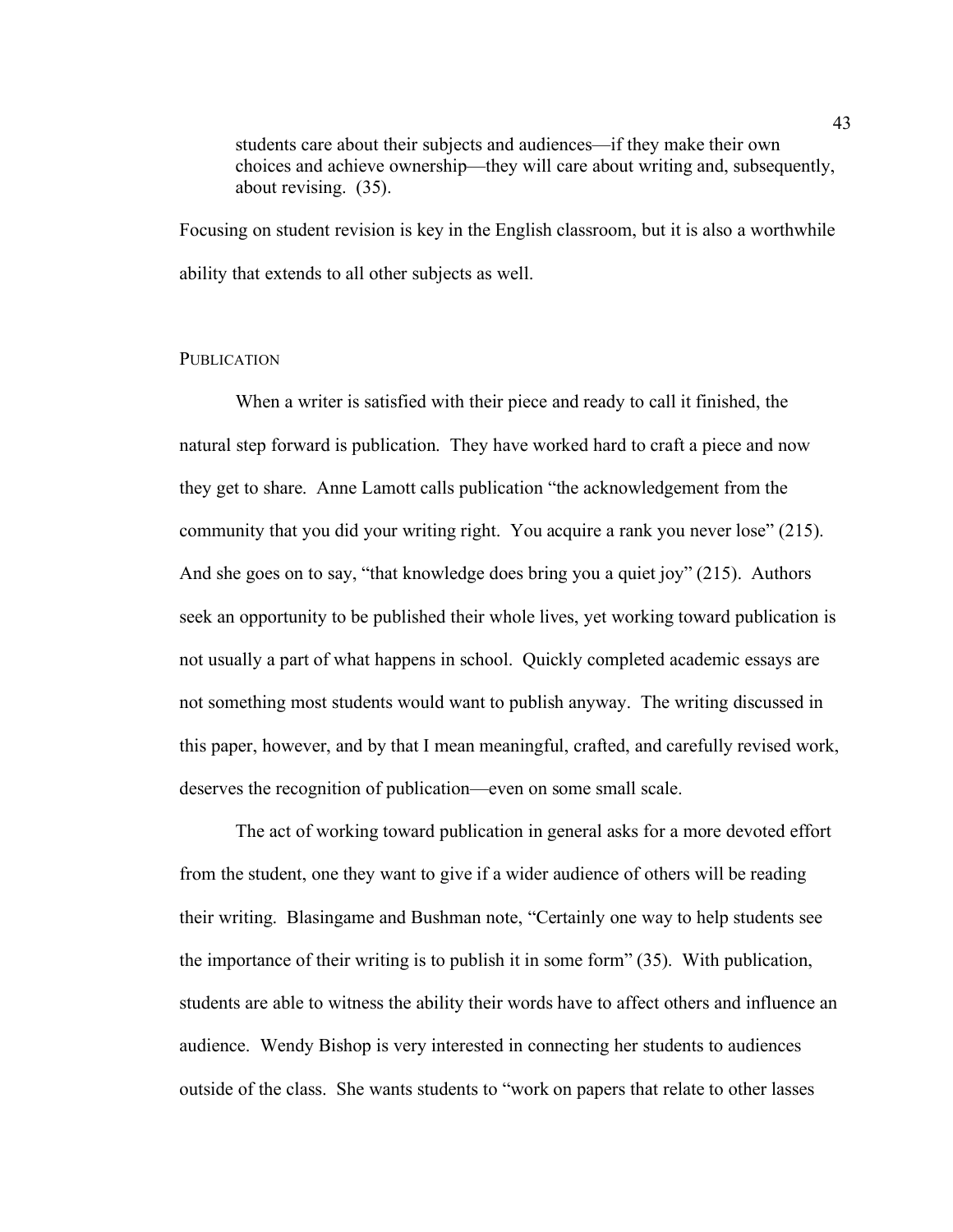ore real life concerns" and then "reinforce the reality of such audiences" through publication (12). In her class, "students will be encouraged to publish in the school newspaper or mail letters written about subjects of concern to them; that is, every opportunity for publishing student work formally or informally will be encouraged" (12). Students may seek publication through in-class writing collections, displayed online and in print, school literary magazines, the school newspaper, as mentioned, as well as local, state, and national publications. Besides recognized media outlets, there are several national literary magazines specifically for young people that target student writers. The reason for going to such lengths to help students display their work to others is in part to reward students for their investment, but also because, as one recently-published teacher realized, "recognition is a very important part of the writing process" (McClay 84).

### ASSESSMENT: THE WRITING PORTFOLIO

The final stage of the in-school writing process is evaluation. I have put off the topic until now because I want to emphasize what can be achieved in student writing without it. Still, high school students need grades on their report cards and although publication should encourage a dedicated writing effort, grades are, most likely, a more realistic motivator. Student assessment should not rely solely on the completed final product, though of course that is a key factor, so I will examine the portfolio as an alternate method of evaluation. The portfolio showcases process, improvement, and product in addition to promoting student responsibility so that "evaluation goals match class goals" (Bishop 25). The portfolio, in conjunction with the level of participation in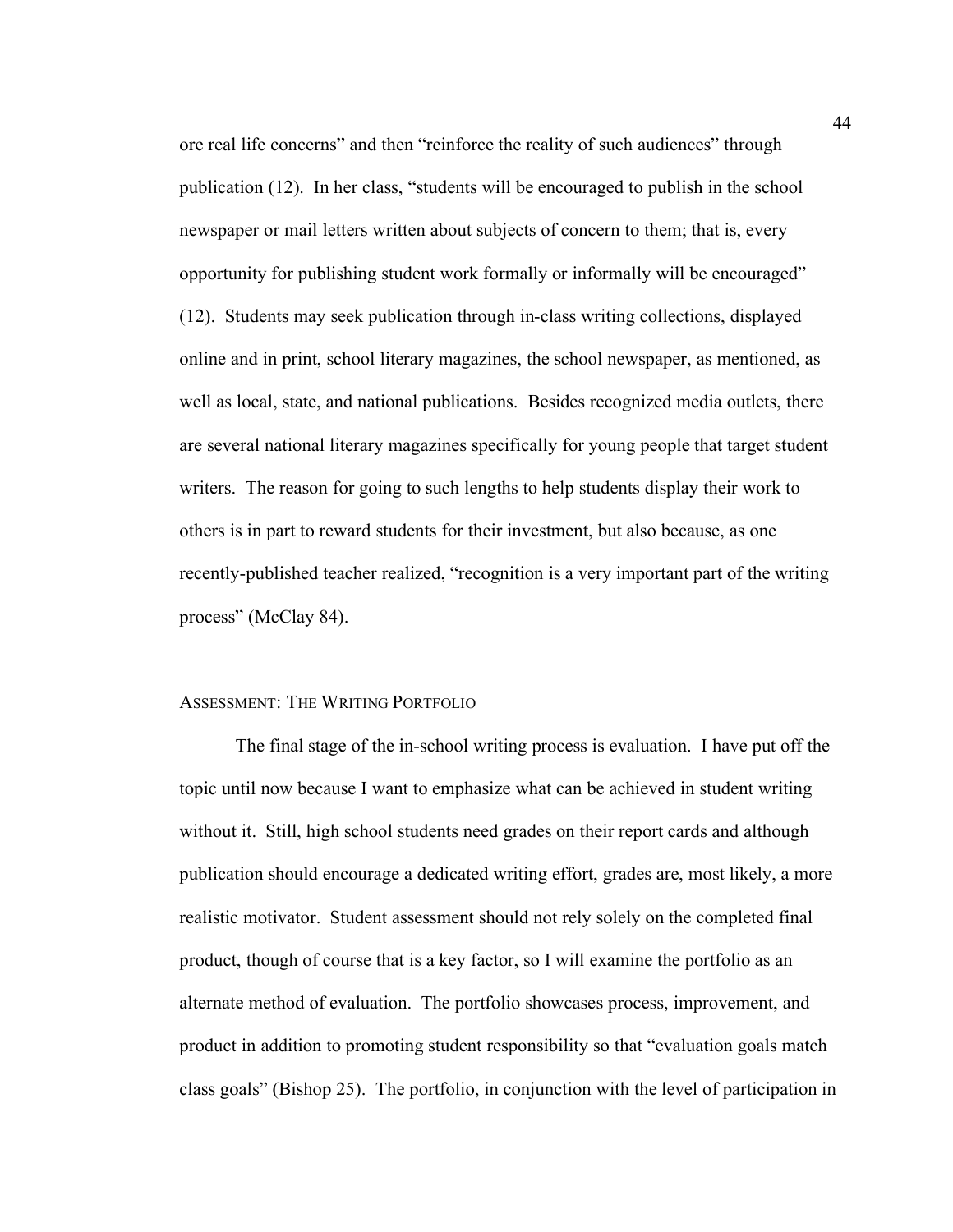peer and teacher writing conferences, creates a grading procedure that supports a student's genuine effort to improve their writing.

By the time they reach high school, students are well versed in the idea that graded work is important work and anything eels is unnecessary. When evaluation signals so much, it denotes important aspects of a course for students. To put it bluntly, when "writing is not evaluated, it is not important to students" (McClay 87). Evaluation, however, does not necessarily mean writing needs to be graded. The writing process described in this paper is evaluated all the way through, but not given a grade until the end of a prescribed term. Evaluation happens on a variety of levels several times in the process; with each paper, the student writer is receiving considerable, valuable, oral and written commentary from class peers, tutors, friends, and teacher" (Bishop 27). This type of process assessment removes the teacher from the strict role of evaluator and they can be seen as a proponent of writing, a resource for students. Sarah Beck reminds us that the purpose of assessment is "to show what progress students have made in becoming fully literature writers, readers, and speakers" not to show "what schools have accomplished with their instruction" (143). A writing portfolio is an explicit way of emphasizing to students that the teacher is focused on their progress and not school rankings. Wendy Bishop writes,

In this classroom, the teacher works as both advocate *and* evaluator, helping writers select and represent work for end of semester evaluation in the portfolio. And when student work is "published" in this manner, writers can take pride in their own maturity of expression. (25)

The portfolio portion of the assessment is where the student displays the evidence of their progress ad reflects o their improvement. It includes their writer's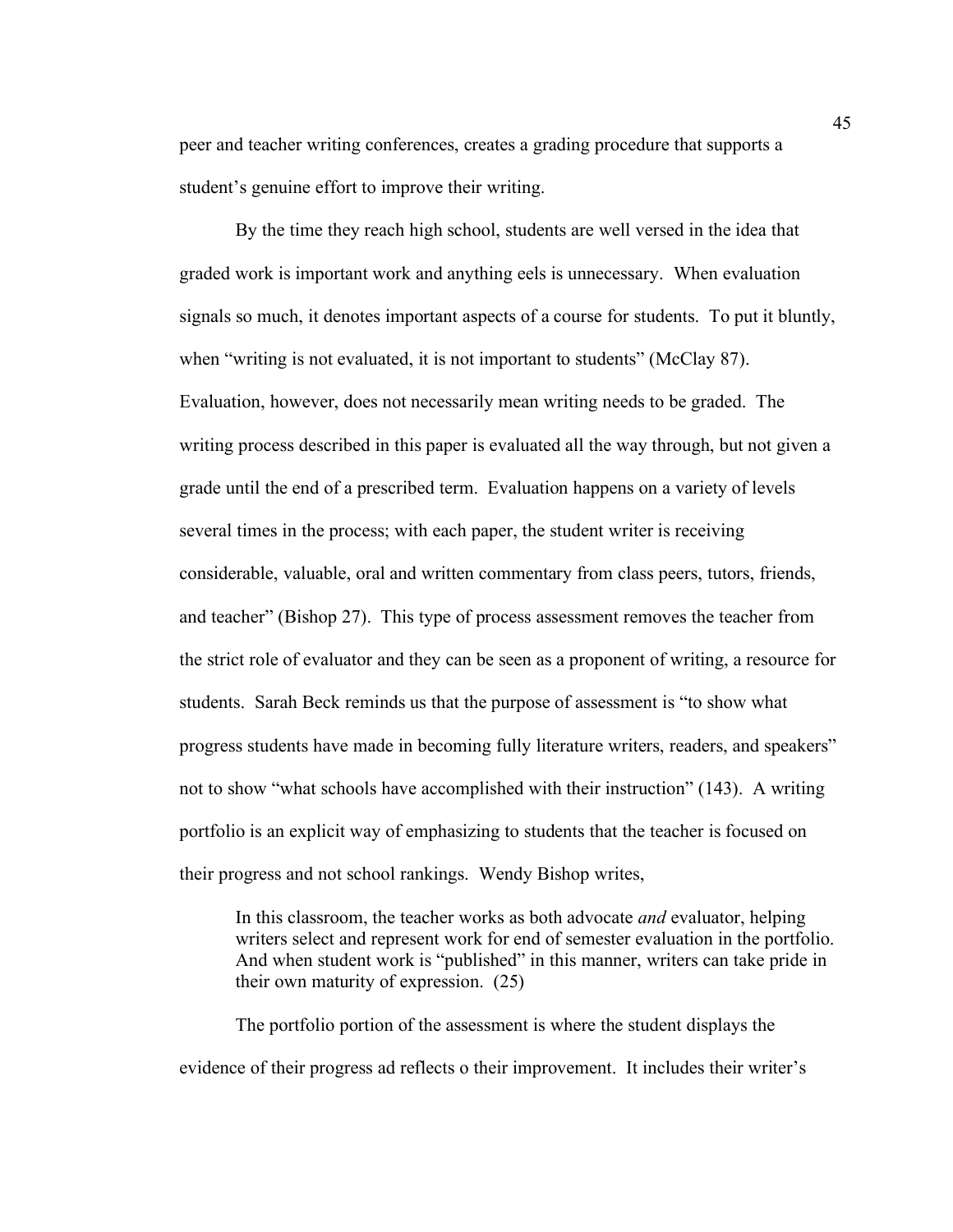journal, all drafts – including peer comments, and final versions of their pieces. Of course teachers can adapt this model, for example, by asking students to showcase what they believe is their best work, with an explanation about why they chose it and what makes it so strong. In addition to these portions of the portfolio, a student should be asked to write a letter of self evaluation and reflection including, but not limited to, what they did well, what they can continue to work on, and how well they achieved their goals.

The goal setting aspect of the portfolio is a result of student teacher conferences throughout the course where teachers design "individual goals *for* and *with* each individual students" so that they become more adept at evaluating their own writing. (Beck 143). Asking students to work toward their own goals and evaluate their portfolio places the students in a position where they are held accountable for their own learning. This takes a weight off the teacher's shoulders who, in a standardized testing environment, "carry a majority of that burden (Bushweller, 1997)" (Blasingame and Bushman 99). Moreover, instead of basing student achievement on their success in a conventional standardized test that bears no resemblance to what they have been learning, the portfolio evaluation method allows teachers to be informed by every aspect of their learning: their discussion, participation, effort and writing (Beck 133).

Portfolios themselves are instruments of learning and serve multiple purposes. In the very act of "compiling a writing portfolio, student writers learn that revision is a long-term, recursive process" (Bishop 25). This becomes apparent to students because portfolios "show process as well as product, they create a collection of work, they are useful to review instruction, and—maybe most important—they show a student's grown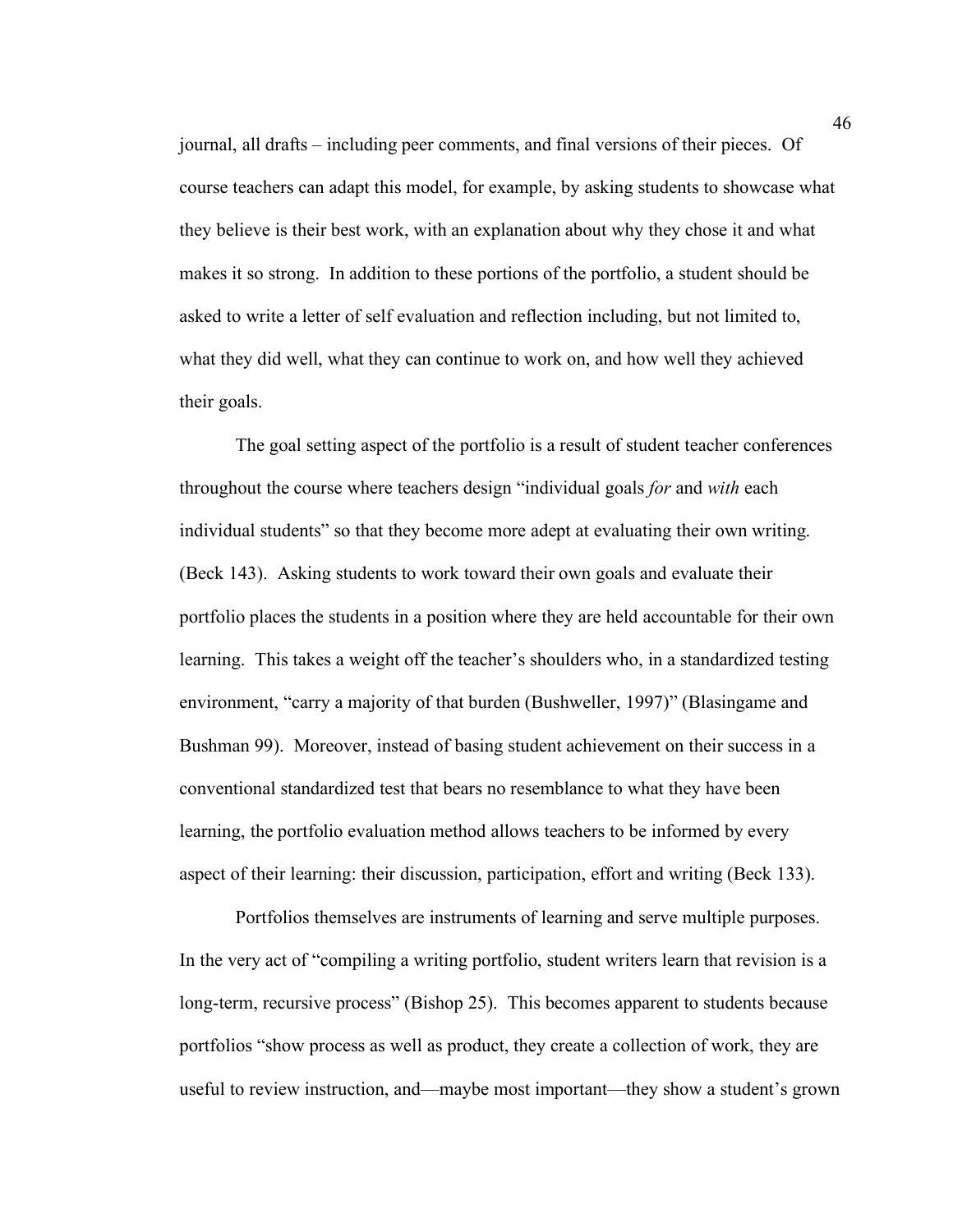over time" (Blasingame and Bushman 99). Students emerge with a concrete collection that displays the work they put into the course in a form that represents the entire writing process from journaling, experimentation, and drafting to revision and final draft. Responsibility and improvement are highlighted elements by the request that they display *all* their work, and even the evaluation becomes a worthwhile aspect of the writing process by the reflective nature of the portfolio.

The drawback to the portfolio evaluation system is they amount of time it takes for teachers to review all parts of the project when faced with a large number of students. Hopefully a teacher is accustomed to the contents of the portfolio through conferences and drafts, but responding to a body of work in a way that respects the enormous effort students have put in is going to require a substantial amount of time. Wendy Bishop explains the process of evaluating a portfolio,

For each student, a teacher will read the portfolio drafts carefully, review other portfolio materials briefly, and respond a.) to the portfolio as a whole and, b.) if used, to the writers letter of self evaluation. (27)

Bishop also notes that she responds to her students "in writing" (10).

If responding this way, a teacher must dedicate a considerable amount of time to evaluation and they could use some advice. Bishop suggests "designing a one-page response sheet" (28). In that way, a teacher could organize their response and reply briefly to categories such as "an overall response to writing development," "suggestions for improvement," a response to the self-evaluation, and a grade "with a few sentence explanation" (Bishop 28). Also, by collecting portfolios a few weeks before the term ends, teachers have more time for reading and students are not feeling too much pressure from other classes. During the time left, students may "be refining their 'best'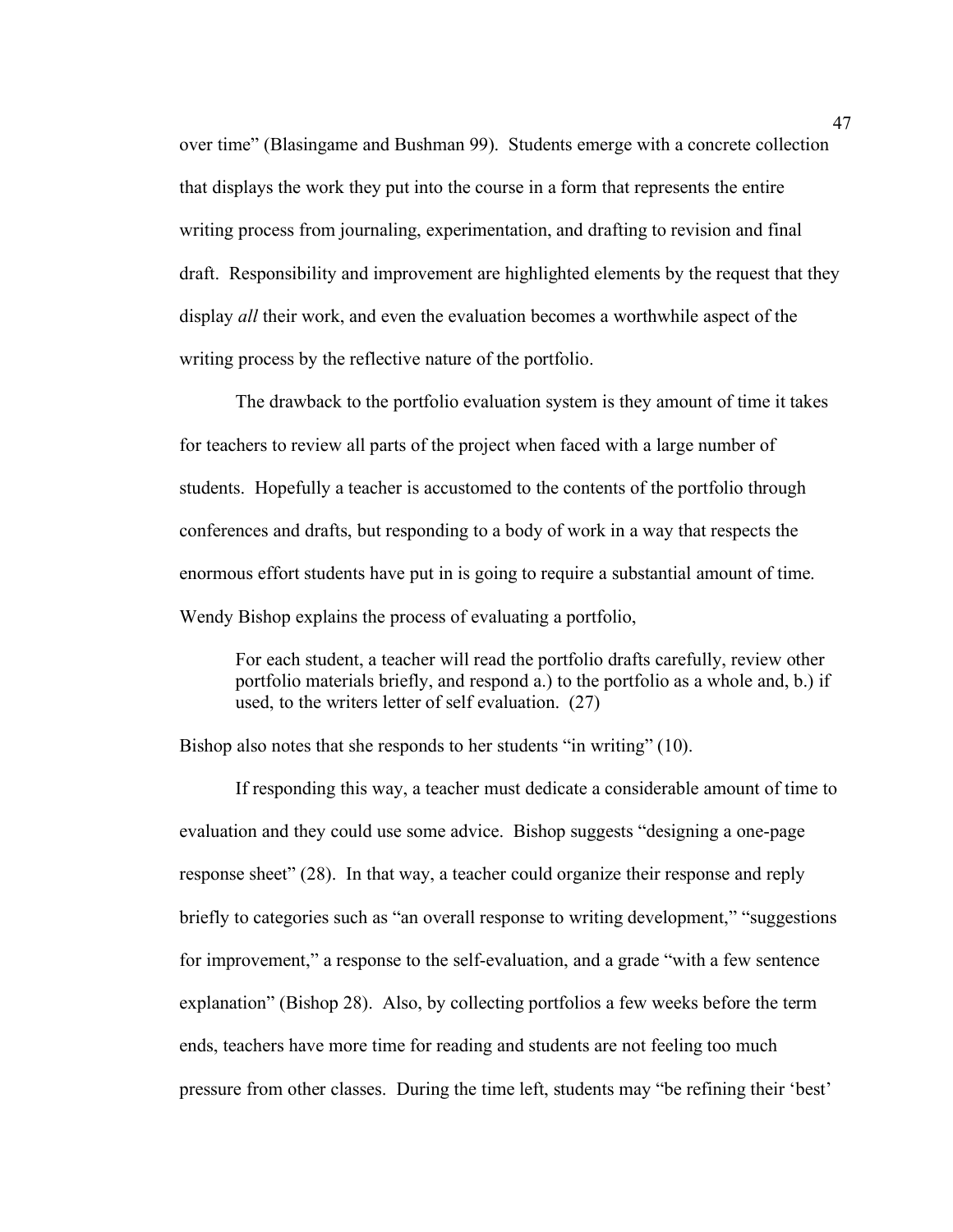essay for the outside reader, preparing and 'publishing' a photocopied 'class book' of peer chosen and edited writing from each student, and so on" (Bishop 31). Teachers can also choose to schedule end of term conferences with their students and hand portfolios back in a staggered way (Bishop 31). There's no doubt that an evaluation method of this sort requires great attention from the teacher, but students deserve this respect after putting forth such an effort themselves.

# VI. THE ROLE OF THE TEACHER

Asking students to take part in the writing process means that teachers take a more attentive role in the classroom. It helps if teachers see themselves as fellow writers, learning with the students, albeit with more experience. By writing alongside students, teachers are able to lead by example and gain credibility. McClay explains, "Teachers are encouraged to consider themselves as writers who 'live between the lines' (Caulkins, 1991) and who model such a writerly life for their students, creating a celebratory writing community in their classrooms" (82-83). Student anxiety is reduced when they can relate to their teacher not solely as a detached assignment-giver and evaluator, but instead as a writer like them, a learner like them. Wendy Bishop expects teachers to be "seen as a coach or resource for students" in a classroom focused on developing the writing process.

For a teacher to be a valuable writing coach and an experienced resource, he or she needs to practice writing; they need to understand the craft they champion. McClay clarifies, "Teachers need to develop their voices in teaching as well as in writing in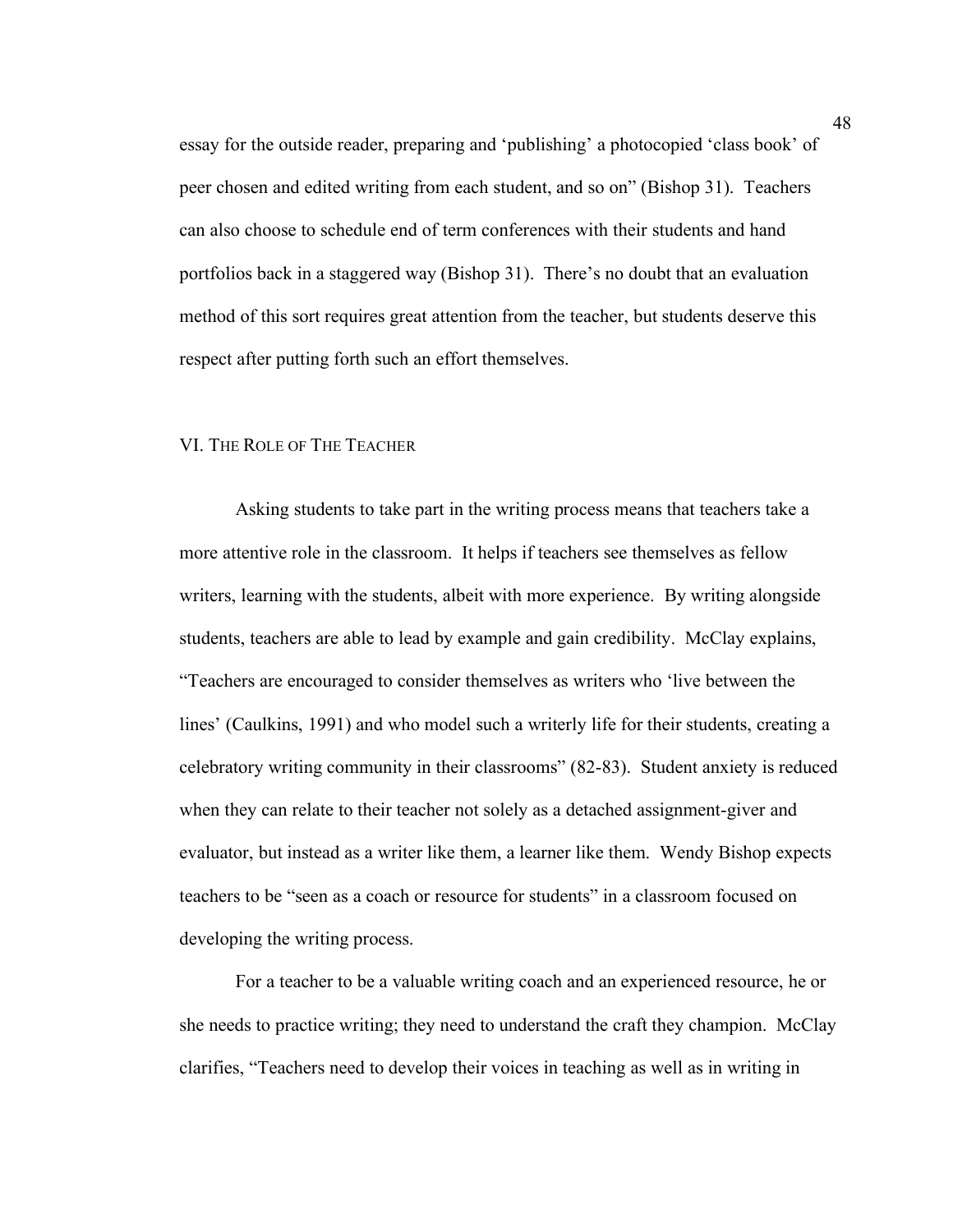order to help children develop *their* voices in writing" (83). Doing so makes the classroom writing experience more authentic in every way: teachers and students are emulating, to some degree, a professional writing workshop. Moreover, teachers remain connected to the difficulties facing their students as they write, and both parties maintain a respect for the effort each are putting in.

Respect is crucial in all teaching situations, but especially in a writing workshop scenario where the focus is placed on putting in the time and effort to create something of value. Anne Lamott recognizes the importance of balance in the relationship between writer and responder. She says, "I don't think you have time to waste not writing because you are afraid you won't be good enough at it, and I don't think you have time to waste on someone who does not respond with kindness and respect" (170). Writers, teachers and students in this case, need encouragement "to keep their hand moving across the page" (Lamott 171) and this comes in the form of treating each other with the seriousness and consideration granted professionals.

Maintaining a professional writing environment also requires upholding high standards. Teachers should demand extraordinary results. Even professional writers sometimes "aspire to an art of no mistakes, a low aspiration" (West 255), so teachers must provide an environment where mistakes are not only acceptable, but an expected part of the writing process as students strive to create noteworthy work. With high expectations and leading by example, the teacher's role becomes one of coach and mentor working with the students and pushing them to do their best, just as professional writer would expect from their dedicated editor. High school English students are beginning writers, but by asking them to assume the role of professionals, and treating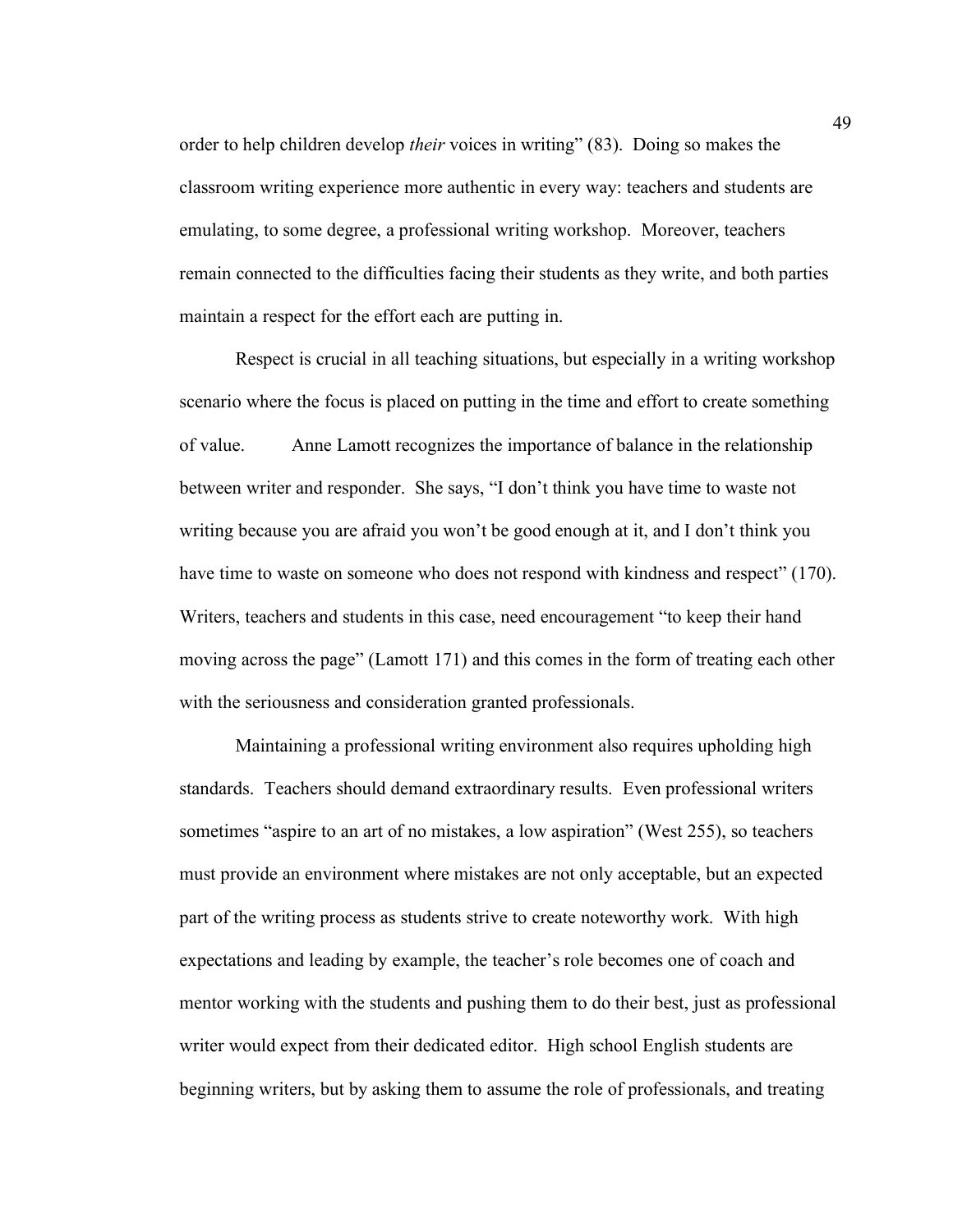them as such, teachers can create authentic writing environment where serious work takes place.

## VII. CONCLUSION

It is clear that a better understanding of the writers' writing process illuminates the complexities of the endeavor in a way that can improve upon established teaching techniques. An awareness of the professional process helps us understand what students need in their writing, which is, most notably, a lot of time, supportive coaching, and encouragement. Students should be granted the opportunity to proceed in the writing process in the same way authors do, starting with pre-writing and journaling, moving on to drafting, then revising, with writing-conferences conducted with their peer editors and teacher advisors, and finishing by preparing a work for publication. If the effort is treated with this level of attention, students will be able to see themselves as writers and not view in-school writing as a series of assignments, but rather opportunities to practice and perform. Students are then able to take responsibility for their writing, become invested in their projects, and focus on improving their abilities as a craftsman, rather than spend their time dwelling on the eventual evaluation.

The way writing is taught in high schools now is driven by the concern teachers have about making sure students succeed on standardized exams or preparing them for university-level writing classes. Teachers try to move through large amounts of material at a fast pace, demanding frequent formulaic responses, which are treated in such a way that students are more rewarded by the grade than the substance of the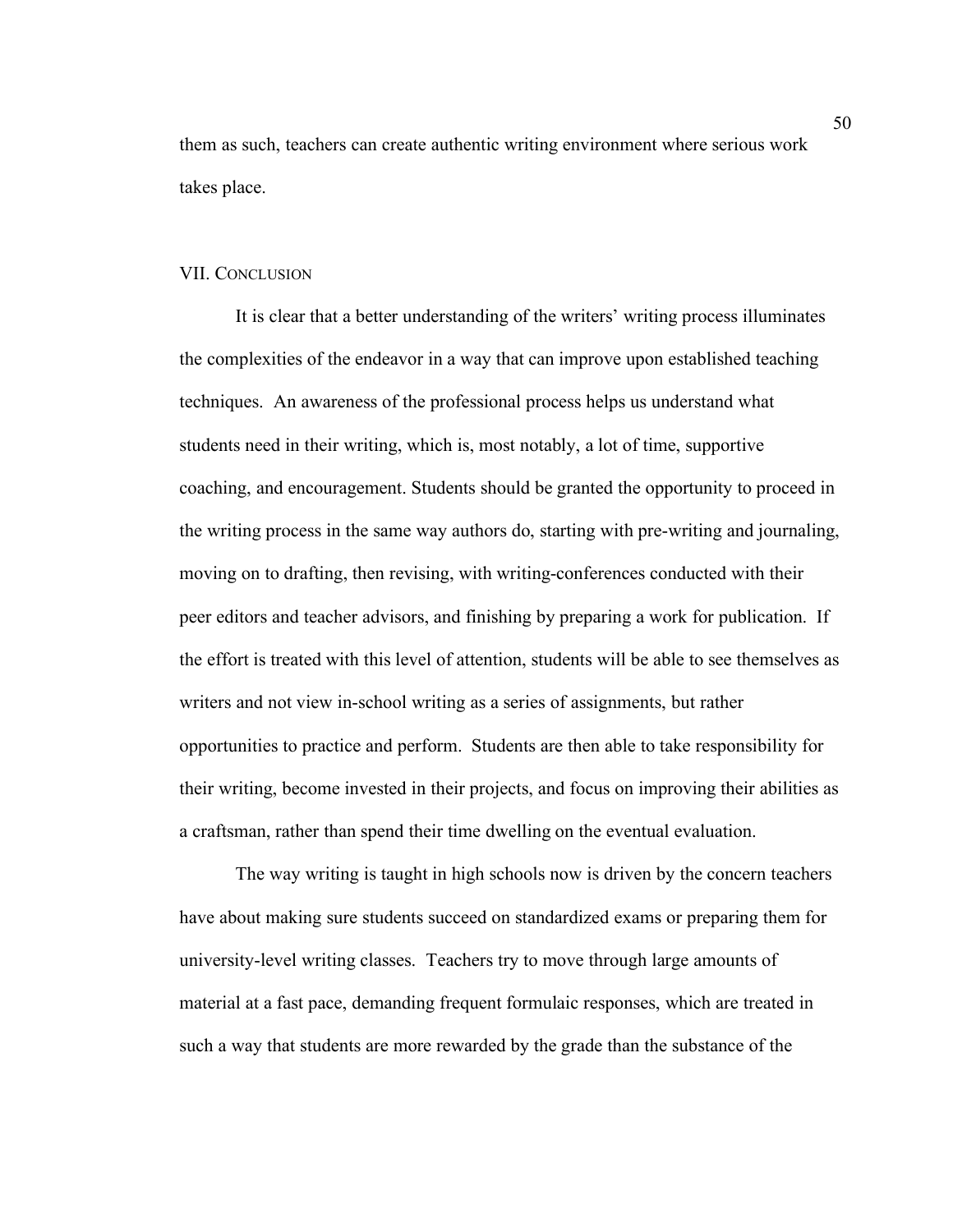writing they produce. The topics are often remote, the exercises are canned, and students are not compelled by any part of their encounter with language and literature.

The writing process, however, as described by authors and educational researchers, allows for a classroom writing experience that promotes the development of the individual voice. Learning from the professionals makes it clear that writing is not practiced outside of the classroom the way it is taught within. The anxiety for authors is about substance and style, rather than amount of material covered and grades. They learn by practicing and by taking the time to get it right, to communicate their ideas clearly and effectively.

Phillip Pullman explains that writing is not just a skill, a quick response, but an entire method, learned the way one learns to fish at night. He talks about the hugeness of the sea and the fear that exists in setting out on it in a little boat for the first time in the dark. He goes on to talk about all the things that might discourage forever the inexperienced fisherman, like a sudden change in weather, the appearance of an unknown sea creature, or the lack of a bite at the other end of the line. But he also talks about the growth of the night fisherman, how he can learn to cast where the best fish are and discover subtle tricks to bring fish to the bait. This is how we learn to write, he argues, with patience, and practice, and seriousness, and the guidance of previous fishermen. We cannot neglect any portion of this process, especially learning from the experts. By bringing the writing process into the classroom, we enable students to learn to fish with the guidance of experienced fisherman, rather than sending them to sea alone. Not to do so seems perverse; we owe it to students to teach them to write in a way where they can succeed.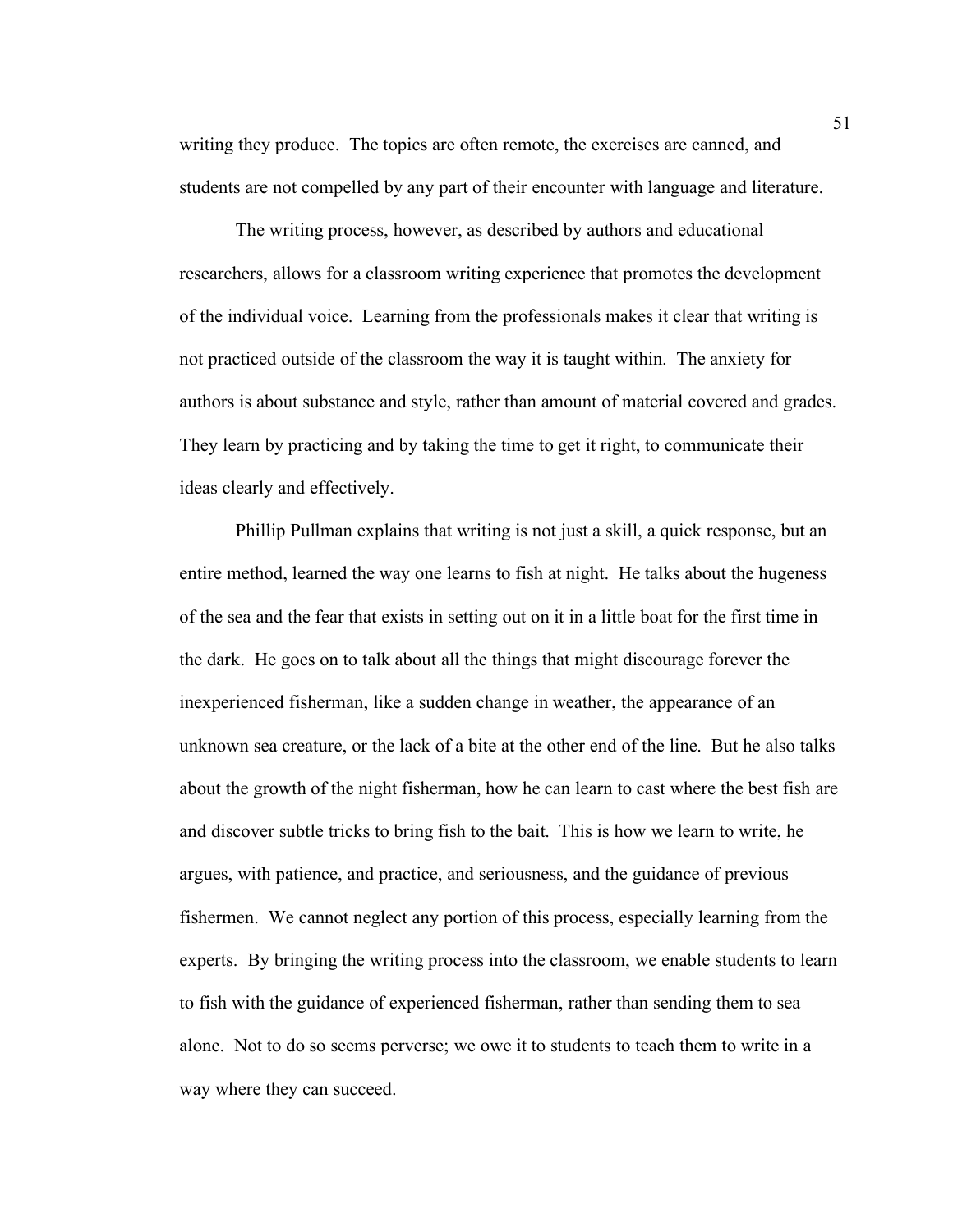Because high school students must also be prepared with the body of knowledge necessary for participation in life beyond the campus, and for some, the academic world of the University, there are, of course, limitations and performance requirements for the high school classroom, but increasing students' passion, about a crucial subject that many seem to be letting pass by the wayside, seems vitally important. As John Willinsky writes, "With many students, [English class] is, after all, the first and sometimes the last time such a literary experience takes place, if it takes place at all," (1). This literary experience is crucial for the high school student – and not only for academic reasons.

Writing matters on an intensely personal level and there are definite rewards for practicing the craft. As Kurt Vonnegut explains, "The primary benefit of practicing any art, whether well or badly, is that it enables one's soul to grow" (224). Anne Lamott reinforces this statement when she talks about the results of working hard to accomplish a meaningful piece of writing. She reflects on her own experience when she gives this piece of wisdom to beginning writers,

You are going to have to give and give and give, or there's no reason for you to be writing. You have to give from the deepest part of yourself, and you are going to have to go on giving, and the giving is going to have to be its own reward. There is no cosmic importance to getting something published, but there is in learning to be a giver. (203)

As an accomplished writer, she perceives the difficulties and frustrations that lie in the path of achieving a meaningful result, but she is also aware of the fact that the product is not the most important consequence. For the high school student, simply learning the art of working through the stages of a valuable composition process, helped by peers and advisors, while they assist others at the same time, is a worthwhile experience. It is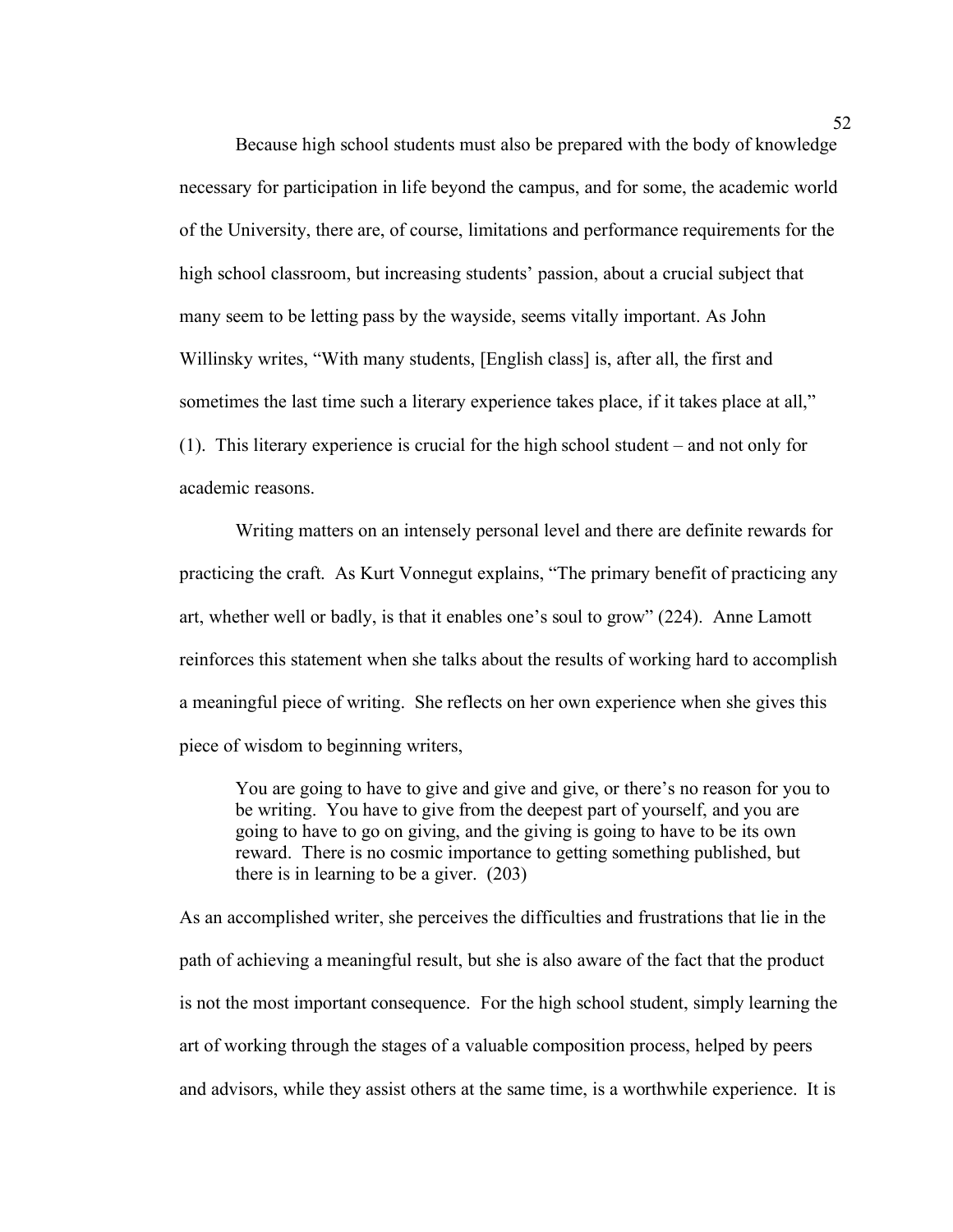a valuable educational experience, and a valuable life experience as well. If everything we ask a student to do in the writing classroom is something worth doing, something that improves their capabilities and understanding, then the purpose of writing in the high school English class transcends academia and can be a worthwhile aspect of the students' world, which, after all, is the purpose of school in the first place.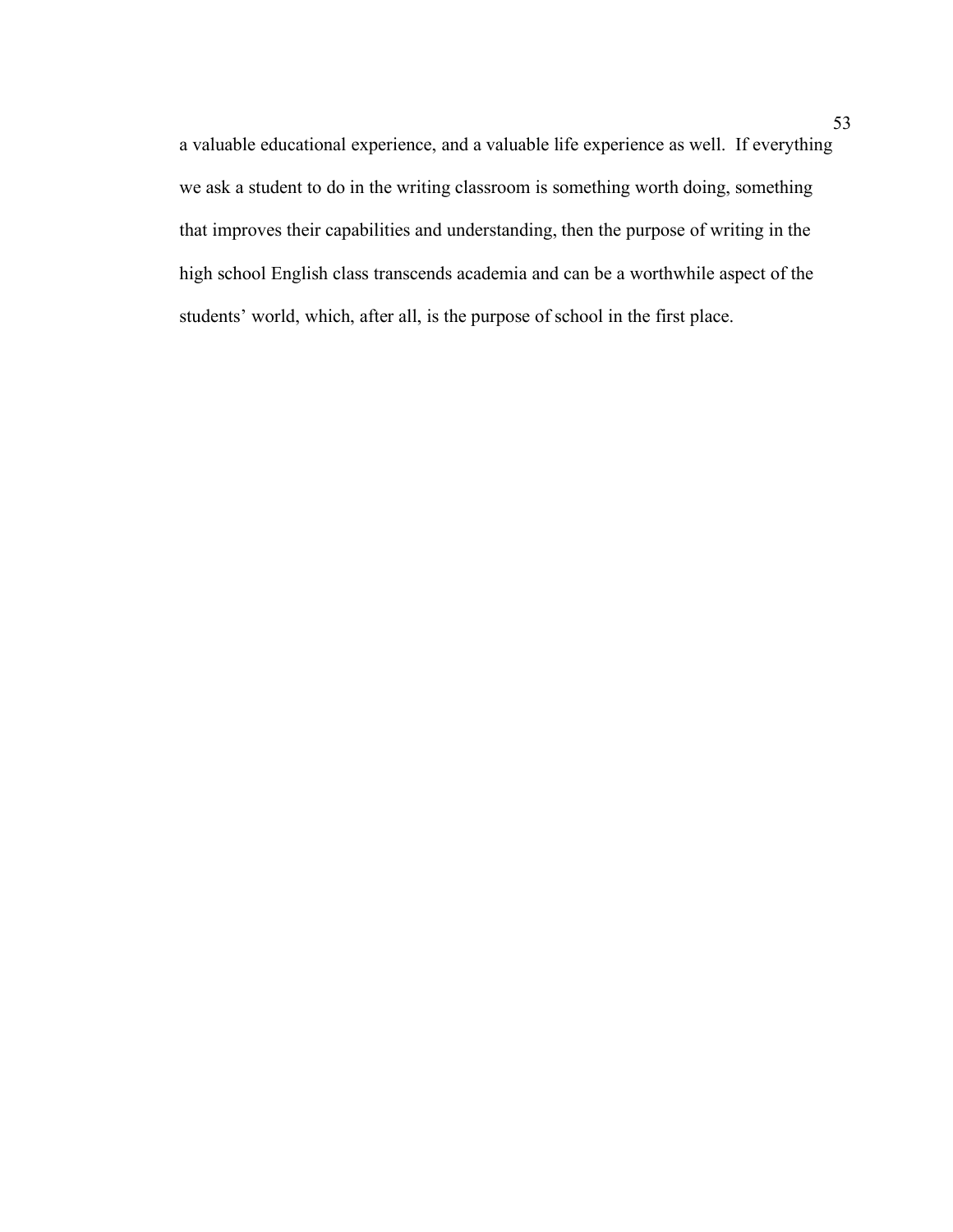Aciman, André. "A Literary Pilgrim Progresses to the Past." Writers on Writing. Comp. John Darnton. New York: Times Books - Henry Holt and Company, 2001. 1-7.

Andonian, Nicole. Personal interview. 27 Mar. 2008.

- Beck, Sarah W. "Context, Text, and Tests: Issues in English Assessment in the United States." Teaching English Today: Advocating Change in the Secondary School Curriculum. New York: Teachers College Press, Colombia University, 2004. 132 - 143.
- Bernays, Anne. "Pupils Glimpse an Idea, Teacher Gets a Gold Star." Writers on Writing. Comp. John Darnton. New York: Times Books - Henry Holt and Company, 2001. 23-27.
- Bishop, Wendy. Teaching Lives: Essays and Stories. Logan: Utah State University Press, 1997.
- Blasingame, Jim and John H. Bushman. Teaching Writing in Middle and Secondary Schools. Upper Saddle River, New Jersey: Pearson Education, Inc., 2005.
- Brown, Steve. Course Packet: A Writer's Reader, The Bishop's School, San Diego. Spring 2004. 1-15.
- California. Department of Education. Reading/ Lanugage Arts Framework for California Public Schools: Kindergarten Through Grade Twelve. Sacramento: CDE Press, 2007.
- Cook, Don L. "On Teaching Essays." On Teaching Literature: Essays for Secondary School Teachers. Ed. Edward B. Jenkinson and Jane Stouder Hawley. Bloomington: Indiana University Press, 1967. 135 - 150.
- Delbanco, Nicholas. "From Echoes Emerge Original Voices." Writers on Writing. Comp. John Darnton. New York: Times Books - Henry Holt and Company, 2001. 43-48.
- Dickson, Hayley. Personal interview. 26 Mar. 2008.
- Dillard, Annie. The Writing Life. New York: Harper & Row, 1989.
- Ford, Richard. "Goofing Off While the Muse Recharges." Writers on Writing. Comp. John Darnton. New York: Times Books - Henry Holt and Company, 2001. 65- 70.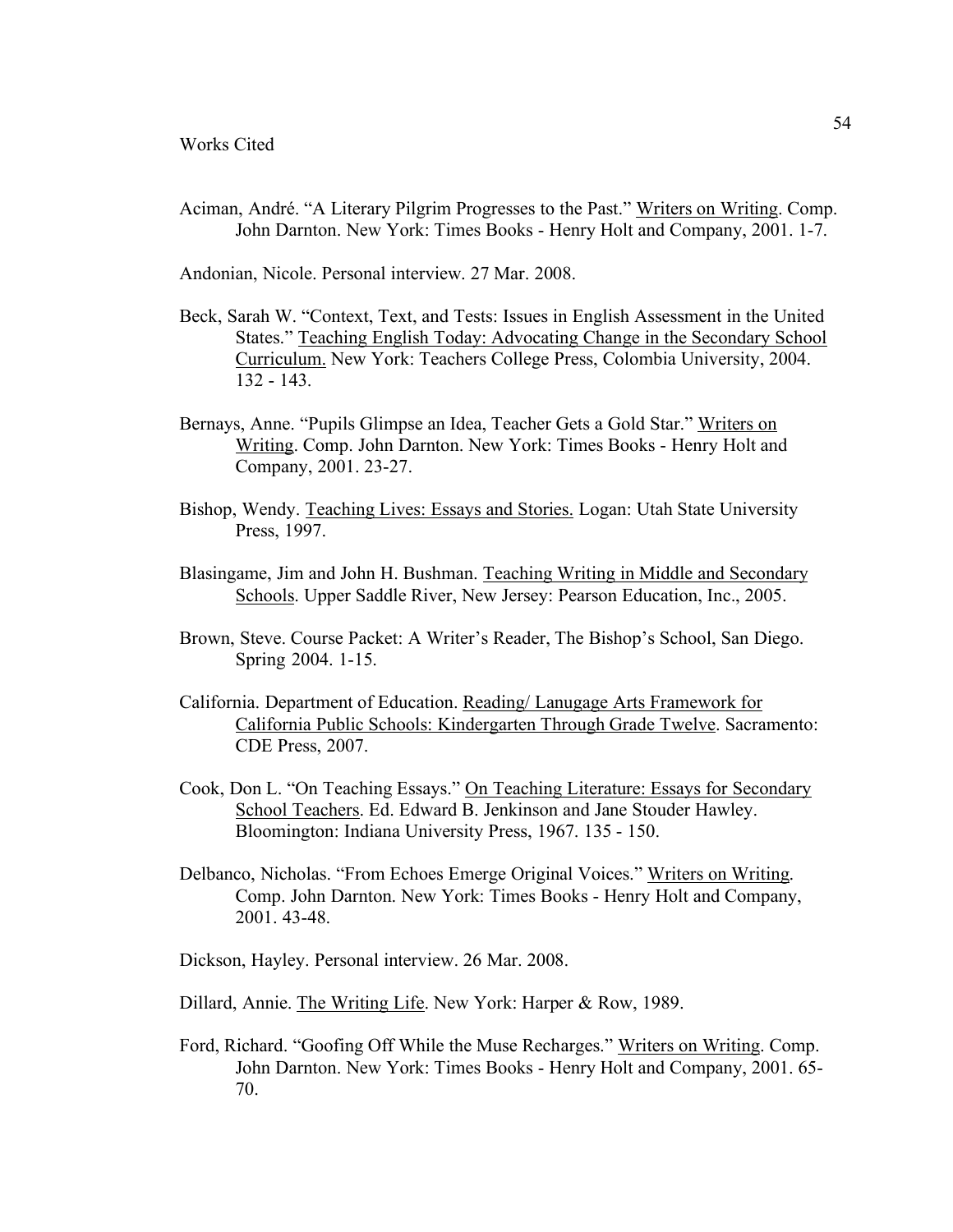- Gordon, Mary. "Putting Pen to Paper, but Not Just Any Pen or Just Any Paper." Writers on Writing. Comp. John Darnton. New York: Times Books - Henry Holt and Company, 2001. 78-83.
- King, Stephen. On Writing: A Memoir of The Craft. New York: Simon & Schuster, Inc., 2000.
- Kutz, Eleanor and Hephzibah Roskelly. An Unquiet Pedagogy: Transforming Practice in The English Classroom. Portsmouth, New Hampshire: Boynton/ Cook Publishers, Inc., 1991.
- Lamott, Anne. Bird by Bird: Some Instructions on Writing and Life. New York: Anchor-Doubleday, 1994.
- McClay, Jill Kedersha. "Tightrope Walkers: The Balancing and Unbalancing Act of Teaching Writing." Teaching English Today: Advocating Change in the Secondary School Curriculum. New York: Teachers College Press, Colombia University, 2004. 81 – 91.
- Oates, Joyce Carol. "To Invigorate Literary Mind, Start Moving Literary Feet." Writers on Writing. Comp. John Darnton. New York: Times Books - Henry Holt and Company, 2001. 165-171.
- Proulx, Annie. "Inspiration? Head Down the Back Road, and Stop for the Yard Sales." Writers on Writing. Comp. John Darnton. New York: Times Books - Henry Holt and Company, 2001. 185-190.
- Prose, Francine. Reading Like a Writer. New York: Harper Collins Publishers, 2006.
- Pullman, Philip. "Isis Speech." Isis Lecture. 1 Apr. 2003. 13 Sep. 2007. <http://www.philip-pullman.com/pages/content/index.asp?PageID=66>.
- Pullman, Philip. "Miss Goddard's Grave" University of East Anglia Lecture. Dec. 2005. 13 Sep. 2007. <http://www.philippullman.com/pages/content/index.asp?PageID=113>.
- Robinson, Roxana. "If You Invent the Story, You're the First to See How It Ends." Writers on Writing. Comp. John Darnton. New York: Times Books - Henry Holt and Company, 2001. 191-197.

Sagerman, Lia. Personal interview. 26 Mar. 2008.